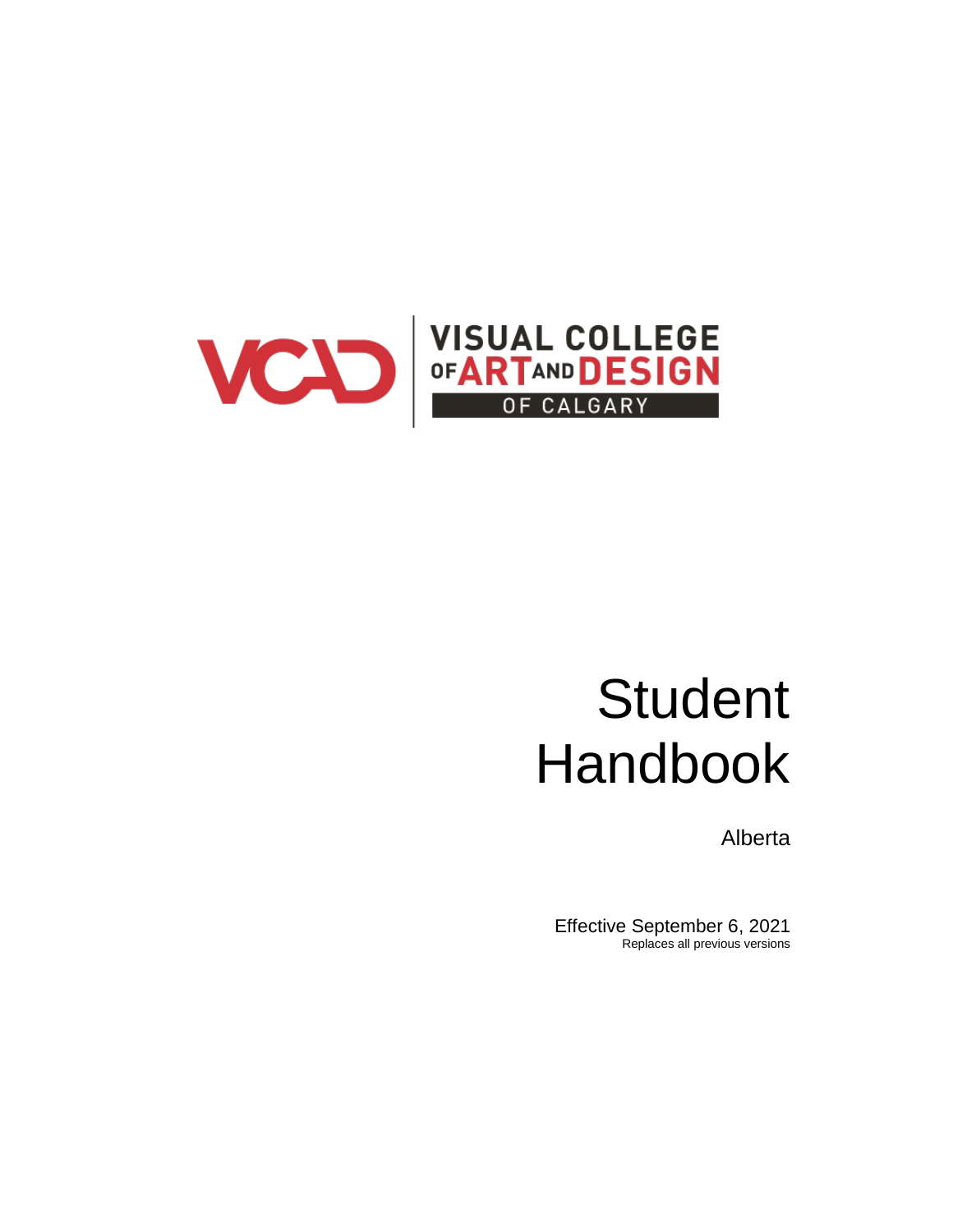# **Welcome**!

From our admission process right through to our employment support after graduation, we strive to provide our students with a meaningful educational experience. It is this dedication that gives our graduates the competitive edge in the workplace.

Once you begin your studies, you will become aware of how our learning process will stimulate engage, and challenge you to succeed. You will build an impressive skill set in your area of study and gain the interpersonal expertise that will help make you successful.

Our programs are designed to reflect the requirements of the employers in your chosen career field. Throughout your studies, you will work in ways that will mirror what you will find in the workplace. When you complete your program, you will be ready to begin your career.

At VCAD, you have access to a strong support team that is dedicated to helping you every step of the way.

Your fellow students are also an important part of this team as they are just as serious about their success as you are. Do not hesitate to speak to any of these people if you need help. We are all here for one reason – your success!

We congratulate you on making the commitment to further your education and achieve your career goals. We wish you success throughout your program and beyond!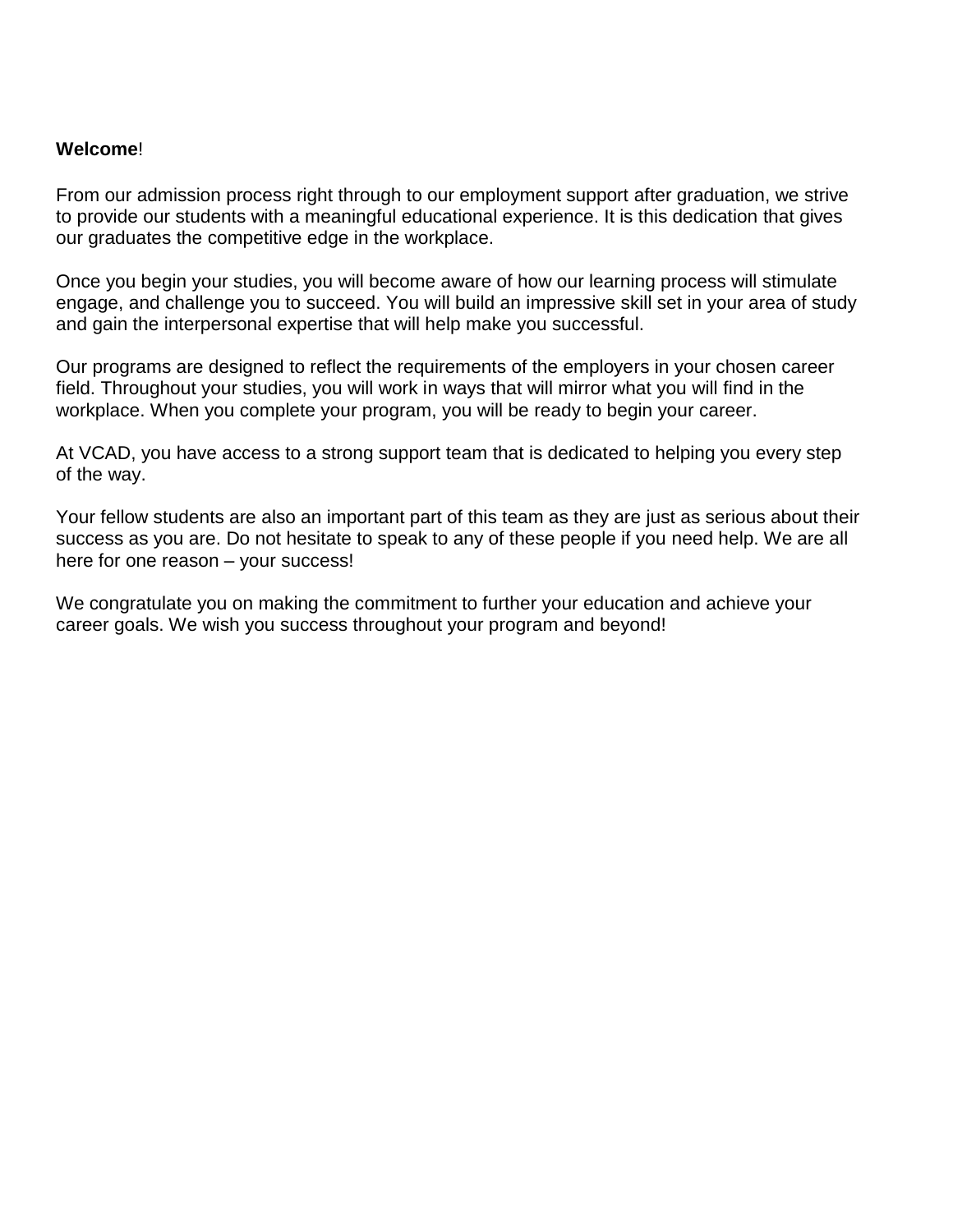# **Mission Statement**

# **Visual College of Art and Design**

*VCAD provides accessible, innovative and industry driven education and training that serves the needs of our local communities, by preparing graduates for rewarding careers in the areas of art and design.*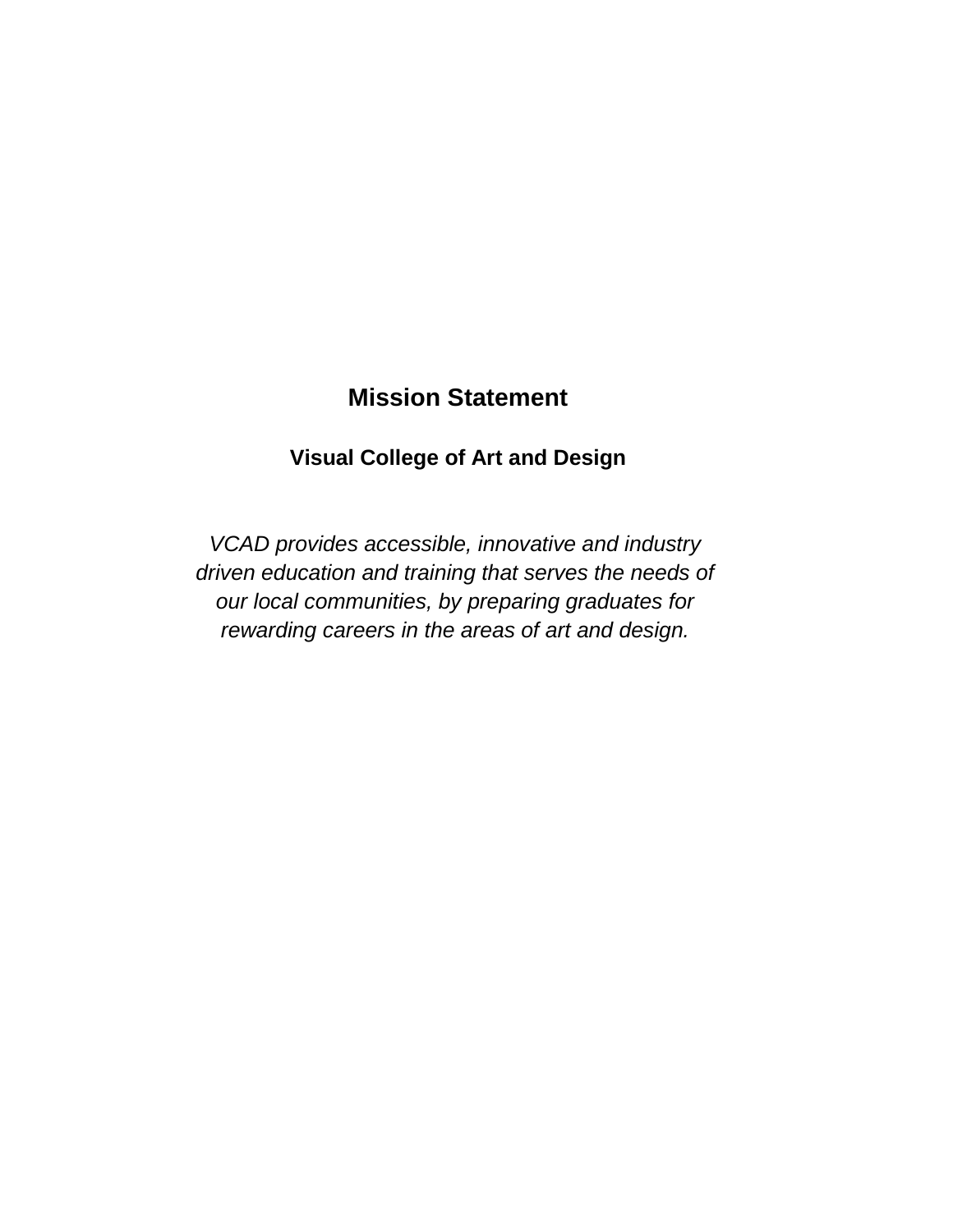| <b>Table of Contents</b> |  |
|--------------------------|--|
|                          |  |
|                          |  |
|                          |  |
|                          |  |
|                          |  |
|                          |  |
|                          |  |
|                          |  |
|                          |  |
|                          |  |
|                          |  |
|                          |  |
|                          |  |
|                          |  |
|                          |  |
|                          |  |
|                          |  |
|                          |  |
|                          |  |
|                          |  |
|                          |  |
|                          |  |
|                          |  |
|                          |  |
|                          |  |
|                          |  |
|                          |  |
|                          |  |
|                          |  |
|                          |  |
|                          |  |
|                          |  |
|                          |  |
|                          |  |
|                          |  |
|                          |  |
|                          |  |
|                          |  |
| <b>FINANCIAL</b>         |  |
|                          |  |
|                          |  |
|                          |  |
|                          |  |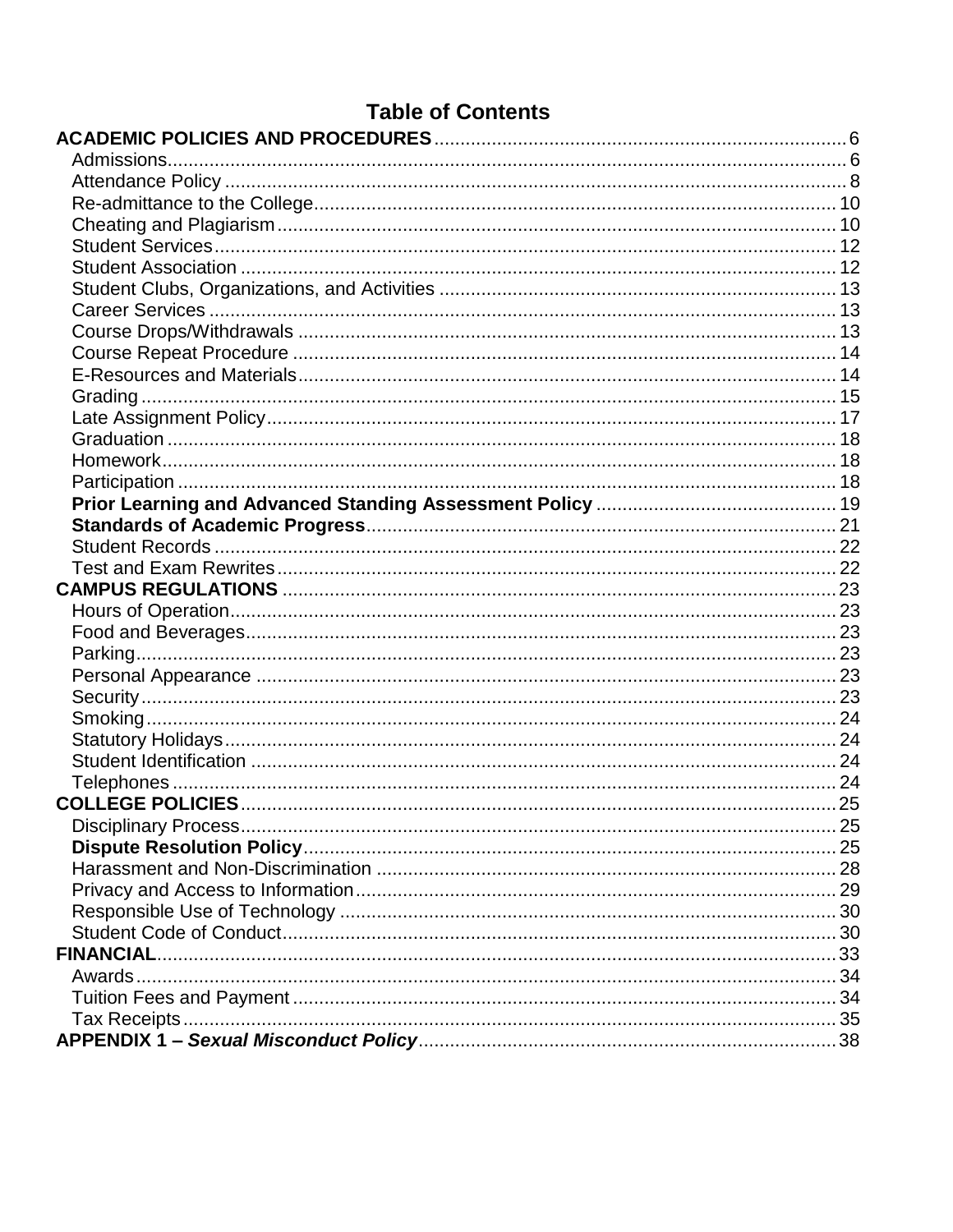# **About This Handbook**

This Handbook contains important information about the academic policies of the College as well as the services provided to you while you are a student at the College. It is an excellent source for information about what is expected of you while you are attending school and the steps that can be followed to ensure your success.

Every effort has been made to ensure the Handbook is accurate as of the date of publication. The Handbook is periodically reviewed and updated as necessary to reflect current academic and operational policies and procedures. Changes are effective when made.

Please take time to read this Handbook and ensure that you have signed the last page of this document and returned a copy to the College.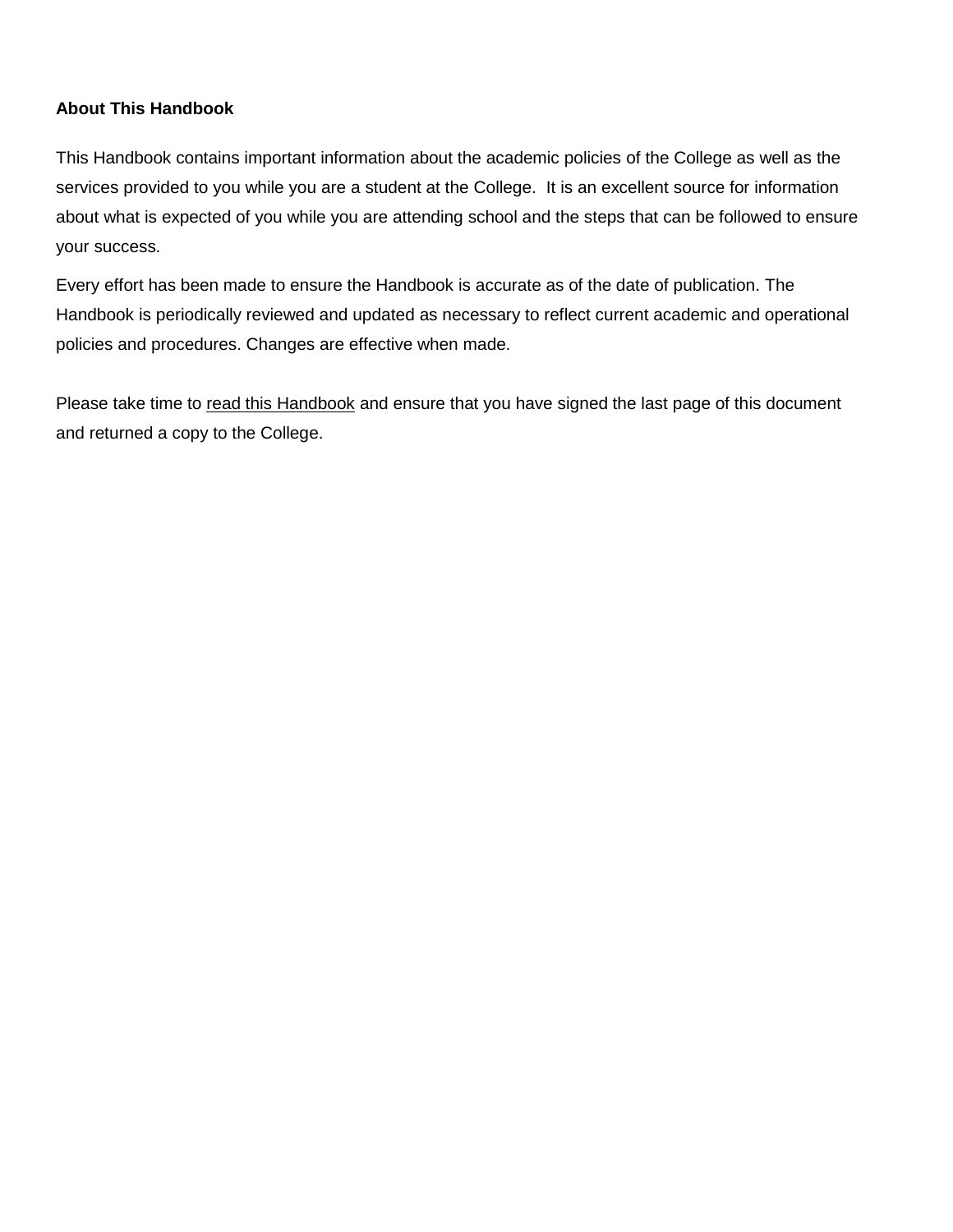# <span id="page-5-0"></span>**ACADEMIC POLICIES AND PROCEDURES**

# <span id="page-5-1"></span>**Admissions**

#### *Admissions Policy*

All applicants are required to follow a formal application procedure. The application process includes an interview with an Assistant Director of Admission, meeting with a financial administrator, validation that the applicant meets the program admission requirements, and signing of a formal enrolment agreement.

At all times the College is responsible for providing prospective students with accurate information about the programs it offers so that the student can make informed decisions. Admission is based upon the applicant's meeting the proscribed program admissions requirements.

The Campus Director approves admissions to programs.

Students are required to provide all of the required documentation to confirm that the student meets the specific program admissions requirements, including proof of age, high school completion, etc.

#### *Admissions Process*

- 1. **Interview with Assistant Director of Admission:** It is important that the applicants interview and have the opportunity to explore their education and career expectations. Therefore, applicants are interviewed by an Assistant Director of Admission as part of the application process.
- 2. **Meeting Financial Administrator:** The student must meet with the Financial Administrator. Financial Administrators are trained to assess the students understanding of the financial challenges that face adult learners could face and to ensure that the student understands the responsibilities that arise from funding study by way of student loan.
- 3. **Admissions Requirements:** To ensure students have the basic knowledge, skills, and abilities to be successful, each program has established minimum admissions/entrance requirements that must be met in order for the student to be approved for admission. The minimum admission/entrance requirements cannot be waived by either the student or the institution. Specific programs may have additional admission requirements. Admissions/entrance requirements must be met by all students in order to gain admission to any program. Neither the student nor the institution can waive required admissions requirements. The College does not represent or imply that students are guaranteed a job upon graduation.
- 4. **Student Enrolment Agreement:** A written Enrolment Agreement conforming to regulatory requirements must be signed by the student and/or by a parent or guardian if the applicant is a minor. The student must receive a copy of the Enrolment Agreement with the Campus Director's signature within seven (7) calendar days of the student having signed the contract.

#### English Language Assessment Policy

All applicants to the College must demonstrate that they are proficient in the English language in order to be successful in their training. If English was not the applicant's first language (where he/she were educated in another language) and a specific requirement of English proficiency is specified in the individual program, the applicant will need to meet the minimum English Language Proficiency standard as outlined for that individual program admissions requirements.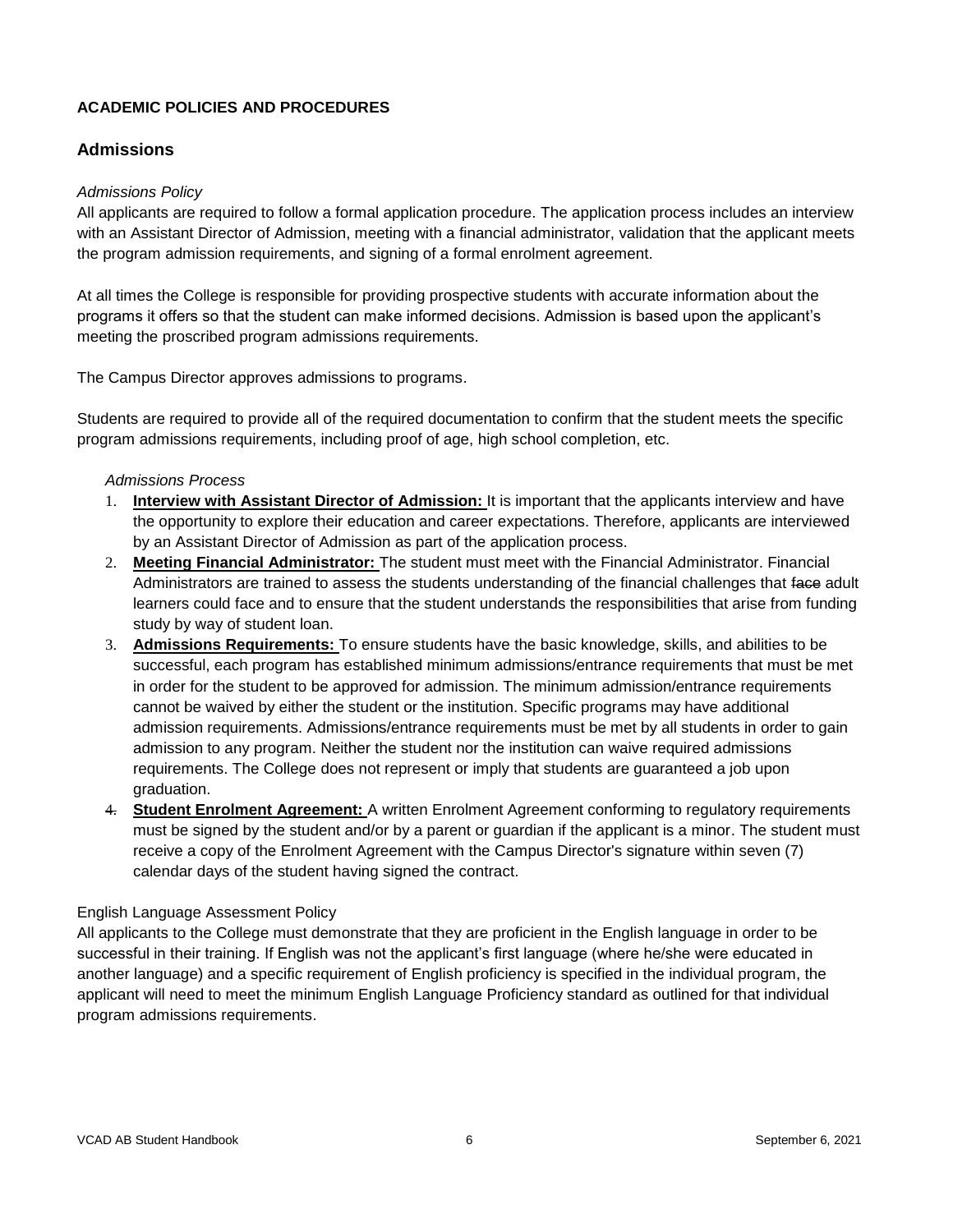# **Learning Accommodations**

The College has an institutional commitment to provide equal educational opportunities for qualified students with disabilities in accordance with provincial and federal laws and regulations, including the Human Rights legislation enacted federally and in each Province.

This process begins when a Student identifies a need for accommodation due to a disability, includes the student's request for accommodation and ends with the Director's acceptance or rejection of the student's request for accommodation. The College has an institutional commitment to provide equal educational opportunities for qualified students with disabilities in accordance with provincial and federal laws and regulations, including the Human Rights legislation enacted federally and in each Province.

To provide equality of access for students with disabilities, the College will provide accommodations and auxiliary aids and services to the extent necessary to comply with provincial and federal laws. For each student, these accommodations and services will specifically address the functional limitations of the disability that adversely affect equal educational opportunity.

The Campus Director shall be responsible for assisting qualified students with disabilities in securing appropriate accommodations, auxiliary aids and services, with the guidance and support of Student Relations.

The student bears the responsibility of notifying the Campus Director of a disability upon admission. Once the student identifies the specific academic accommodations, auxiliary aids and/or services and discusses them with the Campus Director, the student will be asked to provide the Director with appropriate documentation to support the request. This documentation from an appropriate professional, should reflect the student's present level of disability and how the disability reflects the student's needs in the school's setting.

The Director has discretion to determine what type of professional documentation is necessary, and this may vary depending on the nature and extent of the disability and the accommodation, auxiliary aid and/or services requested. In the event the Director or designee thinks it is appropriate to obtain a second professional opinion concerning the nature and extent of the disability, the College will bear the cost of obtaining that second opinion not covered by the third party payer.

The Director will promptly evaluate the request for accommodation once the documentation is received. Appropriate accommodations, auxiliary aids and/or services are determined following an individualized assessment of each request and discussion between the student and the Campus Director.

The Director, in consultation with regional leadership, will consider the following factors in determining appropriate accommodations, auxiliary aids and/or services:

- The nature of the student's disability.
- Accommodations, auxiliary aids and/or services that have worked for that student in the past.
- Whether the requested accommodations, auxiliary aid and/or services will allow the student effectively to access and participate in the course or program.
- Whether the requested accommodation, auxiliary aids and/or services will alter the essential requirements of the course or program.
- The College is not required to alter or modify a course or program to the extent that it changes the fundamental nature of that course or program.

The Campus Director receiving the request for an accommodation, auxiliary aid or service shall provide the student who made the request with written notification of the determination of the request (along with the effective date of any accommodation, auxiliary aid and/or service) within a reasonable time period.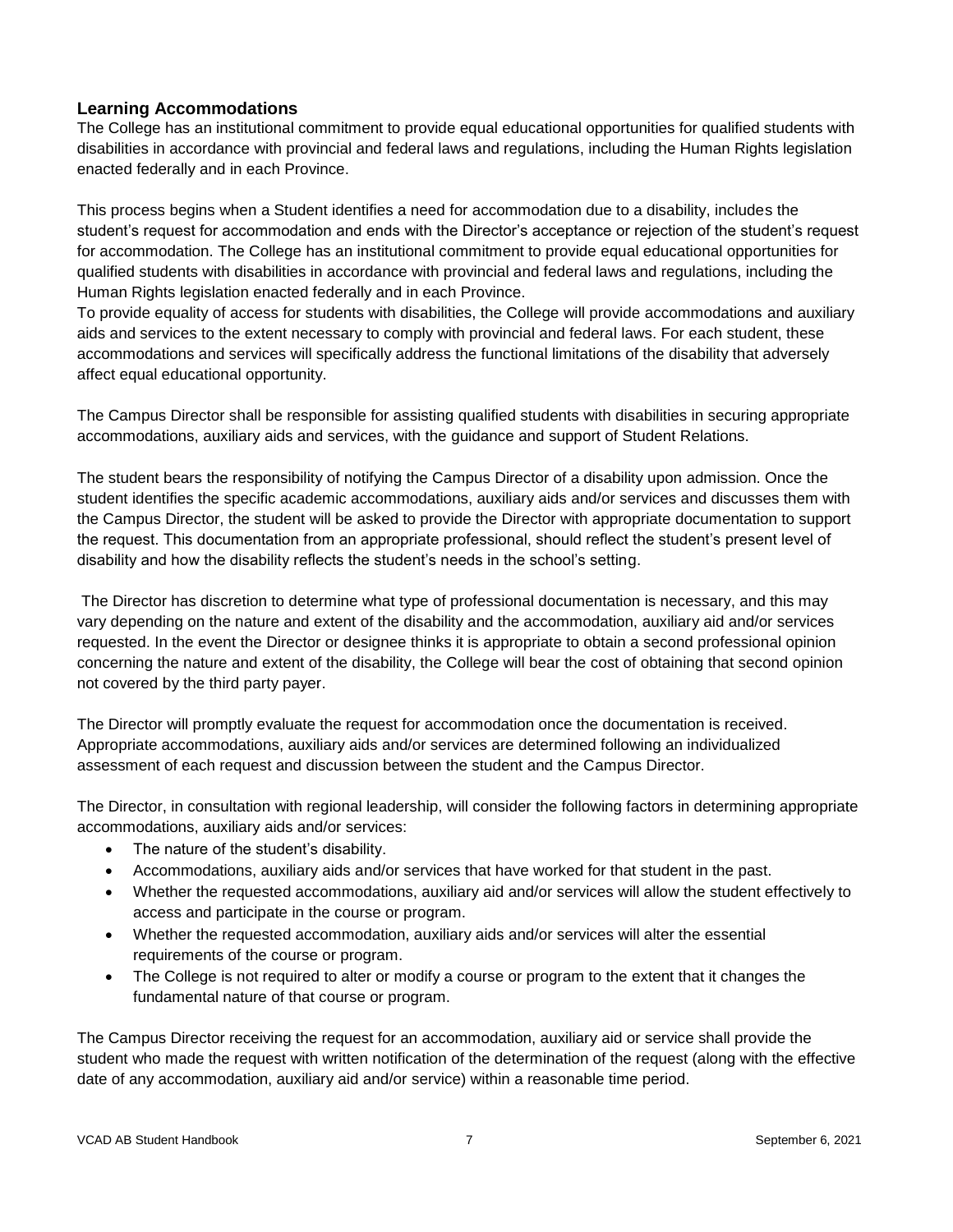If a situation should arise where the Campus Director needs additional time to assess a request or in providing accommodation, auxiliary aid and/or service, he or she will provide the student with written notification of the status of the request and the proposed date of determination.

# <span id="page-7-0"></span>**Attendance Policy**

The College expects regular and punctual class attendance. Punctuality is as important as good attendance. Students are expected to attend every class session, in accordance with their contractual agreement. Student absences will be recorded from the first day the class meets. In case of an absence, it is the student's responsibility to notify the College before the start of classes on the day of absence. The student is also responsible for notifying the third party funder, if applicable, of the absence.

Online students are required to sign in to the MyCampus LMS for at least 30 minutes on the first scheduled day of each course to fully activate your access to the course content and confirm your presence. In addition, online students must complete the hours of work per week as outlined in your program outline and complete courses as scheduled.

Online Students that are unable to complete the required hours per week must contact your student services immediately. If a student is going to be delayed in their academic progress or (if applicable) absent from the required amount of attendance, they must inform Student Services via email; this email can be found in your course session, and is provided to you at orientation. Supporting documents (doctor's note, travel documents, etc.) may be required.

If a student is going to be absent for any class, they must inform the instructor and Student Services via email. Supporting documents (doctor's note travel documents, etc.) may be required.

Students are reminded to pay attention to their myVCAD email accounts for any warnings.

#### *Attendance Requirements - What does this mean to you as a student?*

As a student, you will be withdrawn/dismissed from studies based on the following external and internal policies:

- Student Aid requires private educational institutions to withdraw students who have missed five (5) consecutive days without contacting the College. As a student, you must contact the College and provide documentation either before or during the absence detailing the reason for the absence. Moreover, absences must be deemed as reasonable based on Student Aid's definition of a reasonable excuse. If you miss 5 consecutive days without contacting the College with a reasonable excuse, you will be withdrawn from studies and Student Aid will notified of your withdrawal.
- Regardless of college approved absences (reasonable excuses), if you have missed 30 consecutive calendar days (including scheduled breaks), you will be withdrawn from studies. If applicable, Student Aid will be notified of your withdrawal and this will result in the immediate termination of your funding.

When a student is unable to attend class, he or she must demonstrate that there have been unanticipated, extenuating, and mitigating circumstances which prevented his or her attendance. Excused absences include personal illness or illness of a close family member where the attention of the student is required, death of an immediate family member, accident, funeral, personal appointments for acute or preventative health care, and court appearances or other unforeseen circumstances making it impossible for a student to attend class. Excused absences must be accompanied by written proof. All absences are recorded regardless of the reason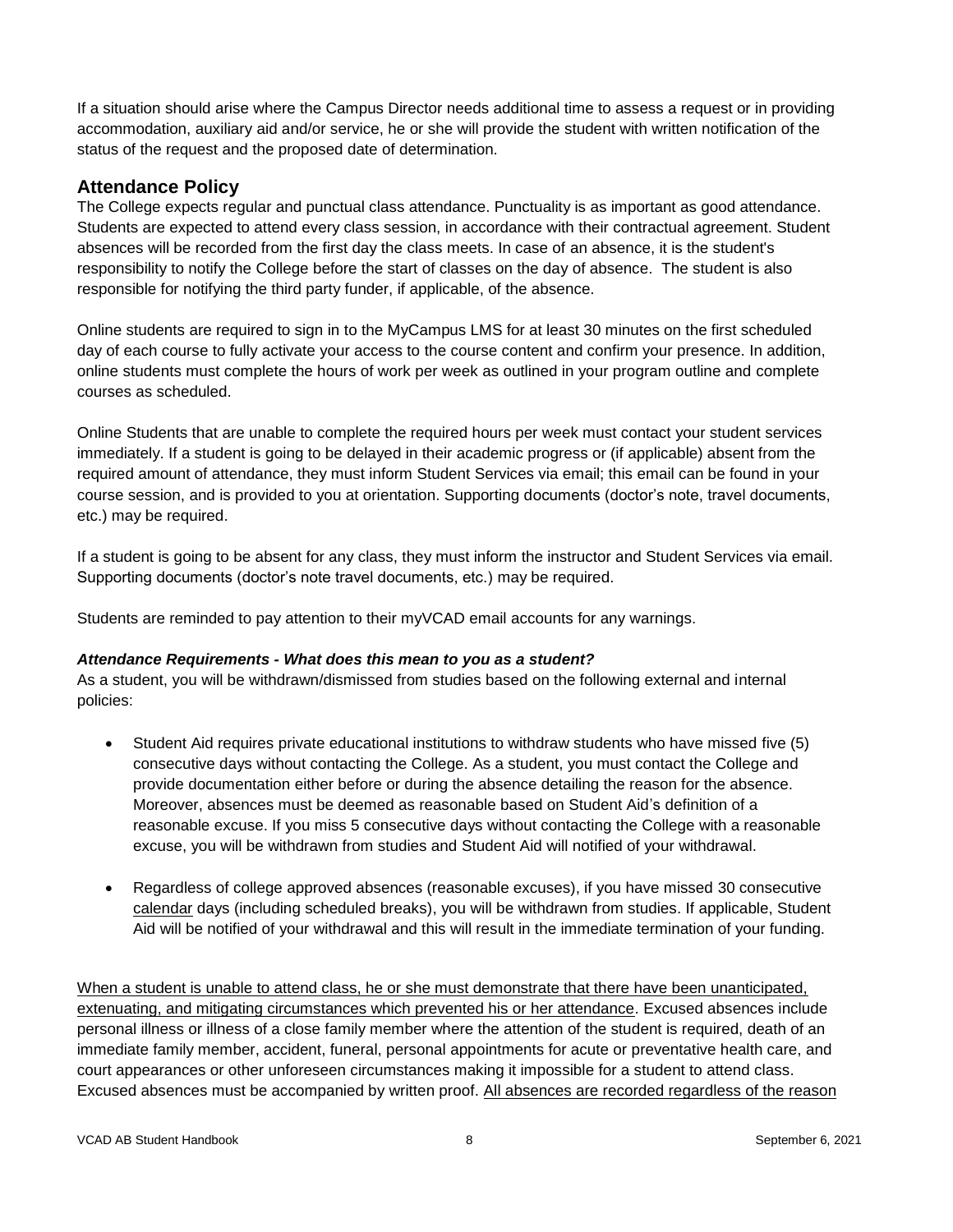#### for the absence.

**Note**: Students are required to attend all scheduled classes regularly, including make-up sessions. From time to time, class or practicum/clinical placement schedules may be adjusted to address changing or unexpected circumstances including the temporary interruption of service. In order to ensure students have achieved the required hours of instruction, outcomes, and/or to address an unexpected interruption of studies, the end date of a program may be adjusted accordingly or other schedule accommodation may be made to ensure students receive the required program and contract hours.

# *Student Loans and Third-Party funding*

The College may be required to report any attendance irregularities to funding agencies. These agencies include the provincial Student Loan Office, Worker's Compensation Board, Human Resources Skills Development Canada (EI), and private insurers. Students funded by any of these agencies may be subject to further attendance requirements imposed by the funder. Poor attendance may affect a student's eligibility for funding.

Some programs may subject students to further attendance requirements imposed by a regulatory or professional body. In some cases, the College is required to report attendance as part of the regulatory or certification process. Poor attendance may affect a student's eligibility for certification or licensing.

A progress report might be required to be completed and submitted monthly for some third party lenders. The Student Services/Financial Planner/Administrator or delegate is responsible for completing this report and faxing it to the appropriate case manager on or just before the due date. A copy is to be put into each student's administrative file.

Students who are funded by student loans and who fail to comply with student loan attendance requirements shall be withdrawn from eligibility for continued student loan funding. For students receiving funding from Private Insurers, or other benefits, or who are funded by an agency that requires the reporting of attendance, attendance warnings and probation shall be reported to the funding agency and may result in the termination of benefits.

Termination of benefits from a funding agency or student loan funding does not constitute dismissal from the College or program. The student may continue in a program of study if he or she can demonstrate an ability to pay tuition without the assistance of funding, and if he or she has not contravened the sections of this policy and procedure requiring dismissal.

#### *Interruption of Studies*

If for any reason a student interrupts their studies by being absent from scheduled classes for more than five (5) consecutive days or by missing a scheduled examination, they must meet with the Campus Director or Designee. Non-attendance does not constitute notice of withdrawal. The College will consider only two reasons as valid for interruption of studies:

- 1. Medical Reasons The student must provide a physician's note attesting to the illness and stating the dates that the student was required to be away from College.
- 2. Compassionate Reasons The student must provide a letter explaining the circumstances surrounding the absence. A compassionate reason for absence must meet the definition "a suddenly-arising situation beyond the control of the student."

Re-admission will be considered on a case-by-case basis. Students must submit a written letter to the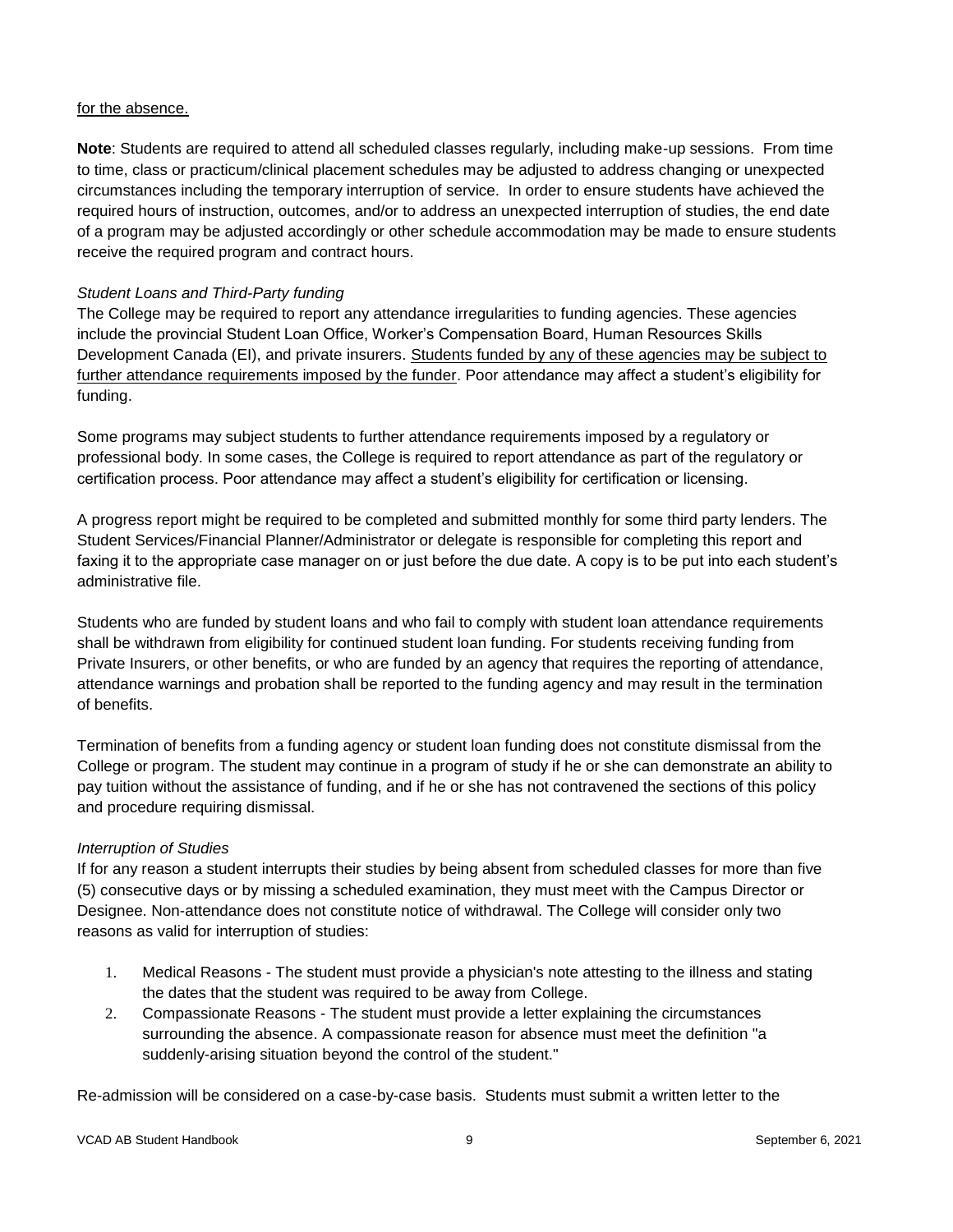Campus Director or designee requesting re-admission. The student will be responsible for payment of all fees relating to the College up to and including the date of termination in accordance with the Refund Policy. Students may not be able to resume their program where they left. The student's scheduling and/or completion dates may also be changed as a result.

#### <span id="page-9-0"></span>**Re-admittance to the College**

Students should make an appointment for a formal interview with the Campus Director or designee to initiate the re-admittance process. Students must be in good financial standing in addition to the below in order to be re-admitted to the College.

#### *Re-admission following an interruption of Studies*

Students who have interrupted their studies must re-apply for admission and meet the current admission requirements in place for that program

#### *Re-admission following an academic dismissal*

- *First Re-admittance*: Students who have been academically withdrawn from their studies must reapply for admission in accordance with re-admission policies and meet the current admission requirements in place for that program. Students readmitted will be placed on academic probation for the term of their return. Students who fail to meet the terms of the academic probation in the term of their return will be subsequently academically withdrawn from the college for a minimum of 12 months from the date of the academic withdrawal.
- *Second Re-admittance*: After the second academic withdrawal and minimum 12 month waiting period, the student must re-apply for admission in accordance with re-admission policies and meet the current admission requirements in place for that program. Students readmitted will be placed on academic probation for the term of their return. Students who fail to meet the terms of the academic probation in the term of their return will be subsequently academically withdrawn from the college and will not be eligible to return to the college.

#### *Maximum Time Frame*

The maximum time frame for all instructor-led programs is defined in terms of the scheduled length of time to complete each program. The maximum time allowed to complete the required number of credit hours is equal to that of 150% of the regular class schedule. Any students with documented medical or compassionate needs, may complete within 200%

- A program running 61 weeks, a student may complete the program in 92 weeks.
- A program running 73 weeks a student may complete the program in 110 weeks.

Determining the percentage of the total units attempted that were successfully completed monitors incremental progress. Students must demonstrate at least 100% completion rate in order to graduate without exceeding the maximum permissible number of attempts. The time lapsed during an authorized leave of absence is not considered when calculating the maximum time frame. Funding agencies will be notified of any extensions that go beyond expected end dates.

#### <span id="page-9-1"></span>**Cheating and Plagiarism**

Cheating is the purposeful, willful, and concealed use of unauthorized sources for a test, exam, or other forms of academic work. The College enforces a zero-tolerance cheating and plagiarism policy. Any student who cheats or plagiarizes material for academic grading will be penalized. This generally means that they will be expelled from the College.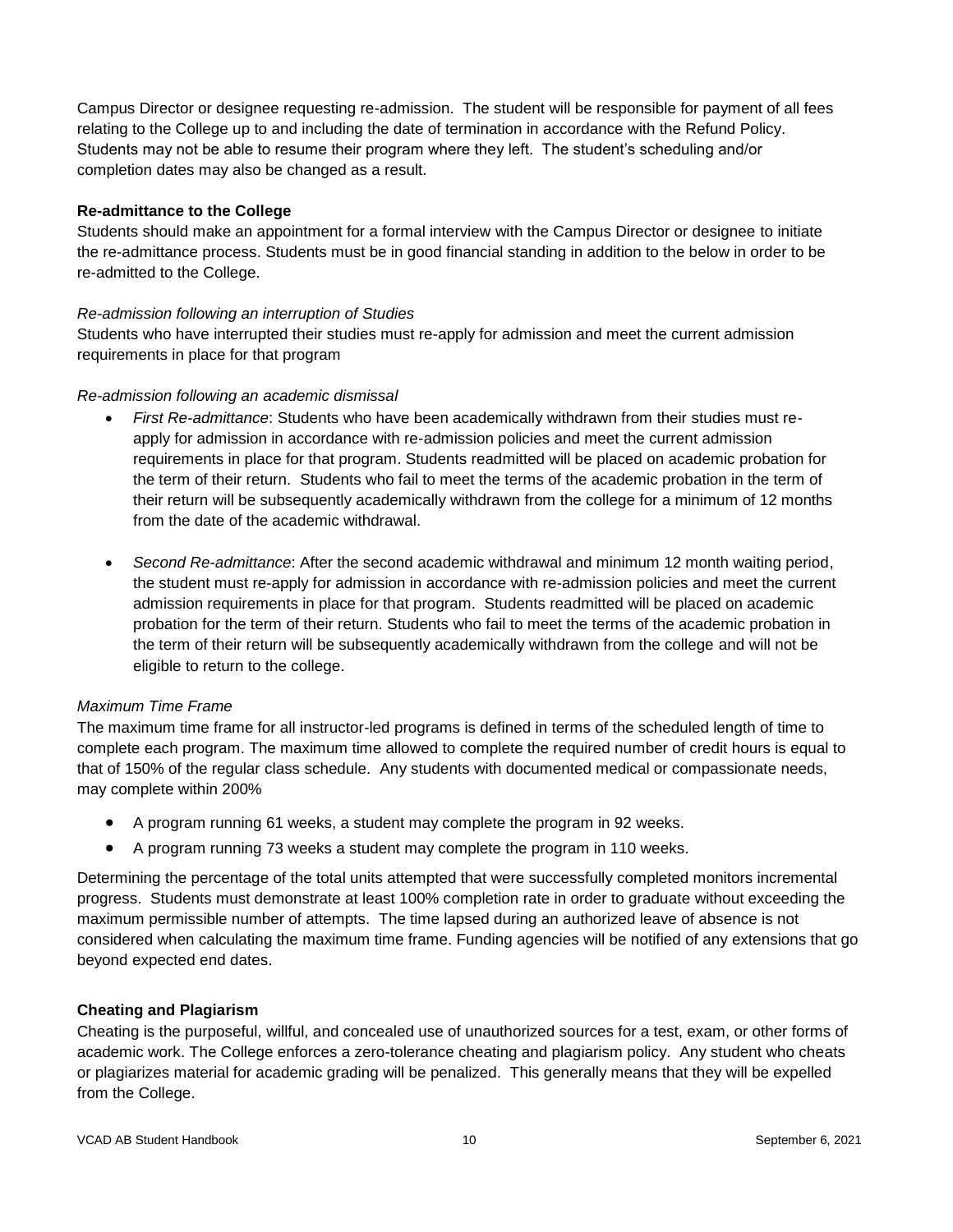Cheating is any act of academic dishonesty.

Plagiarism is the act of representing someone else's work as your own.

Acts or behaviors, which constitute cheating, include, but are not limited to, the definitions listed below:

- 1. Submitting the same work or part of the same work, for credit in two different courses without the prior agreement of the instructors involved;
- 2. Bringing (and using) unauthorized and/or concealed materials/aids into a test or exam situation. (Aids include, but are not limited to, calculators, electronic organizers, cell phones, cameras, crib notes, notes, books, electronic recording devices, photocopied materials, etc.);
- 3. Presenting oneself as another student for a class, test, or exam;
- 4. Unauthorized sharing of material (copying, or allowing others to copy) during a test or exam.
- 5. Unauthorized communication with another student in a test or exam;
- 6. Submitting another person's work as your own, or providing work for another person to submit as his/her own;
- 7. Falsifying or misrepresenting academic records;
- 8. Gaining, or attempting to gain access to an examination or test, or a part thereof, without permission from the instructor;
- 9. Deliberately preventing, or attempting to prevent, the fair access by other students to all types of learning resources;
- 10. The act of copying for the purpose of providing advantage to yourself or another student (Copying is defined as any act of duplicating or reproducing information from another student by any means to obtain advantage for you. The methods used could be visual, oral, notes, printed matter or electronic means.);
- 11. Plagiarism includes using another person's essential style and manner of expression. Any act of representing others' work as your own is a dishonest act. This includes, but is not limited to, homework, written papers, exams, lab assignments, published work, circuit design, software, etc. This includes copyrighted materials. Students should give credit explicitly and clearly, as well as appropriate reference, to ideas, thoughts, and writings of another, whether the source is oral, from a written source such as books or journal articles, or from the Internet. By not placing direct quotes in quotation marks and footnoting the source, and by not footnoting indirect reference to another's ideas, a student has disguised the fact that the ideas and thoughts, or even exact words, come from another source first. (When in doubt, consult with the Instructor for the course.);
- 12. Collaboration is the act of two or more students working jointly on any assignment when the Instructor has not permitted this act. This may include, but is not limited to, homework, papers completed outside of class hours, in-class assignments, lab exercises or reports. Collaboration also includes writing an assignment or paper for another student;
- 13. Theft or solicitation of another student's assignment or paper, grade books, unadministered tests or other academic work/material will result in immediate expulsion; and
- 14. Intentionally helping or attempting to help another student to commit any act of academic dishonesty.

Violations that threaten the academic integrity of the College may be subject to disciplinary action as described in the Disciplinary Process. Sanctions may include but are not limited to:

- Award of zero marks for the piece of work or examination;
- Award of a fail grade for the whole course;
- Academic Probation;
- Suspension;
- Expulsion.

Student appeals can be made in writing, in accordance with the Dispute Resolution Policy.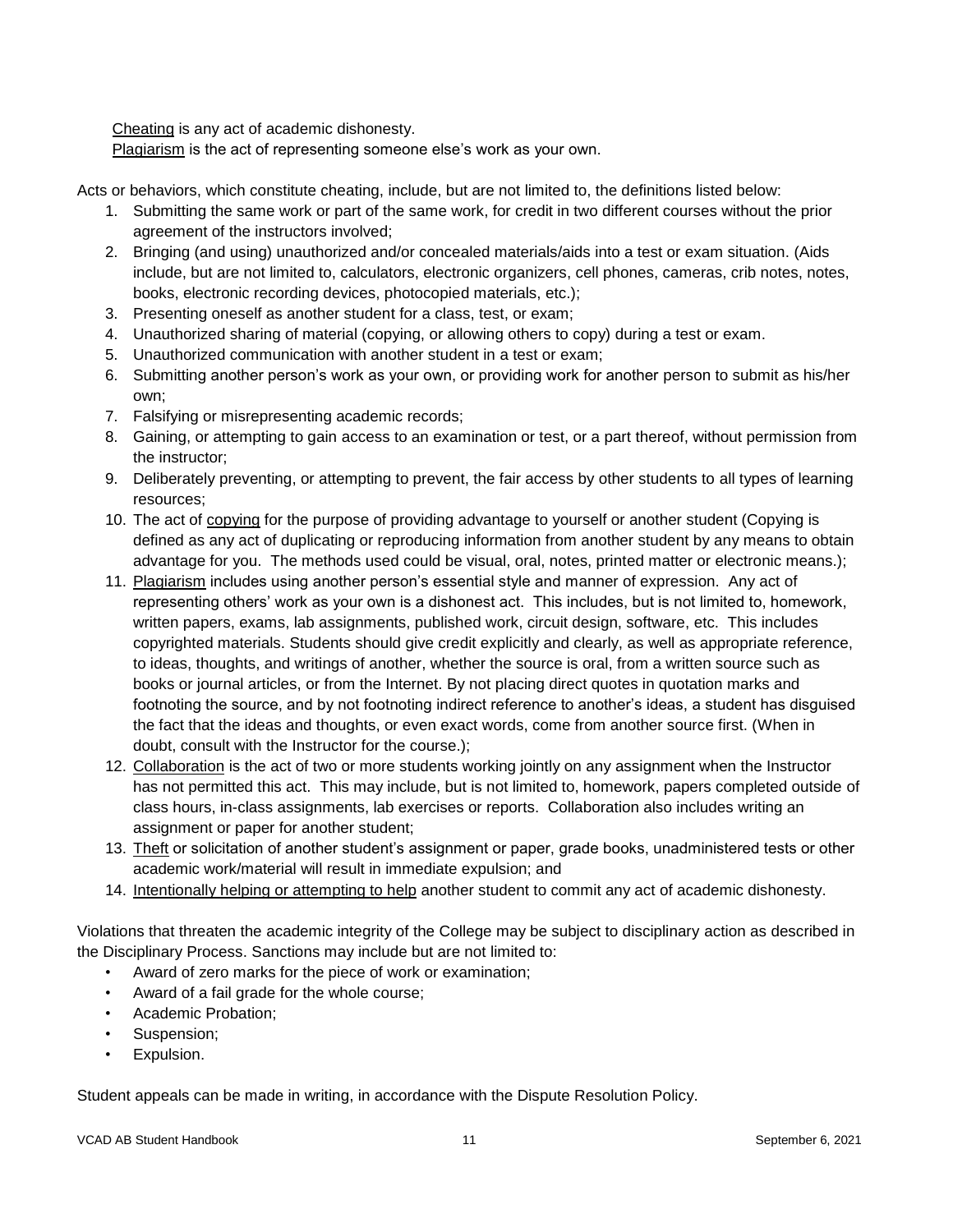#### <span id="page-11-0"></span>**Student Services**

Students can also seek assistance from Student Services Coordinators. The Student Services Coordinator plays an important role in keeping the student body positive, informed and engaged. They deliver new student orientation, plan campus life activities and other non-academic issues that may arise. For any concerns or suggestions relating to your classes, schedules, school events, and general academic inquiries, students are encouraged to reach out to Student Services.

#### **Tutoring**

Student Tutoring drop-in sessions are free to any VCAD student. Tutors can help students enhance their study skills, improve their grades and deepen their understanding of course material.

#### **Guest Speakers**

Each term, VCAD invites several Guest Speakers from various industries who conduct workshops for our students. These are free lectures, and information about upcoming guest speakers will be included in the weekly student newsletter

#### **Accessibility Services**

VCAD provides accommodations to qualified students requiring accessibility services. The Student Services Department assists qualified students requiring accessibility services in acquiring reasonable and appropriate accommodations and in supporting equal access to services, programs, and activities at VCAD. Students who seek reasonable accommodations should notify the Academic Advisor of their specific limitations and, if known, their specific requested accommodations. Students will be asked to supply medical documentation of the need for accommodation. Classroom accommodations are not retroactive, but are effective only upon the student sharing approved accommodations with the instructor. Therefore, students are encouraged to request accommodations as early as feasible with the Academic Advisor to allow enough time to gather necessary documentation.

#### **Student Support Program**

211 is an essential service that helps Albertans find the right resource or service for whatever issue they need help with, at the right time. 211 is available 24/7 by phone, text and chat. The service is free, confidential and available in over 170 languages over the phone.

On a national level, 211 connects people to the right information and services, strengthens Canada's health and human services, and helps Canadians to become more engaged with their communities.

211 is operated by the Distress Centre and has an updated list of all funding given to non-profits. E.g. Utility bill help, one-time assistance payments, free counselling resources, suicidal family support, learning resources, etc.

For more information, please visit [https://ab.211.ca.](https://ab.211.ca/)

#### <span id="page-11-1"></span>**Student Association**

VCAD encourages and supports student leadership through the Student Association. The purpose of the Student Association is to: provide a forum to discuss student issues, facilitate the exchange of ideas and information among students, act as a liaison between students, faculty, and administration; support school clubs and work collaboratively with these organizations, provide leadership opportunities for students within the school, promote school spirit among the student body, and create a sense of connectedness with the school that will result in student success.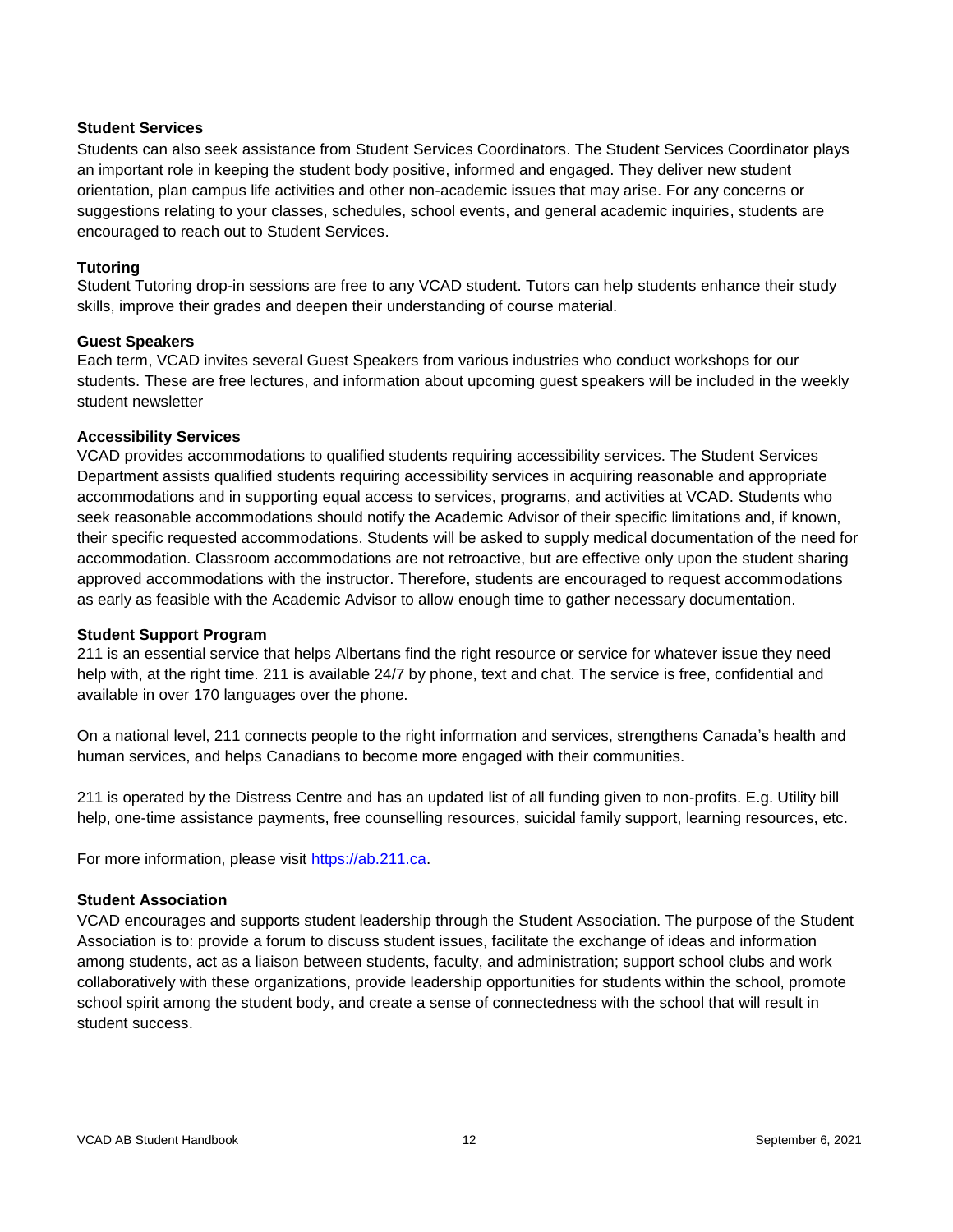# <span id="page-12-0"></span>**Student Clubs, Organizations, and Activities**

VCAD encourages students to get involved by contributing to the development of the school culture. There are clubs to join and opportunities to suggest ideas for new clubs or to become a club leader.

#### <span id="page-12-1"></span>**Career Services**

The Career Services Program is available to students who graduate from their program of study for a period of up to **six months** from their program completion date. In order to be eligible for this assistance, students must have fully participated in the Graduation Exhibition. To remain compliant with the Regulator, the College cannot guarantee any student employment after completion.

The College may assist graduates in finding employment by:

- 1. Presenting Career and Employment Strategies workshops. Completion of this workshop may be a graduation requirement;
- 2. Assisting with the preparation of personal marketing tools such as resumes, cover letters, business cards, thank you letters and Internet profiles;
- 3. Coaching in interview skills and self-directed employer contact;
- 4. Photocopying and printing of personal marketing tools subject to College policy;
- 5. Providing access to computer equipment for job readiness and job search activities.

The College expects that graduates who are seeking employment with the assistance of the Employment Specialist will:

- 1. Maintain regular contact with the Employment Specialist at pre-arranged intervals;
- 2. Have current and approved personal marketing tools on file with the Career Services Department;
- 3. Be actively marketing themselves and not relying solely on the College;
- 4. Be striving to develop employer contacts;
- 5. Be regularly attending group sessions arranged by the College.

Note: Career Services for online students may be conducted remotely.

#### **Copyright**

Campuses comply with the copyright laws as applied to educational institutions. The use of and/or photocopying of copyrighted material in violation of the copyright laws by instructors, students, alumni and staff is prohibited. This standard applies to printed, software, audio, video materials and web-based information.

Canadian copyright legislation states that only the creator or rights-holder has the right to reproduce his or her own work. Copyrighted works include but are not limited to: documents, graphics, sounds, video, and software on company computer systems or from the Internet.

#### <span id="page-12-2"></span>**Course Drops/Withdrawals**

The College's policy on withdrawals and refunds adheres to the guidelines provided by the regulatory bodies governing within that province. Students wishing to withdraw from study must either meet with the Campus Director (or designee), and complete a Student Activity Form OR submit a letter of withdrawal delivered personally or by email or registered mail to the Campus Director stating the reason for withdrawal and withdrawal date. A copy of the letter will be retained in the student's administrative file.

If a student ceases to attend the College without providing written notice of withdrawal, the College will consider the student absent. In accordance with Student Loans and funding agency requirements, the student's absence will be reported as "withdrawn".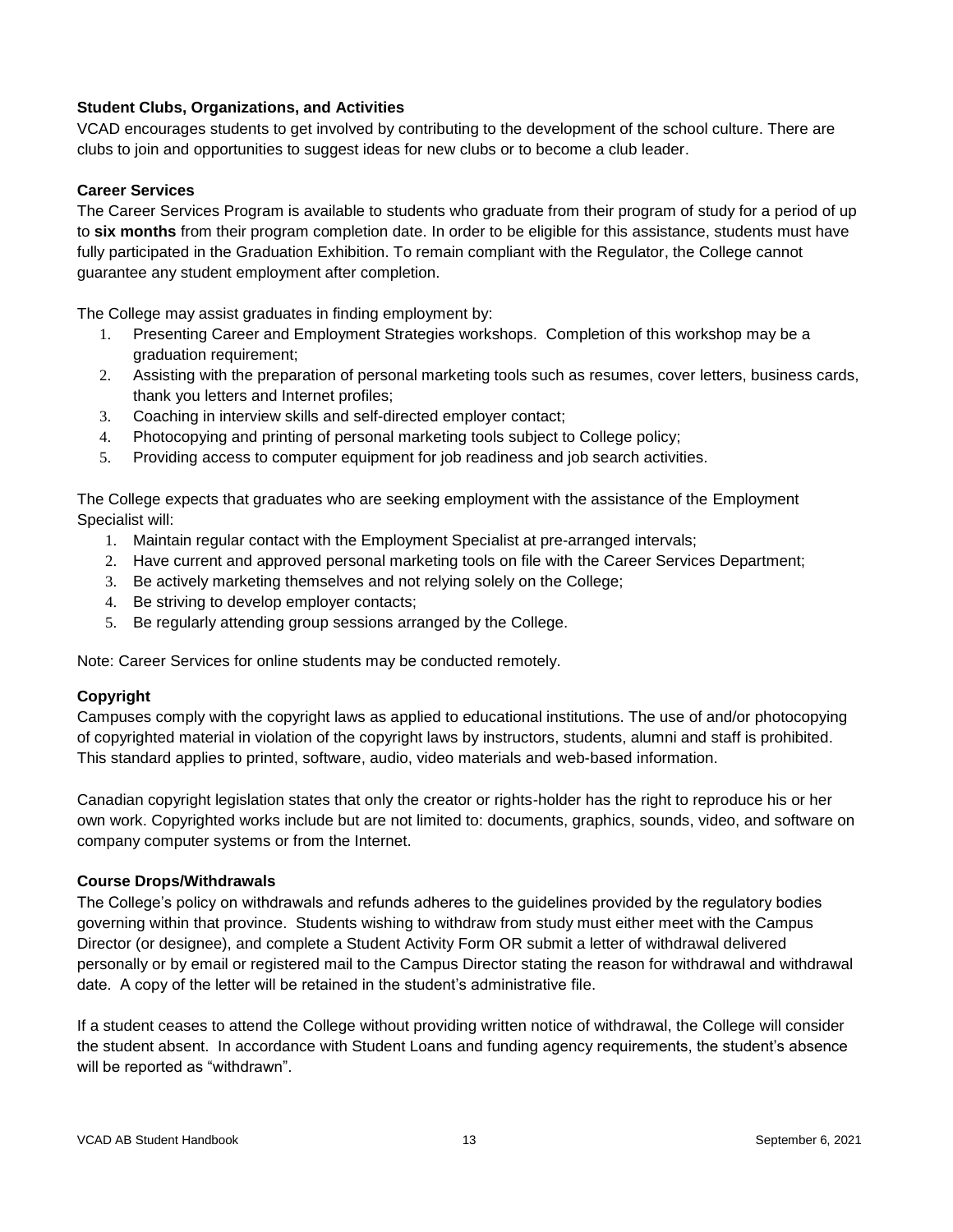#### <span id="page-13-0"></span>**Course Repeat Procedure**

It is important to note that each course/module within a program of study must be successfully completed in order to achieve graduation. For some students it may be necessary to repeat a course/module during their program. Not all programs allow students to repeat a course/module. Students are allowed to repeat a failed course twice to a maximum of three (3) attempts per course. Externally regulated programs may have different requirements. Should the student fail a course/module, he or she may receive the first repeat at no cost. Subsequent attempts will be charged the full cost of the course/module, as well as any other incidental cost. The Campus Director will make a determination based on the circumstances.

Students may only repeat a course if class space is available; courses requiring an outside examination are excluded. All repeated courses will appear on the student's academic transcript; however, only the most recent attempt will count towards the grade point average. Please remember that repeating a course/module is a privilege that the student must earn. The repeating of a course/module is permitted if a student meets the conditions outlined below. All conditions must be met:

- 1. The student has completed an interview with the Campus Director, or designee.
- 2. The student has demonstrated good attendance.
- 3. The student has been punctual for class.
- 4. The student has demonstrated significant effort.
- 5. The student has completed all the requirements for the course/module and simply was unable to achieve a passing score on the first attempt.
- 6. The student has met all other graduation requirements.

#### <span id="page-13-1"></span>**E-Resources and Materials**

Students will be granted an access license to e-resources, which includes e-books that may be subject to an expiration date. Once any course has been attended all e-books related to that course become non-refundable.

Note: E-book(s) for each course will be made available on the first day of class after attendance has been taken. If you have trouble accessing your e-book(s) please contact your campus Student Services.

There may be elements of a program that may utilize or introduce on-line learning components, or blended learning modules of program delivery during the program.

The course materials, e-books and resources for students are accessible through the College's Learning Management System (LMS). Students are required to bring their own web enabled device (laptop or tablet) in order to access the course materials and resources. Students are responsible for ensuring that their devices are in proper working order and that they are fully charged before the start of each school day.

Students' programs may include the use of hard copy or e-copy textbooks and learning guides, as needed. The College reserves the right to make changes to the adopted text or to the text edition or version used at any time. As with any material, errors may occur in textbooks and learning guides used by the College. The College makes every effort to identify errors and provide errata to students. In the event that errors are discovered in internally generated textbooks or learning guides, the College has a protocol for correction. If errors are discovered, the instructor should be advised.

All students and instructors receive an organizational email address as well as access to the Learning Management System (LMS) and all related course e-resources. When communicating with other students or staff, all students are required to use only the email address provided.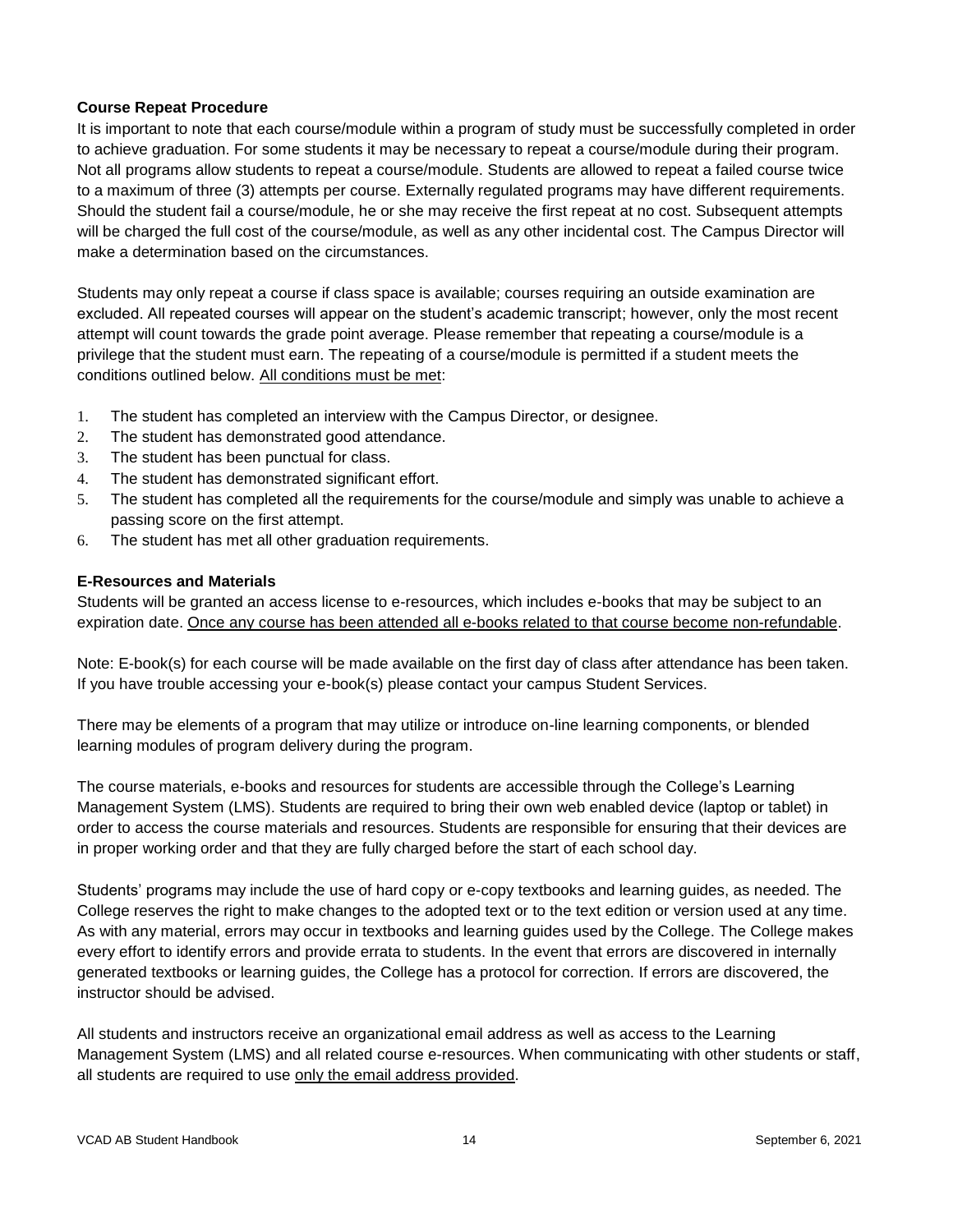Note: For online student technical assistance please contact your Student Services Administrator. The Student Services Administrator will assist with e-textbook access, LMS MyCampus login, and other online course resource assistance. The Student Service Administrator does not provide assistance for issues relating to student devices or internet connection.

# <span id="page-14-0"></span>**Grading**

The College uses a letter grade or percentage to indicate academic performance. Students receive a letter grade for each course completed or attempted. Grading may be based on classroom/online performance, assignments, projects, and examinations. All grades are available for student review by request; however, we strongly encourage students to keep track of the grades they receive in order to resolve any discrepancies that may arise. Individual courses may have different passing requirements. Students should ensure that they understand what is required for each course.

| VCAD Grading for students enrolled prior to June 2020 |                                                                      |                          |                       |
|-------------------------------------------------------|----------------------------------------------------------------------|--------------------------|-----------------------|
| <b>Letter Grade</b>                                   | <b>Percentage Equivalent</b>                                         | <b>Grade Point Value</b> | <b>Classification</b> |
| A+                                                    | 95-100%                                                              | 4.3                      |                       |
| A                                                     | 90-94%                                                               | 4.0                      | Excellent             |
| A-                                                    | 87-89%                                                               | 3.7                      |                       |
| B+                                                    | 84-86%                                                               | 3.3                      |                       |
| B                                                     | 80-83%                                                               | 3.0                      | Good                  |
| B-                                                    | 77-79%                                                               | 2.7                      |                       |
| C+                                                    | 74-76%                                                               | 2.3                      |                       |
| С                                                     | 70-73%                                                               | 2.0                      | Satisfactory          |
| D                                                     | 65-69%                                                               | 1.0                      |                       |
| F                                                     | < 65%                                                                | 0.0                      | Fail                  |
|                                                       | <b>Non-Grade Point Designations *</b>                                |                          |                       |
| $P - Pass$                                            |                                                                      |                          |                       |
| W - Withdrawal                                        |                                                                      |                          |                       |
| I-Incomplete                                          |                                                                      |                          |                       |
| IP - In progress                                      |                                                                      |                          |                       |
|                                                       | * Not calculated in grade point average, unless specified otherwise. |                          |                       |

| VCAD Grading for students June 2020 onwards |            |                     |                             |
|---------------------------------------------|------------|---------------------|-----------------------------|
| <b>Descriptor</b>                           | Percentage | <b>Letter Grade</b> | <b>Grade Point</b><br>Value |
| Excellent                                   | 90-100%    | A+                  | 4.0                         |
|                                             | 85-89%     | А                   | 4.0                         |
|                                             | 80-84%     | А-                  | 3.7                         |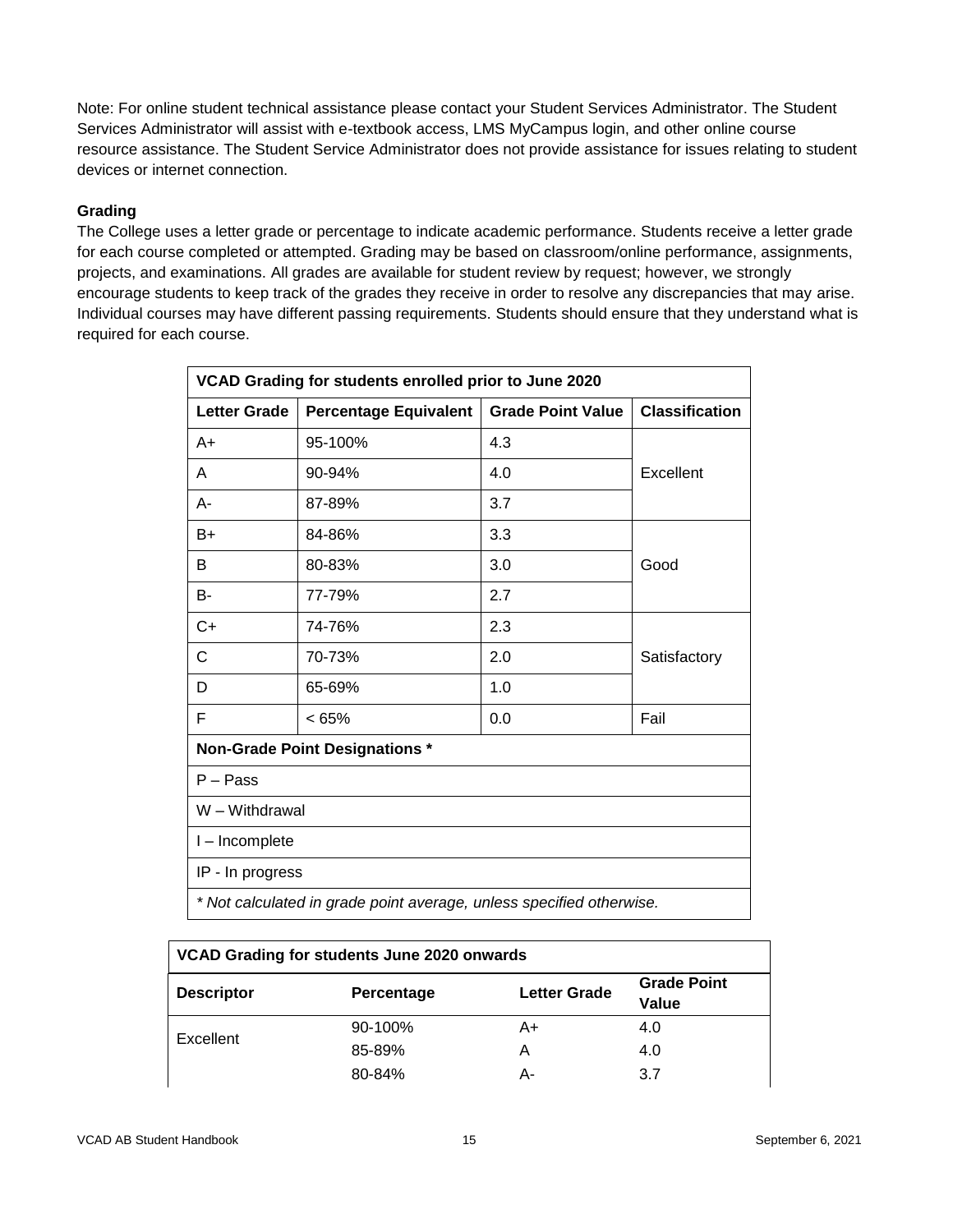|                                                                      | 76-79%    | $B+$ | 3.3 |
|----------------------------------------------------------------------|-----------|------|-----|
| Good                                                                 | 72-75%    | B    | 3.0 |
|                                                                      | 68-71%    | B-   | 2.7 |
|                                                                      | 64-67%    | $C+$ | 2.3 |
|                                                                      | 60-63%    | С    | 2.0 |
| Satisfactory                                                         | 55-59%    | $C-$ | 1.7 |
|                                                                      | 50-54%    | D    | 1.0 |
| Failure                                                              | $0 - 49%$ | F    | 0   |
| <b>Non-Grade Point Designations *</b>                                |           |      |     |
| $P - Pass$                                                           |           |      |     |
| W - Withdrawal                                                       |           |      |     |
| I - Incomplete                                                       |           |      |     |
| IP - In progress                                                     |           |      |     |
| * Not calculated in grade point average, unless specified otherwise. |           |      |     |

#### Pass (P)

A "Pass" grade is given for students who successfully complete a course that is designated by only a pass or fail mark (i.e. Practicum). A "Pass" grade is given for students who successfully completed an accredited course that is transferrable to their program upon entry into the College. A "P" grade counts toward graduation but is not factored into the cumulative GPA.

#### Withdrawal (W)

Students who withdraw from a course by the end of week 9 of the term will receive a grade of "W" (Withdrawal), which will not be factored into the cumulative grade point average.

#### Fail (F)

Students who do not complete all required components of a course, or who receive an average of less than 50% in a course will receive a fail. Students who withdraw from a course after the end of week 9 of the term or who do not complete all of the required assignments in any course will be given an "F" or an "I" at the discretion of the Campus Director or designate.

#### Incomplete (I)

An "Incomplete" grade will not be factored into the cumulative grade point average and does not remain on the student transcript provided all required assignments are satisfactorily completed within 30 days after the course has ended. Should an "Incomplete" be left unresolved past 30 days, it will automatically become an "F" and remain on the transcript.

#### In Progress (IP)

An "In Progress" notation is given for students who are in the process of completing a course or program component at the time of the transcript issue.

All final grades should be submitted by the instructor no later than 72 hours after the last day of class.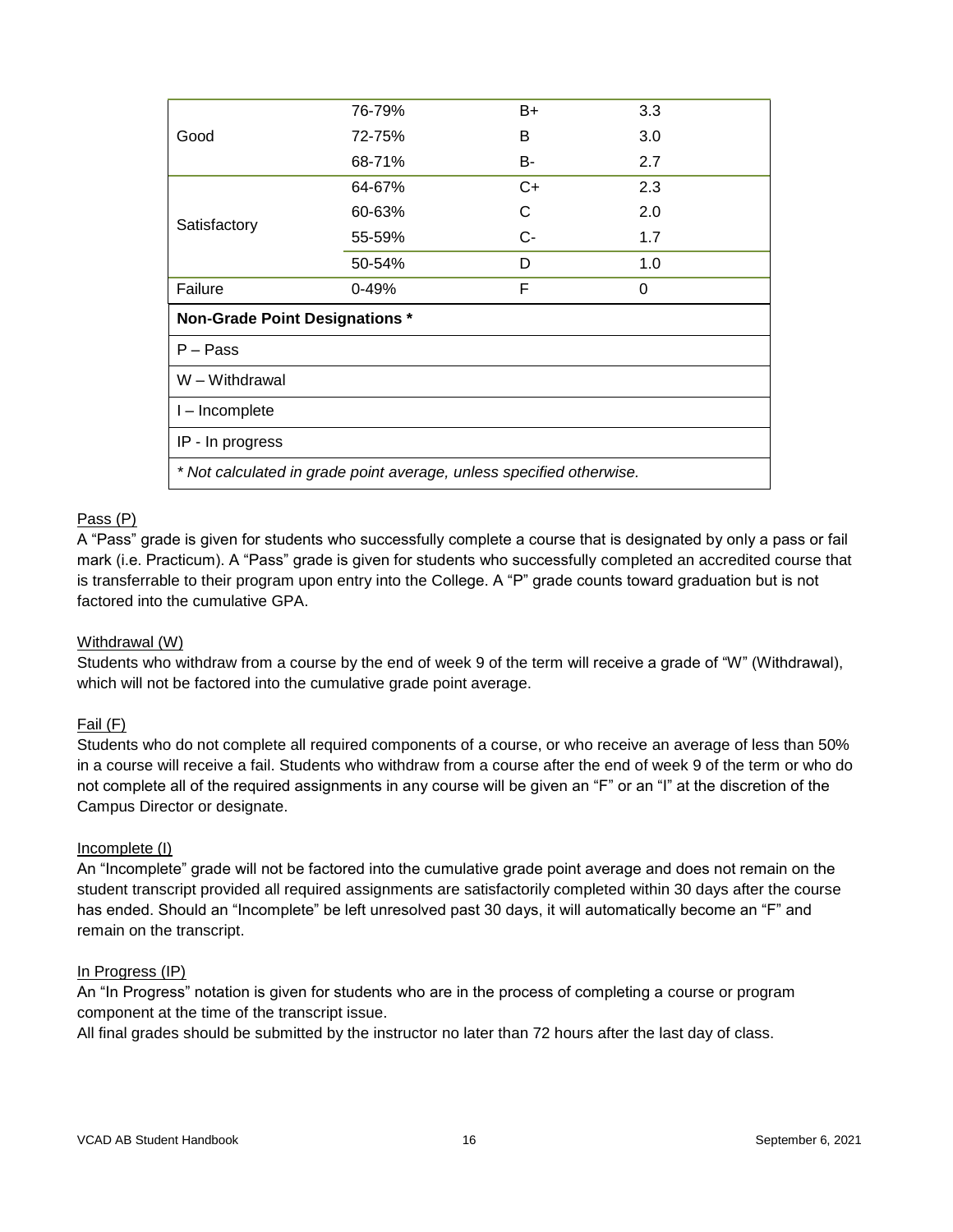# <span id="page-16-0"></span>**Late Assignment Policy**

All course work (including, but not limited to: assignments, labs, quizzes, exams, and final projects) must be submitted no later than the due date unless prior arrangements are made with the Instructor and a new due date is established. If a student submits an assignment after the due date without having made arrangements with the Instructor, the following penalty will be applied:

- 1 week late: 10% deduction
- 2 weeks late: 20% deduction
- 3 weeks late: 30% deduction
- 4 weeks late: at discretion of Instructor only with documented extenuating circumstances

\*Note: No assignments may be accepted after the last day of the course; no exceptions. Instructors are required to enter final grades within 72 hours of the course end date.

#### *Grade Disputes*

Students who feel they have received an erroneous grade must appeal that grade to their instructor a maximum of three (3) business days after the start of the following term. If the student and instructor do not reach a resolution, the student may appeal to the Campus Director or his/her designate. The Campus Director or his/her designate, after consultation with the instructor and student, will make a determination.

The student, if still dissatisfied may then follow the steps outlined in the Dispute Resolution Policy in the Student Handbook, beginning with a written appeal to the Campus Director.

#### *Appealing Academic Termination*

Any student wishing to appeal an academic termination may do so in writing to the Campus Director. The student must submit a letter to the Campus Director within ten (10) business days of the dismissal letter. The written appeal must state the mitigating circumstances that contributed to the termination. The written appeal must be supported with appropriate documentation of the mitigating circumstance(s) and an explanation on how the circumstance(s) have been remedied or changed. The Campus Director will review a student's appeal and determine whether the student's circumstance(s) and academic status warrant consideration for reinstatement or some other determination. The Campus Director will report to the student by letter up to ten (10) days of receipt of the student's letter of appeal. The time necessary may be longer if the appeal is of a complex nature. Where the Campus Director upholds the decision to academically terminate a student, the student may request the Coordinator of Student Relations & Regulatory Affairs review the matter. The outcome of this appeal process is considered final.

Examples of mitigating circumstances include death in the immediate family, hospitalization of a student, documented medical problems, and other special circumstances such as independently documented work-related transfers, natural disasters, and family emergencies. Mitigating circumstances are generally events that are outside the student's control and are unavoidable.

A student who is granted an appeal may be reinstated and, if otherwise eligible, receive financial aid; however, the student will be placed on probation for that term.

#### *Re-entry after Academic Termination*

A student terminated for violating the policies must appeal in writing to the Campus Director for re-entry before the start of the term in which s/he wishes to return. In addition, any student who ceased attendance and whose grades in the last semester of attendance caused him or her to meet the minimum standards must go through the same appeal process. The appeal procedure described in the preceding section applies.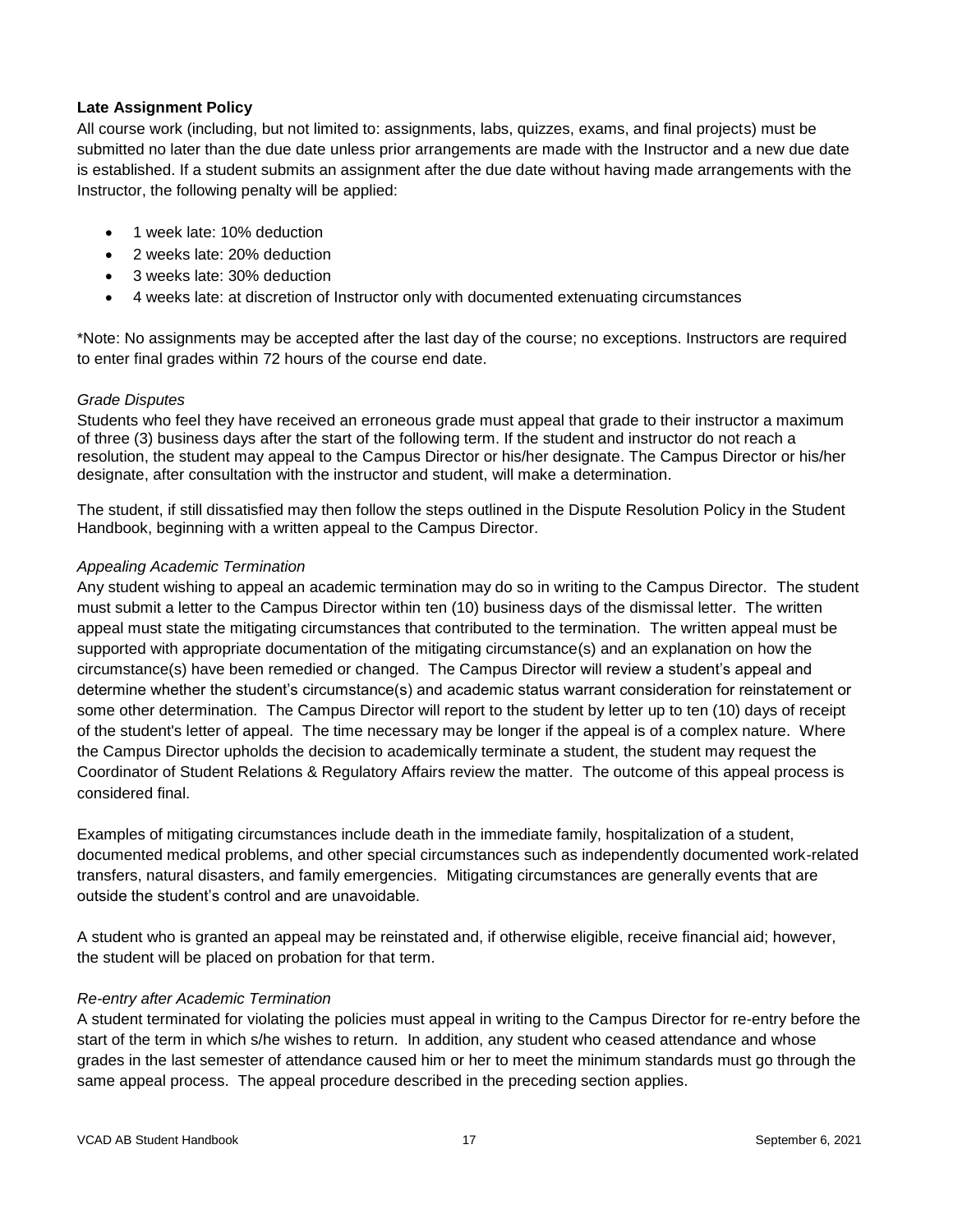If the appeal is granted, the re-entering student will be placed on probation during the term of return. The student must meet the minimum standards required to continue in the program. The student must successfully retake courses previously failed so that the recalculated GPA and successful completion percentage meets or exceeds the minimum requirements. Some form of academic evaluation must be conducted by the Campus Director to determine that the student has the desire and the academic ability to progress satisfactorily in the program. A student is allowed one and only one re-entry appeal after being academically terminated.

#### *Honours*

The College wishes to acknowledge those students who achieve excellence in their schooling. Recognition of academic excellence is by way of an Honours diploma. Graduating students achieving a program overall average of 90% will earn an Honours distinction.

#### <span id="page-17-0"></span>**Graduation**

Graduation ceremonies are held at least annually and semi-annually in some locations. In order to receive an invitation to participate in the Graduation Ceremony, students must:

- Complete all requirements of the academic program as set out in the program outline by the graduation cut-off date;
- Ensure that all borrowed resources have been returned in good condition or that payment has been made to the College for the replacement of the borrowed resources; and
- Ensure that all tuition and other fees have been paid in full.

#### *VCAD Graduation Requirements*

- Successful completion of all program courses with a CGPA of 2.0, and
- Successful submission of an industry standard professional portfolio to be presented at the quarterly Graduation Exhibition.

#### <span id="page-17-1"></span>**Homework**

It is understandable that students will have other responsibilities, obligations and commitments while in school. It is important, however, that students do not lose sight of their academic goals.

In addition to attending school as scheduled, students are required to complete additional hours of personal study time.

As in any business environment, effective performance requires planning and consistent execution. Students are expected to make effective use of their time by preparing for their "workday" in advance. Homework may consist of reviewing course material completed that day, making notes, completing assignments and preparing for the next day by reading ahead.

Excellent study habits lead to excellent work habits. We encourage students to continually improve their study habits while at the College.

#### *Projects and Course Assignments*

Most courses require completion of one or more projects or other assignments. While the requirements for assignments vary widely, all students are expected to present projects and course assignments for marking in a format that would be acceptable in the workplace. The instructor will provide all course requirements.

#### <span id="page-17-2"></span>**Participation**

The College fosters an environment that closely resembles the work place. We believe that it is important to teach not only academics, but also the attitudes that are required for a successful career.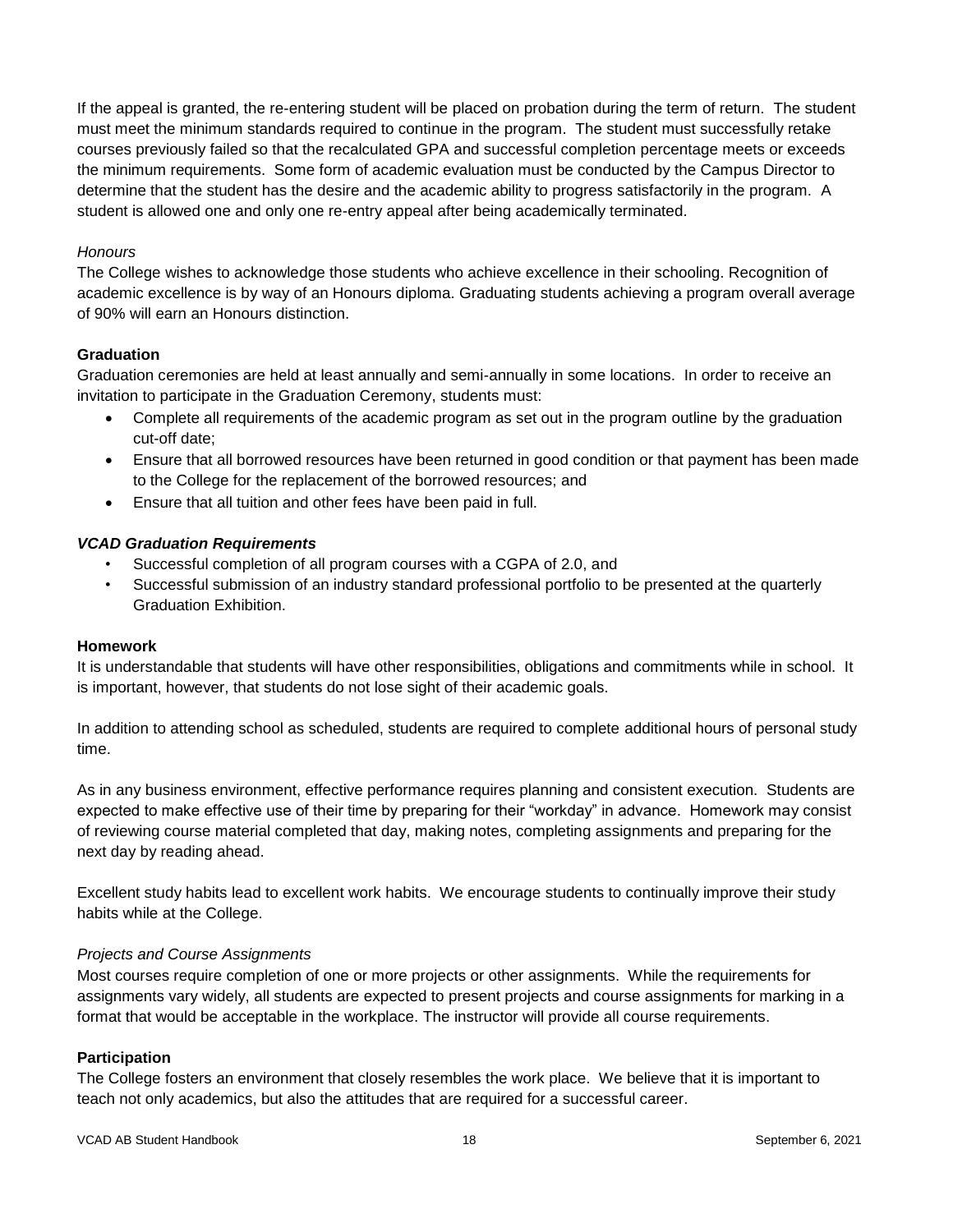On campus students should be prepared to participate in the following ways:

- 1. Attend all class hours scheduled for each course within the program of study.
- 2. Complete all projects, homework, tests, quizzes and exams as assigned and on time.
- 3. Participate actively in classes, labs, and placements.
- 4. Contribute to all discussions, debates, and question periods.
- 5. Be punctual and remain in class for the full scheduled class time.
- 6. Be pro-active and responsible for their success and seek help when it is required (i.e. academic, financial, budgeting, guidance, etc.).
- 7. Demonstrate a commitment to their studies.
- 8. Progress at a satisfactory rate throughout the program.

Online students should be prepared to participate in the following ways:

- 1. Login to the MyCampus LMS as scheduled.
- 2. Complete all projects, homework, tests, quizzes and exams as assigned and on time.
- 3. Participate in and contribute to online discussions and live sessions.
- 4. Be pro-active and responsible for their success and seek help when it is required (i.e. academic, financial, budgeting, guidance, etc.).
- 5. Demonstrate a commitment to their studies.
- 6. Progress at a satisfactory rate throughout the program.

#### **Recording in the Classroom**

Students need the instructor's permission to record the lesson/lecture. Recording may be permitted solely if the student wishes to record the lesson and use it privately, i.e. not upload or share the recording.

If the student has a disability and needs to record the lesson because of the said disability, he or she has the right to do so according to the regulations agreed upon regarding the disability.

Any form of recording cannot take place until the student has completed the Permission to Record Agreement available from the Campus Director or Student Services Coordinator.

Note: All online live sessions are recorded by the instructor and may posted to the MyCampus LMS.

# <span id="page-18-0"></span>**Prior Learning and Advanced Standing Assessment Policy**

#### **DEFINITIONS**

*Advanced Standing*: Advanced Standing is based on credit received for the completion of an equivalent course at another institution (transfer credit). High school courses are not eligible. Course credit for up to 50% of a program of study can be credited by way of advanced standing.

*Prior Learning*: Prior Learning is based on skills acquired through self-study or work experience. High school work experience programs are not eligible. Advanced courses cannot be challenged. Course credit for up to 50% of a program of study can be credited by way of Prior Learning.

#### RESPONSIBILITIES

*Admissions Representative*:

Assesses whether the applicant can apply for prior learning or advanced standing unless indicated otherwise in the program outlines (e.g. Practical Nursing).

#### *Instructor/ Internal Subject Matter Expert:*

- Assesses transcripts for advance standing credit and records assessment outcomes.
- Administers and assesses challenge exams for prior learning credit.
- Communicates challenge outcome to applicant or student.
- Reviews supporting evidence and confirms Advance Standing course equivalency.
- Communicates results with Admissions Representative and Campus Director.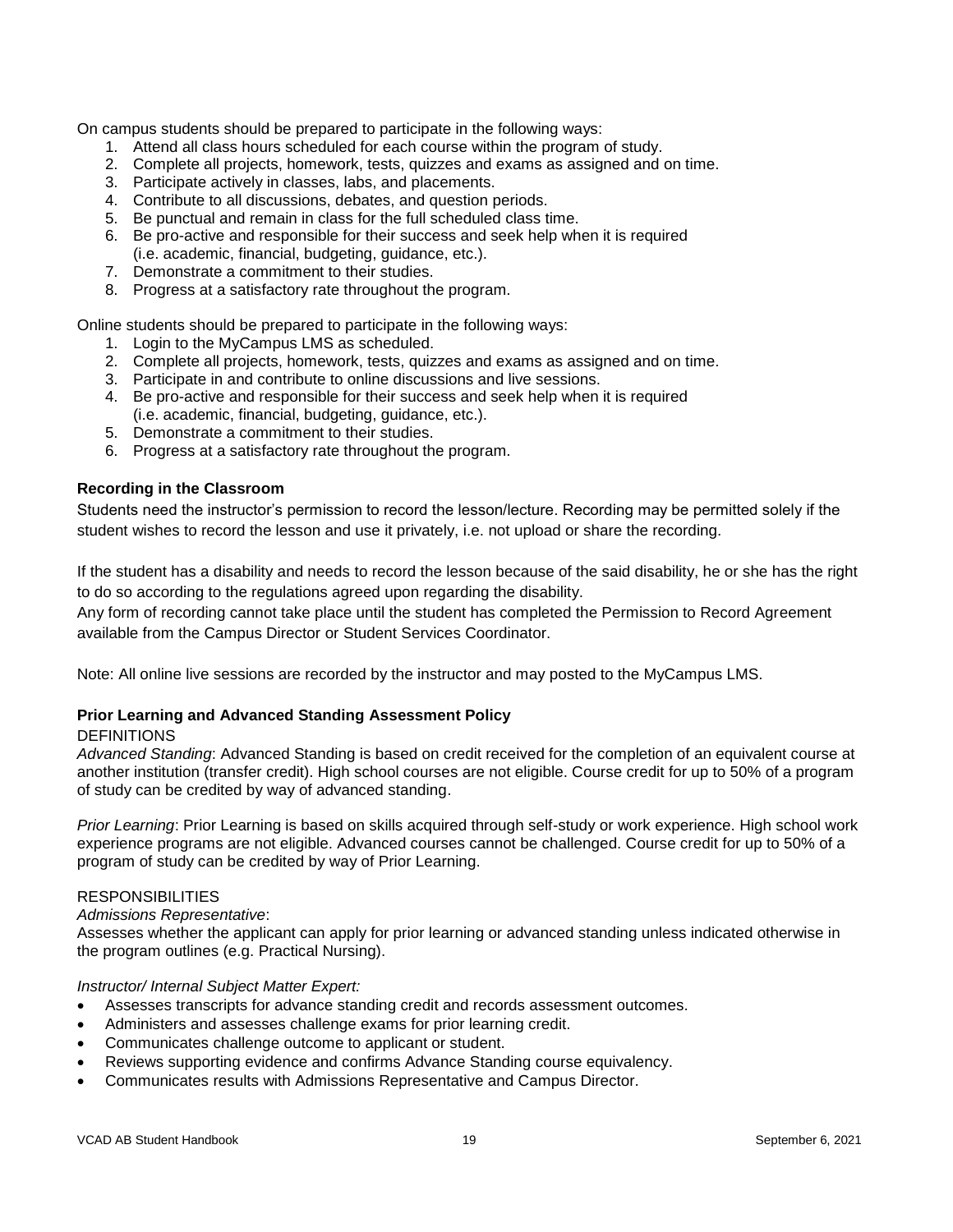# *Campus Director:*

- Ensures that prior learning or advance standing policies and procedures are followed.
- Signs off on successful challenges.
- Signs off on changes to Enrolment Agreement (including pricing or schedule changes).

#### ASSESSMENT

Advanced Standing: Students who believe they have taken a course with at least the equivalent course competencies, may be awarded credit transfer by meeting the following:

- Advanced Standing must be transcript based (original institution or university transcripts or certified copy) and supporting documentation must be provided (course description, course outlines, etc.). See 2.a under Procedure for exceptions.
- The transcript submitted must be no more than 12 months old.
- Course equivalency must have been authenticated and signed off by an Instructor/ Internal Subject Matter Expert who has taught the course at the college and who has reviewed the submitted course description. An interview with the applicant may be required.
- Prior Learning: Course challenges based on prior learning can only occur for those courses that have a comprehensive final exam. Students may be awarded credit by meeting the following guidelines:
- Students must submit all challenge requests pertaining to their program before the first day of class.
- Advanced courses cannot be challenged, unless otherwise approved by the Campus Director after consultation with the Program Coordinator or Program Head (if applicable).
- A student may only attempt a challenge examination once per course per program.
- Current industry certifications may be acceptable as credit for prior learning.
- The student must receive a passing grade for a successful challenge.
- Challenge exams must be administered by a College employee and the results returned to the student within two (2) business days of receiving the application.

#### PROCEDURE:

- 1. The student must apply for advanced standing/prior learning as part of the application process. Credit must be approved before the program/module start date.
- 2. To receive advanced standing, the student must provide an official (original) post- secondary transcript of marks, showing successful completion of an equivalent course, and have been awarded a passing grade, unless otherwise stated in the program outline. It is the student's responsibility to submit the appropriate supporting documents.
	- a. If the student has previously taken modules with the College into which they are enrolling and they wish to be exempt from re-taking these modules, please refer to and follow Number 2 above. No fee assessment fee should be collected.
	- b. If, due to extenuating circumstances, a student is not able to provide the supporting evidence required for the academic standing assessment review, they will be referred to the Campus Director or designate, who will determine a method of assessment.
- 3. To receive prior learning credit a student must have successfully completed the challenge exam for the course or courses being challenged and have been awarded a passing grade on each challenge exam. It is the student's responsibility to submit the appropriate documents.
	- a. If a student requests credit for prior learning for more than one course, the exams must be written in the order that the courses are presented in the program of study.
	- b. If a student does not meet the required grade on the challenge exam for a course, no prior learning for subsequent courses may be claimed.
	- c. If a student does not meet the required grade on the challenge exam on the first attempt, the student cannot rewrite the exam.
- 4. Any course for which a student is given prior learning credit will show as a CR on the student's transcripts.
- 5. The Credit by Challenge Form (previously, Credit for Prior Learning) must be completed and signed by the student before the Prior Learning or Advanced Standing assessments is made.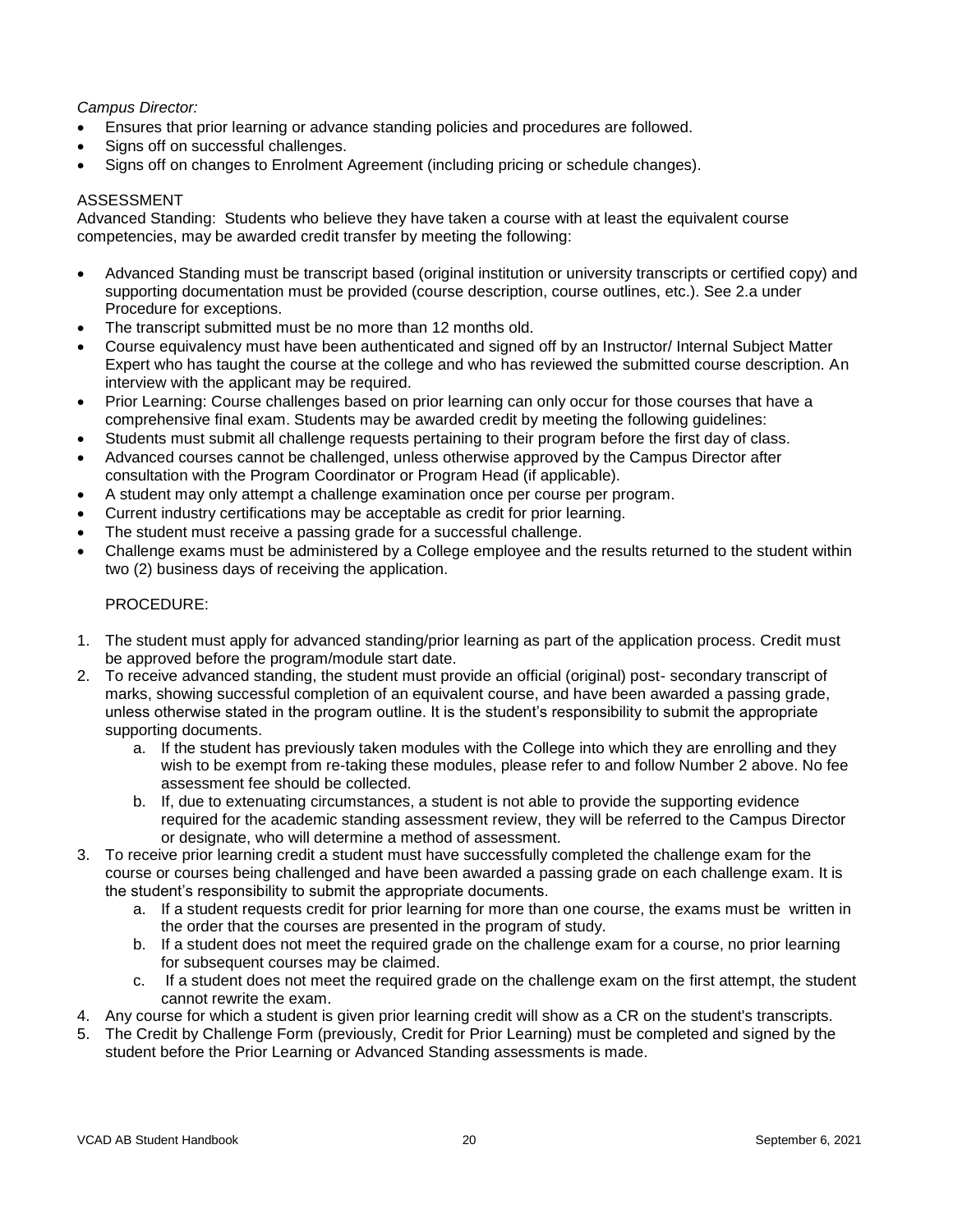- a. There is a \$50 (\$100 for courses requiring a practical assessment) assessment fee for each course for which prior learning is requested. Payment must be made before the assessment will be administered.
- 6. All Prior Learning must be approved by the Campus Director (except for the regulated programs. Please see below). Only non-senior courses can be challenged unless otherwise approved by the Campus Director upon consultation with the Program Coordinator or Program Head (if applicable).
	- a. For externally regulated programs, other policies and/or conditions may apply.

#### **The administration reserves the right to deny any request that does not meet the educational requirements of the College.**

#### Important notes:

VCAD's design-based courses Portfolio I and II cannot be challenged. Any course for which a student is given prior learning/advanced standing credit will show as a CR on the student's transcripts.

# <span id="page-20-0"></span>**Standards of Academic Progress**

Students are expected to maintain satisfactory academic progress throughout their program. Programs and courses have minimum passing requirements. Course outlines indicate minimum passing requirements. Be sure you review your course outlines thoroughly.

VCAD students must maintain a minimum 2.0 CGPA each term in order to be in Good Standing. In the event that a student is not meeting academic or other program requirements, the College uses a process of increased engagement:

- 1. Meeting with the Instructor or other staff member At this step, the staff member will discuss his or her concerns. The outcome of this discussion will be recorded and the notes placed in the student's file. It is expected that the student will implement agreed upon changes, necessary to ensure that all academic and other program requirements are met. If no change is seen, the staff member will proceed to the next step.
- 2. Academic **Warning** Students whose CGPA falls below 2.0 or "C", or students who have failed more than two (2) courses within a term, will be placed on Academic Warning. This standing does not appear on the official transcript. Students on Academic Warning will have the following conditions imposed:
	- a. The student will be required to meet with a designated Academic staff member to review their performance and initiate the College's intervention process.
	- b. Once a student has successfully achieved a GPA of 2.0 or "C" in the subsequent term, they will be returned to Good Standing.
- 3. Academic **Probation** Students who are on Academic Warning and who either a) do not achieve a GPA of 2.0 or "C" while on Academic Warning, or b) have failed another course, will be placed on Academic Probation. This standing does not appear on the official transcript. Students on Academic Probation will have the following conditions imposed:
	- a. The student will be required to meet with a designated Academic staff member to review their performance and initiate the College's Commit to Success Plan.
	- b. Once a student has successfully achieved a GPA of 2.0 or "C" at the end of their semester on Academic Probation, they will be returned to Good Standing.
- 4. Academic **Suspension** Students who do not achieve a GPA or 2.0 or "C" while on Academic Probation will be placed on Academic Suspension. This standing appears on the official transcript. Students on Academic Suspension will have the following conditions imposed:
	- a. A student cannot enroll in any VCAD courses for a period of at least one (1) term.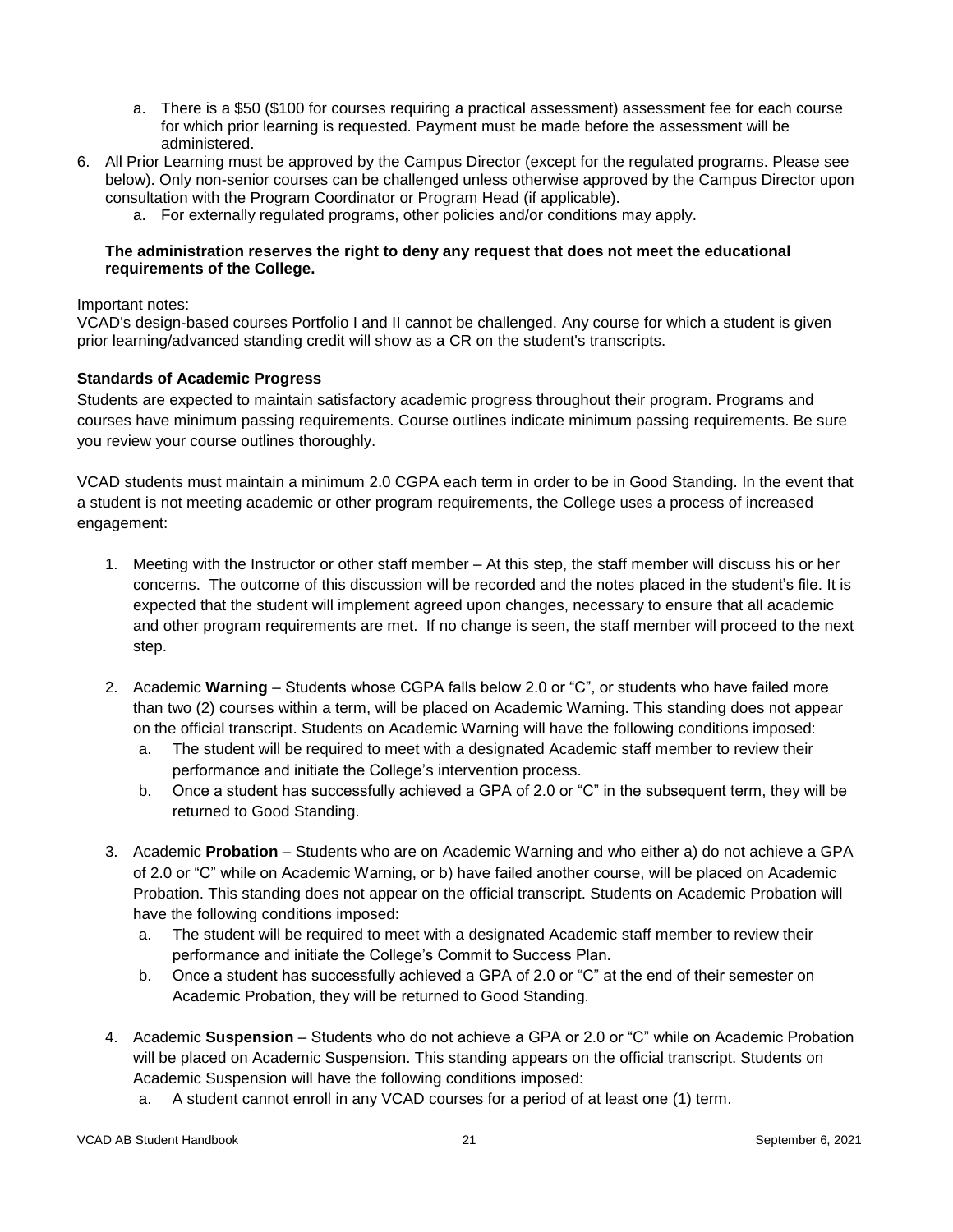- b. During this time, the student is encouraged to seek remediation not only within the College but also outside of the College.
- c. Students may apply for re-admittance at the end of their Suspension period.

# <span id="page-21-0"></span>**Student Records**

Student records will be maintained on campus. Besides "hard" paper copies, the College retain electronic information containing student enrolment and account information. Student records must include the Enrolment Agreement, enrolment application, proof of meeting admission requirements, the students' transcripts and credential awarded if applicable, and financial records including payment records and any refund, student dispute, and/or dismissal information. A record management system is in place and includes a secure off-site back up.

The College maintains complete student records allowing students legislated and reasonable access to these records. Copies of student records are made available to current and former students at a reasonable cost. Full student records are kept for years 11 years. After 11 years, these records are reduced to include only the Enrolment Agreement, transcript, and a copy of the Diploma/Certificate if issued, and retained as long as the College remains in operation under the current ownership. Only authorized individuals have access to the files in each department on a "need-to-know" basis.

The College applies and complies with privacy policies and student record management, use, and retention policies that are consistent with the applicable provincial and federal protection of privacy legislation as well as registration and/or accreditation obligations. These policies apply to the collection, storage and disclosure of students' private information, as well as to ongoing business and operational record keeping and analytics. The Colleges maintain student records and provide for their safe storage, with final records accessible for future reference.

# *Official Transcripts*

Students will receive one official copy of their *Transcript* upon graduation with their Diploma/Certificate. This official copy is at no charge to the student. Additional copies of official Transcripts will be provided upon request at a cost of **\$25 per transcript**. Transcripts required for admission to other institutions will be sent directly to the admitting institution at a cost of **\$25 per transcript**. International destinations (where applicable) will be sent via courier. The student is responsible for courier charges.

#### <span id="page-21-1"></span>**Test and Exam Rewrites**

- 1. Upon appeal to the instructor a student may rewrite a test, exam, or project when they have received a mark below the mark required on an exam or project, unless specifically barred from doing so by the curriculum.
- 2. The instructor meets with the student and reviews the material, the student's study habits, motivation, time management, and sets a date to rewrite the evaluation.
- 3. The student must wait a minimum of 24 hours and no more than 3 school days before rewriting an exam or project.
- 4. If the student successfully passes the re-write exam, only a minimum passing score will be recorded as the rewrite mark, regardless of whether the score actually achieved was higher than a minimum pass. If the exam is provided by an external certifying agency, the exam rewrite policy of the external certifying agency will apply. If the student scores below the minimum passing mark, the higher grade will be kept. Only one rewrite attempt will be permitted.
- 5. Only one rewrite attempt will be permitted.
- 6. In the event that a student is unsuccessful on the rewrite, s/he must meet with the Campus Director or designee to discuss the options available for continuing in the program of study.
- 7. If the student fails the rewrite, no other rewrites are allowed. There may be an exam cost associated with rewrites in some programs.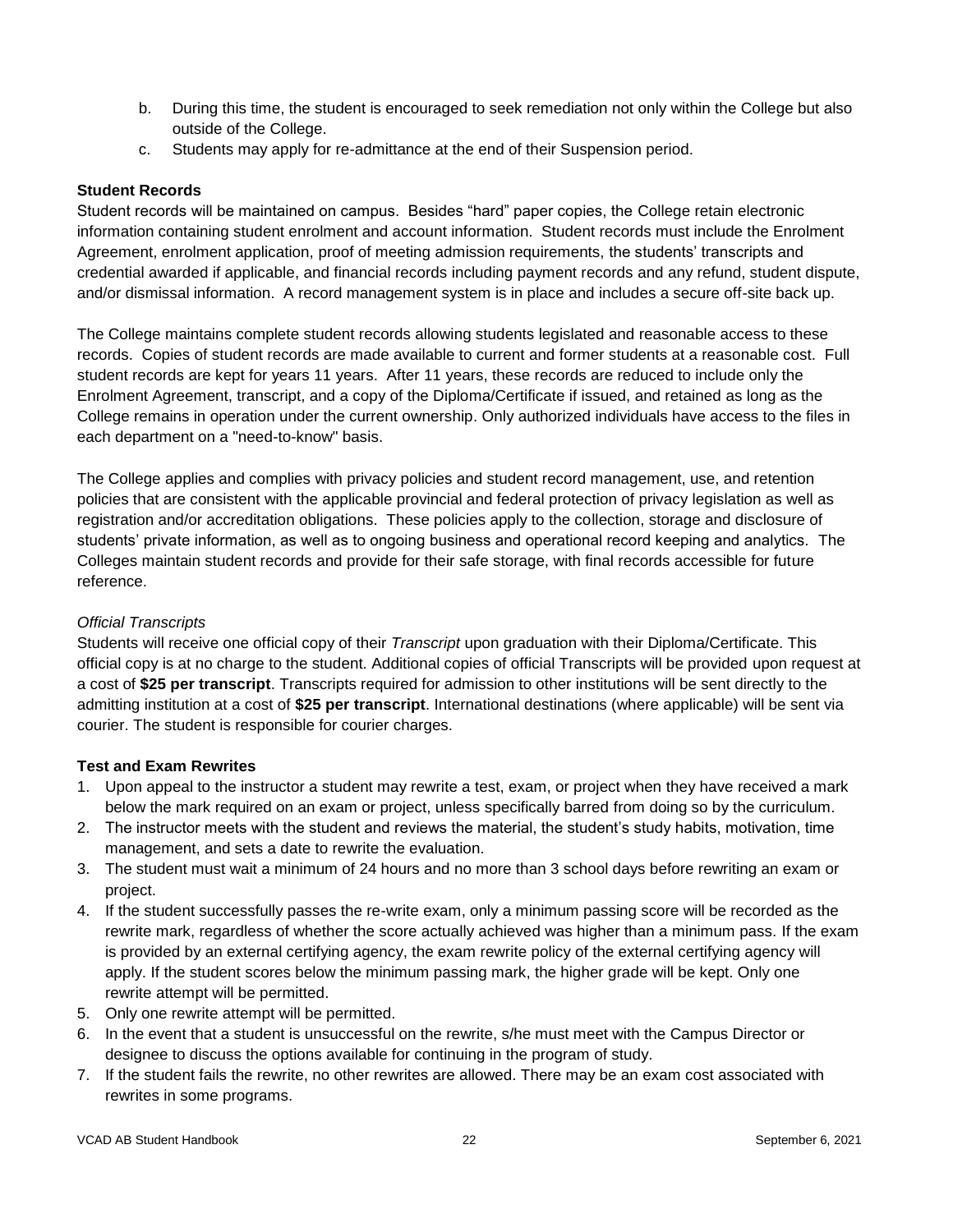# <span id="page-22-0"></span>**CAMPUS REGULATIONS**

#### <span id="page-22-1"></span>**Hours of Operation**

Campus hours of operation are generally from 8:00 a.m. to 6:00p.m., Monday through Friday.

#### *Instructional Hours*

Classes are normally scheduled in four or five hour blocks - morning, afternoon and evening (where available).

Each class day, regardless of what percentage of the class is in attendance, will start at the scheduled time. Students arriving late may not be admitted to class until after the morning break, unless Student Services or the Instructor has given permission. Check with your Campus Director or designate.

Breaks should last no longer than 10 minutes. Under no circumstances should a class be ended prior to its official ending time. We are required by Regulators to provide all of the instructional hours indicated in a course or program outline.

#### *Non-Instructional Hours*

The College has several labs available for independent learning, scheduled lab sessions, and independent study. Lab sessions are used by students to do their class assignments and to practice their skill sets. They are not instructor led.

#### <span id="page-22-2"></span>**Food and Beverages**

Students shall not take food and beverages into the classroom. In some instances, approved containers may be permitted.

Computer keyboards and electronic equipment are extremely sensitive to moisture and are destroyed by spills. Some locations have a student lounge with vending machines that has been provided for the students' convenience. Please note that change is not available through the administrative offices.

#### <span id="page-22-3"></span>**Parking**

The College does not provide student parking. Students are responsible for making their own arrangements for transportation and parking for classes.

#### <span id="page-22-4"></span>**Personal Appearance**

As a career college, we expect students to behave and dress as they would in a professional work environment, following accepted norms of appropriateness.

Some examples of inappropriate attire for both men and women include torn or soiled clothing, see-through, baremidriff shirts/blouses, low-cut, open-back clothing and extremely short dresses, skirts, or shorts. Students enrolled in business programs are asked to wear proper business attire. We encourage students to dress for their professional success.

#### <span id="page-22-5"></span>**Security**

The College takes every step possible to provide a secure learning environment. Students must also take steps to ensure the security of their work and property. Please follow these simple guidelines:

• Always carry your Student Identification;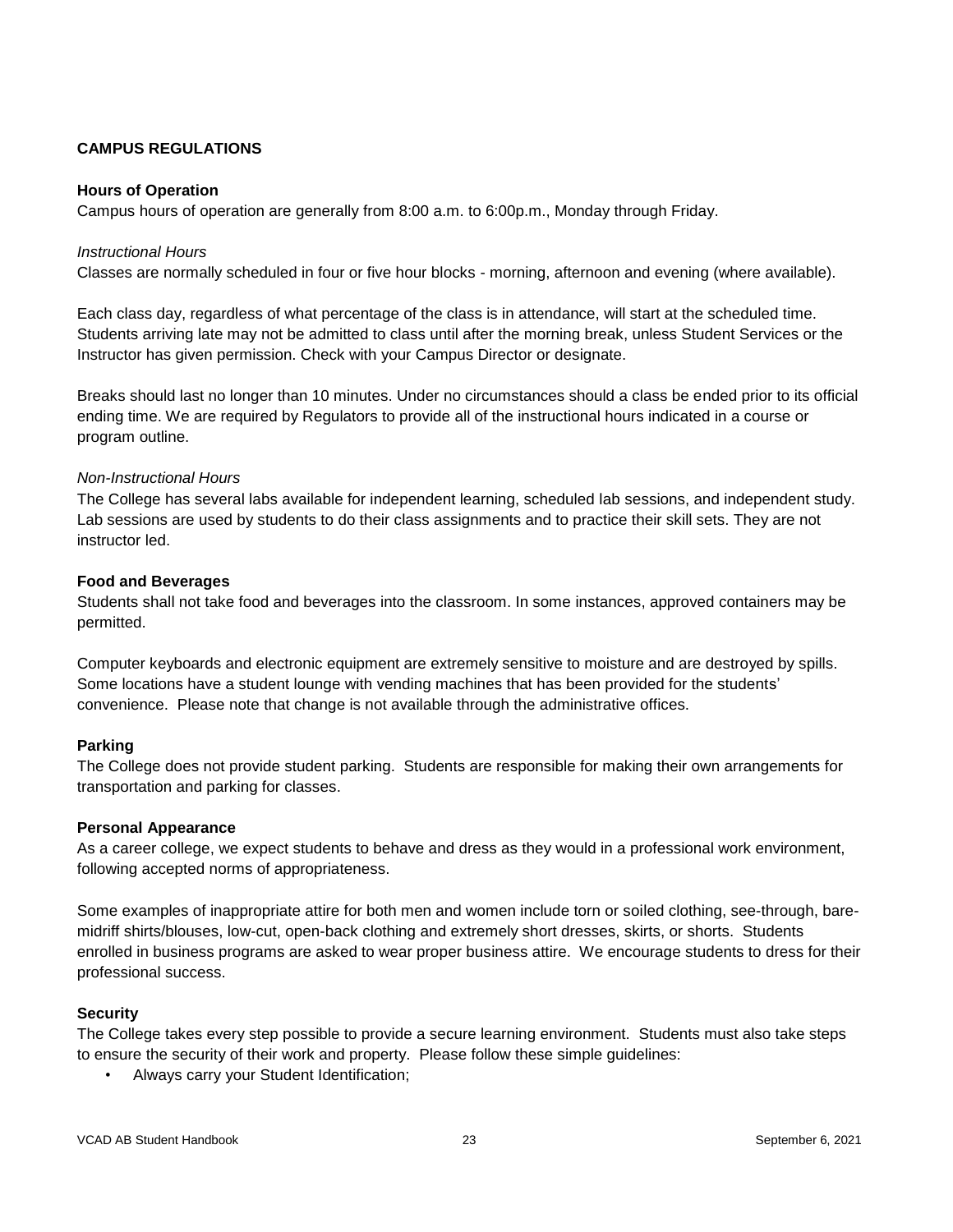- Never give out your password or other personal information that would allow someone to log into the College network using your identity;
- Never leave a "logged in" computer unattended;
- Always keep personal belongings with you;
- Report any suspicious or unsafe activity to a staff member;
- During an emergency, follow the instructions of a staff member.

#### <span id="page-23-0"></span>**Smoking**

Smoking (including e-cigarette use) is prohibited in all buildings. Please ensure the grounds outside the Campus are kept neat and tidy. Smokers shall not congregate at the front of the Campus building and smoke, or leave any cigarette butts in front of the building.

#### <span id="page-23-1"></span>**Statutory Holidays**

The College observes statutory holidays as noted below. The College is closed on these days. Please be aware that some statutory holidays fall on weekends, which means that the following working day is taken as the holiday.

- New Year's Day
- Family Day
- Good Friday
- Victoria Day
- Canada Day
- Labour Day
- Thanksgiving Day
- Remembrance Day
- Christmas Day

#### <span id="page-23-2"></span>**Student Identification**

The College's Student Identification Card contains a student number and program information. It is important that it is carried so that it is visible, at all times when onsite at the campus.

A requirement to produce it, as identification will occur for the following:

- Obtaining student loan documents
- Signing out resource materials
- Proof of identification while onsite
- Obtaining tuition receipts, transcripts, and other college documents
- Access to the Campus

#### **There is a \$25.00 replacement fee for lost or stolen Student Identification Cards**.

#### **Student Printing and Photocopying**

Administration office photocopiers are not available for student use. There are printers/copiers on Campus for Student use. It should be noted that all usage is recorded (user and content), and if/where usage is shown to be non-school related or excessive, costs will be required to be met by the Student. Free or otherwise access to these printers/copiers remain at the discretion of the College

#### <span id="page-23-3"></span>**Telephones**

Administration office phones are not available for student use. Any student carrying a cell phone must turn it off when entering a classroom, lab, or study area. As a consideration to fellow students, no cell phone calls (either incoming, outgoing, or text messages) are permitted in the learning areas.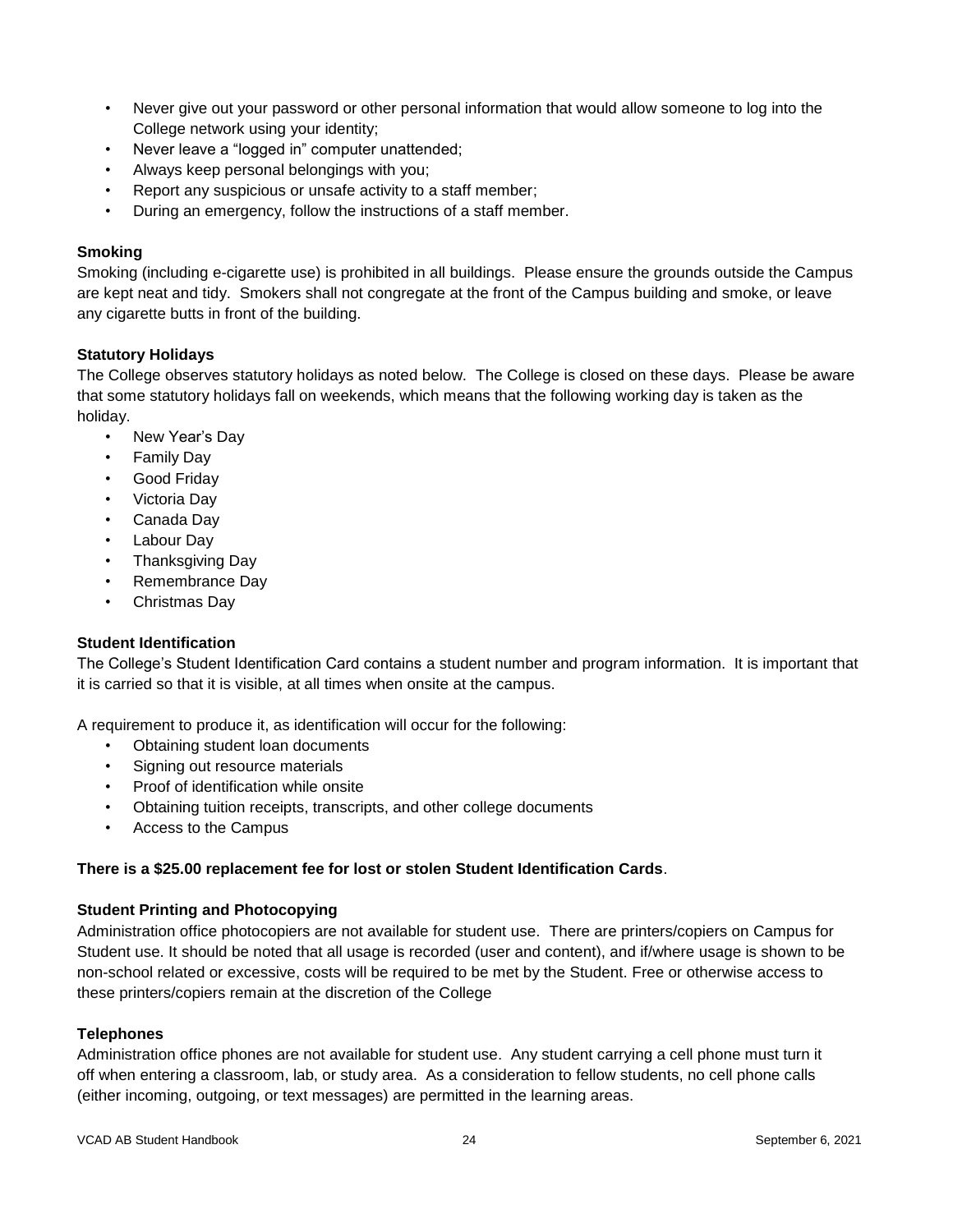# **BACKING UP WORK**

Students are reminded to back up their assignments and projects at all times: USB, external hard drive, iCloud, Drop box, Sky Drive, etc. WORK MUST NOT BE SAVED ON THE DESKTOP. The College is not responsible for any data loss. An Onsite IT service is available for additional assistance.

# **LOGGING OFF**

Students are reminded to always log out when leaving a computer to protect their account from being used by other classmates. If rendering, log out is by selecting "switch user." Otherwise, the computers will be re-started and the work will be lost.

#### **DROPPING OFF ASSIGNMENTS**

If a Student needs to drop off an assignment to an Instructor outside of class time, prior arrangements need to be made. This allows for the work to be submitted in a timely manner and prevent any work from being lost.

#### **CHILDREN ON CAMPUS**

From time to time, children accompany parents to campus. If students are conducting a short visit when they are not attending class, they may bring children as long as they are supervising them at all times. Please be mindful, however, that children are not permitted in the classrooms or labs at any time, and are not permitted to use the computer resources.

# <span id="page-24-0"></span>**COLLEGE POLICIES**

#### <span id="page-24-1"></span>**Disciplinary Process**

One or more of the following sanctions may be imposed on any student found to have violated the Student Code of Conduct or any of the policies, rules or regulations of the College.

- 1. Warning a notice in writing to the student that the student is violating or has violated the College regulations.
- 2. Probation a written reprimand for violation of a specific policy or an action with conditions set for continued enrolment at the College. Probation is set for a designated period and includes the probability of more severe disciplinary sanctions if the student is found to be in violation of any college regulation during the period of probation.
- 3. Suspension Separation of the student from the College for a designated period of time, after which the student is eligible to return. Conditions for re-admission may be specified.
- 4. College or Campus Expulsion Termination of the enrolment and expulsion from the campus or from any campus within the College.

The above list is not meant to be progressive or exhaustive and the College reserves the right to impose the sanction it deems appropriate.

Other than expulsion, disciplinary sanctions will not form part of the student's permanent academic file. Documentation of disciplinary sanctions will, however, form part of the student's confidential administrative file. If deemed appropriate, depending on the sanction, sponsoring agencies and the Student Loans Branch will be notified of the sanctions. During a suspension, a student shall be denied access to all areas of the College premises and any campus that falls under the College's jurisdiction.

# <span id="page-24-2"></span>**Dispute Resolution Policy**

Due to the size of the organization and diversity of individuals operating in close proximity to one another, the College realizes there may be disputes and conflicts that arise from time to time. The College is committed to ensuring a safe, comfortable, equal, and responsive learning environment for everyone. The College is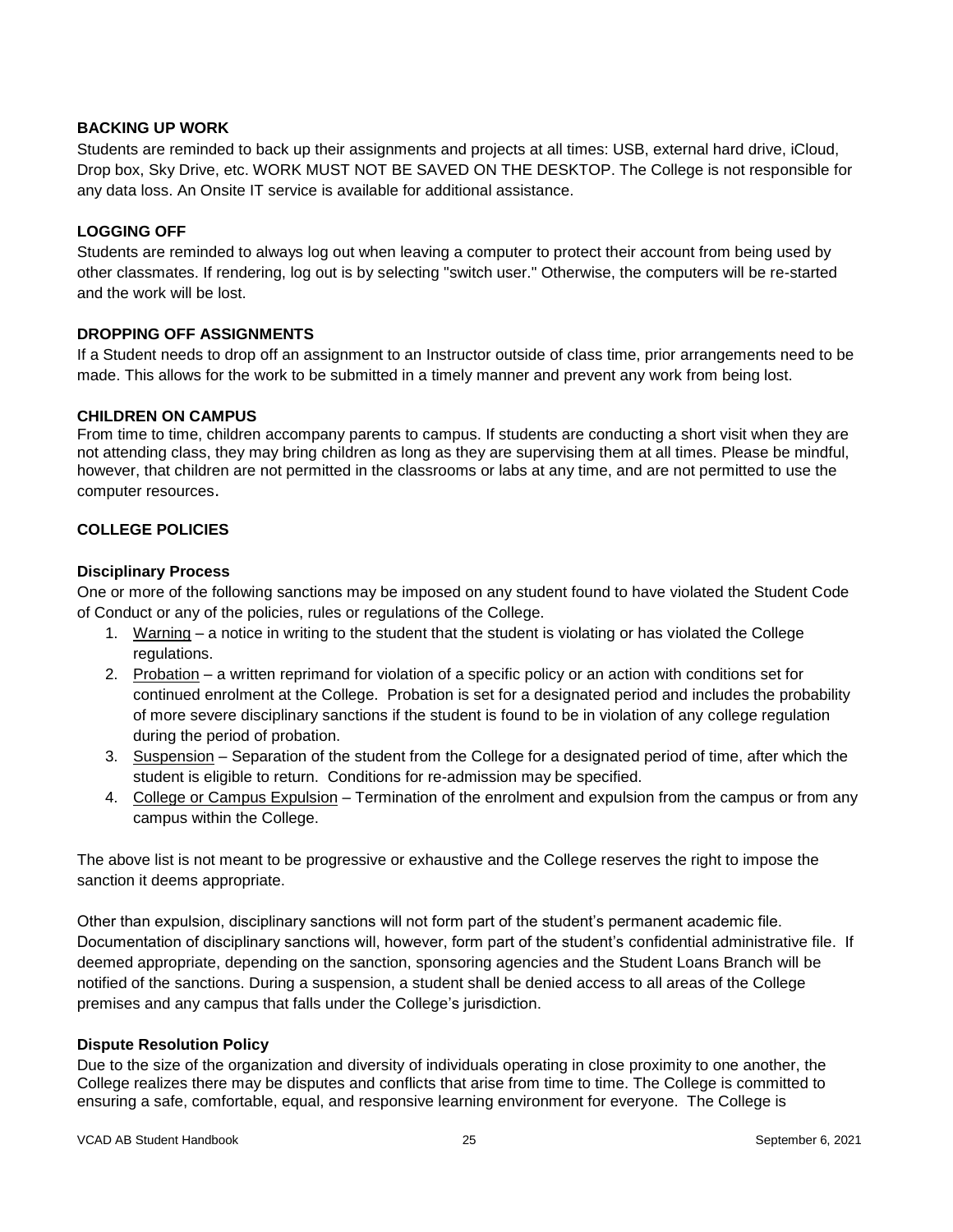committed to the prompt and equitable resolution of student concerns to the satisfaction of both the student and the College.

Campus Directors maintain an open door policy with regards to any questions, comments, or concerns students may have while attending the College. At any time, students are free to contact their Campus Director.

- Anonymous complaints will not be accepted.
- Formal Student complaints must be made in writing.
- A complaint must be filed within 90 calendar days of the occurrence of the incident or from the date upon which the student should reasonably have known about the matter(s) they are complaining about.
- The student making a complaint may be represented by an agent or lawyer.
- A final resolution, including written reasons for the determination and any reconsideration (if any), will be provided to the student as soon as possible and no later than the timelines identified in the procedure.
- A student who makes or is otherwise involved in a complaint will not be subject to any form of retaliation by the institution at any time.

#### **Procedure:**

# **Informal Resolution Process**

# **Local Resolution (Campus Based)**

- 1. If a student has a concern about another student, the course/module, an assignment, an examination, or any other classroom related matter, the student should meet with the instructor. In most cases it is best to address the concern directly and with the person involved. If the matter cannot be resolved, the student is directed to the Campus Director.
- 2. If the concern involves an instructor, the College, the facilities, financial matters, a college employee, health related matters, or a concern of a serious nature, the student should meet with the Campus Director. The Campus Director may refer the student to a designee for further discussion or exploration of the issue. The campus-based process involves meeting with the student, discussing the student's concern, and recording the concern and the student's desired resolution on the Student Activity Form. Relevant parties may be contacted during this process.
- 3. A Student Activity Form is completed and signed by both the student and the Campus Director or designee as a means of capturing the content of the conversation, concerns, agreements and/or action to be taken, if any. The Student Activity Form is given to the student and a copy is filed in the student's administrative file.
- 4. If the Campus Director or designee and the student come to a satisfactory resolution during the meeting, the resolution plan is implemented, and the Campus Director or designee will follow up to ensure the resolution plan satisfactorily resolves the concern.

# **Formal Resolution Process:**

# **Local Resolution (Campus Based):**

In order to facilitate a timely and accurate resolution, students must initiate the Formal Resolution Process within ten (10) days of the date the events that gave rise to the complaint.

- 1. In the event that a student's concern has not been resolved through the Informal Resolution Process, the student may initiate a formal complaint or expression of concern through the Formal Resolution Process.
- 2. In order for the Formal Resolution Process to begin, the student must put his or her concern or complaint in writing in the form of a letter and/or the Student Concern Outline Report. The student must provide their full name, set out the areas of concern/complaint, their intention that they follow the formal dispute resolution process, their recommendation for resolution and what steps they have taken to date to address or resolve the issue. This will initiate the Formal Resolution Process. Additional comments can be attached to the Student Concern Outline Report as necessary.
- 3. The Campus Director or designee will investigate the student's concern/complaint and meet with the student to seek resolution and/or seek additional information around the concern/complaint from the student as soon as is practicable and normally within 5 business days.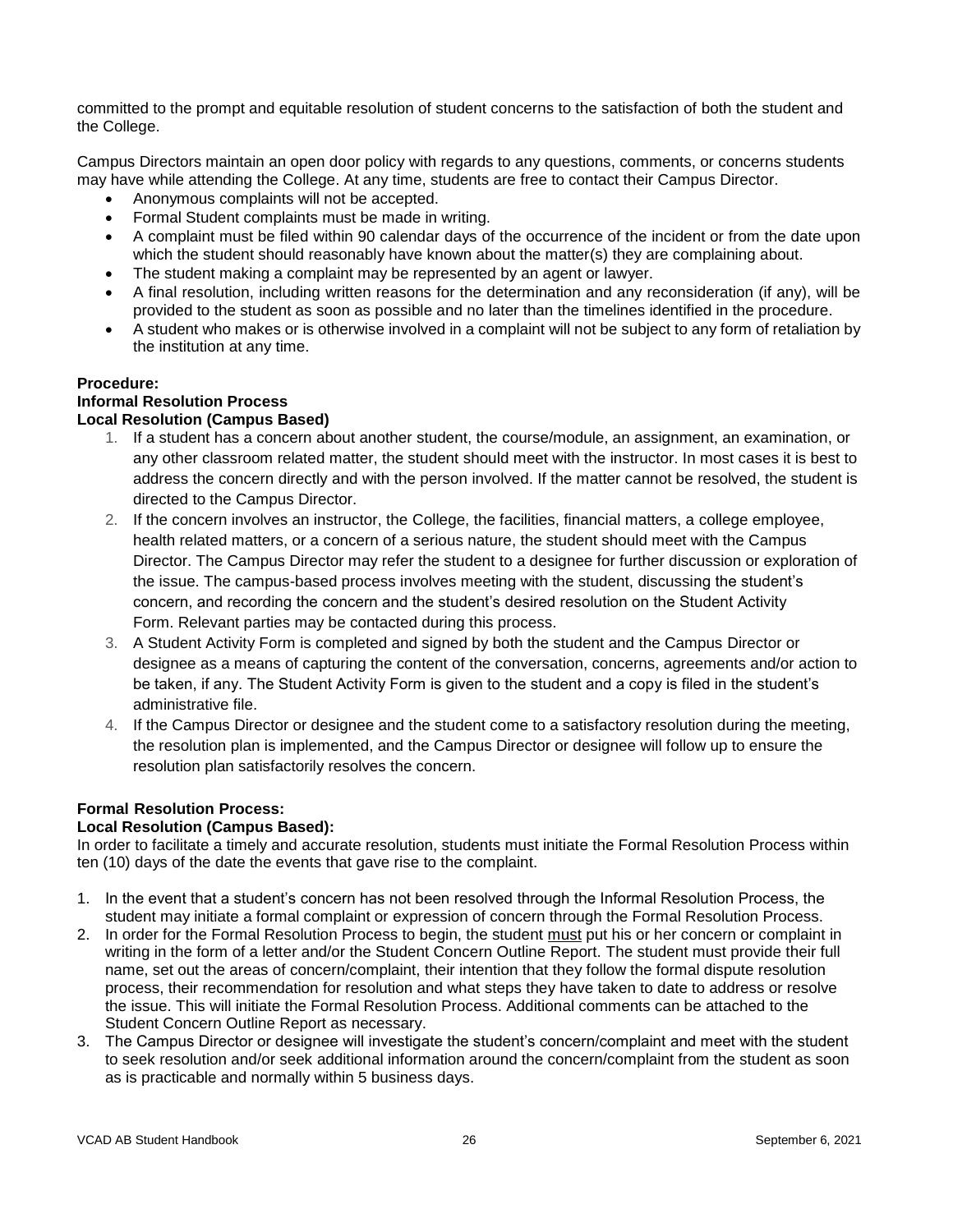- 4. The Campus Director or their designee will investigate the student's concern/complaint and will respond in writing the outcome of the investigation with recommendations within 10 business days of the receipt of the complaint letter.
- 5. If the student accepts the conclusions/recommendations for resolution, the matter is deemed resolved and the agreement is set out in a Student Activity Report signed by the student and the Campus Director. A copy of the student's complaint/letter, together with the response will be retained in the student's file. The student will receive a copy of this report.
- 6. All correspondence regarding the dispute will ordinarily be under the Campus Director's signature.

# **Regional Resolution:**

- 1. If a resolution is not forthcoming at the campus level, the student may contact the Regional Vice President/Regional Director or designate for the region in which their campus is located.
- 2. The student must submit a written signed letter to the Regional Vice President/Regional Director or designate detailing the events that have happened to date, efforts made to resolve the concern and their desired resolution.
- 3. If possible, the Regional Vice President/Regional Director or designate may meet with the student to discuss options for resolution. The Regional Vice President/Regional Director or designate will investigate the student's concern/complaint and will respond in writing the outcome of the investigation with recommendations within 10 days of the receipt of the complaint letter unless the circumstances of the investigation dictate otherwise. If so the Regional Vice President/Regional Director will keep the student informed.
- 4. If the student accepts the conclusions/recommendations for resolution, the matter is deemed resolved and a copy of the student's complaint/letter, together with the response will be retained in the student's file, with a letter sent to the student describing the agreed to outcome.

#### **Campus Support Resolution:**

- 1. Campus Support will not act on a complaint or student concern where the student has not first explored resolution at the campus and regional levels. The primary and most important contact is the Campus Director. If a resolution cannot be found at the campus level or through the Regional Vice President/Regional Director, the student may pursue the matter further by sending an email to the Student Relations Office at *ABStudentRelations@campus-support.ca*. The email must include the student's concern and the actions taken to date, including any informal or campus based efforts to resolve the complaint or concern. The student must set out what they consider as the desired outcome or resolution.
- 2. The Student Relations Office will contact all relevant parties to gather information regarding the concern.
- 3. The Student Relations Office will conduct an investigation and review of the complaint/concern and inform all parties of the progress of the investigation and review. Campus support investigations usually take 15 business days. The time necessary to complete an investigation will be dependent on the complexity of the matter.
- 4. Once the investigation is complete, the Student Relations Office will respond to the student in writing setting out the investigation conclusions and, where appropriate, make recommendations for resolution.
- 5. If the matter is deemed resolved, the Student Relations Office will document the resolution process and advise all concerned parties in writing of the resolution. The student may be required to sign a release form. A copy of the student's complaint/letter, together with the response will be retained by the Student Relations Office.

#### **External Resolution:**

- 1. Once all of the above processes have been exhausted, and if no resolution is reached, the student will have exhausted the College's Internal Complaint/Dispute Resolution Process.
- 2. If the concern cannot be resolved and the student wishes to take the matter further, the student and College agree that the complaint can only be advanced further by way of third party arbitration. Unless otherwise agreed, or decided by the arbitrator, each party will bear the equal cost for the arbitration.
- 3. If the student is not satisfied with the College's decision after the review process, he or she can file a complaint with Alberta Advanced Education, Private Career Colleges at [https://privatecareercolleges.alberta.ca/.](https://privatecareercolleges.alberta.ca/)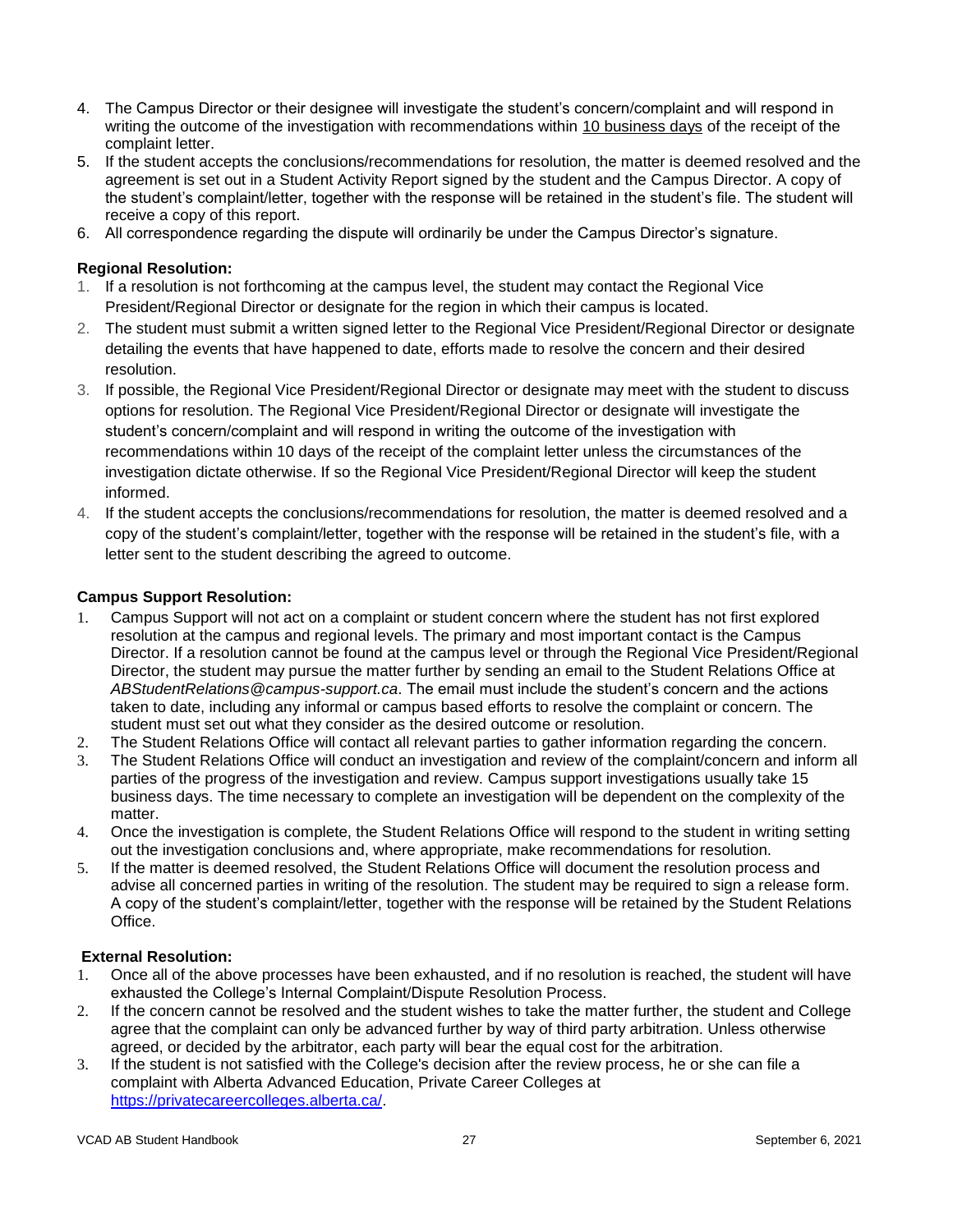#### <span id="page-27-0"></span>**Harassment and Non-Discrimination**

The College is committed to providing a positive learning environment where the individual differences of all students and staff are valued and respected. The College neither condones nor tolerates any discrimination or harassing behaviour that undermines the dignity, self-esteem, and productivity of any student or staff member.

The College considers harassment and/or discrimination by any student or staff member to be a serious breach of human rights, which requires immediate resolution. Such resolution may include disciplinary measures up to and including dismissal or expulsion.

#### *Discrimination and Intimidation*

Discrimination and intimidation as it applies to the College is defined as refusing to participate in classroom and/or other activities because of the race, colour, ancestry, place of origin, political belief, religion, marital status, family status, sexual orientation, physical or mental disability, gender, age or criminal conviction of any person.

#### *Harassment*

Harassment for the purposes of this policy is defined as any unwelcome remarks, behaviours or communications based on race, colour, ancestry, place of origin, political belief, religion, marital status, family status, sexual orientation, physical or mental disability, gender, age or criminal conviction which causes offence or humiliation to any person.

# *Sexual Misconduct Please refer to Appendix 1 - Sexual Misconduct Policy*

#### *Personal Harassment*

Personal harassment is defined as unwelcome remarks, behaviours or communications directed toward an individual or group of individuals which misuses authority or abuses the power one individual or a group of individuals has over another individual or group of individuals and has the effect or purpose of seriously abusing, threatening, demeaning or intimidating the individual or group of individuals.

# *Unwelcome Conduct*

Harassment and/or discrimination is unwelcome conduct where:

- 1. Submission to such conduct becomes explicitly or implicitly a term or condition of the learning environment; or
- 2. Submission or rejection of such conduct is used as a basis for educational decisions; or
- 3. Such conduct has the purpose or effect of interfering with educational performance; or
- 4. Such conduct creates an intimidating, hostile or offending educational environment.

#### **Health and Safety Policy**

The College endeavours to always provide a clean, hazard free, healthy, safe environment and facility, operating in accordance with the Worker's Compensation Board guidelines.

Any problems with, or defects in equipment should be reported immediately to the school administration.

The facility is kept neat, clean and orderly. Students and employees have a duty to comply with the safety rules, assist in maintaining the hazard free environment, report any accidents, or injuries, including any breaches of safety, and report any unsafe equipment, working conditions, process or procedure at once to a supervisor.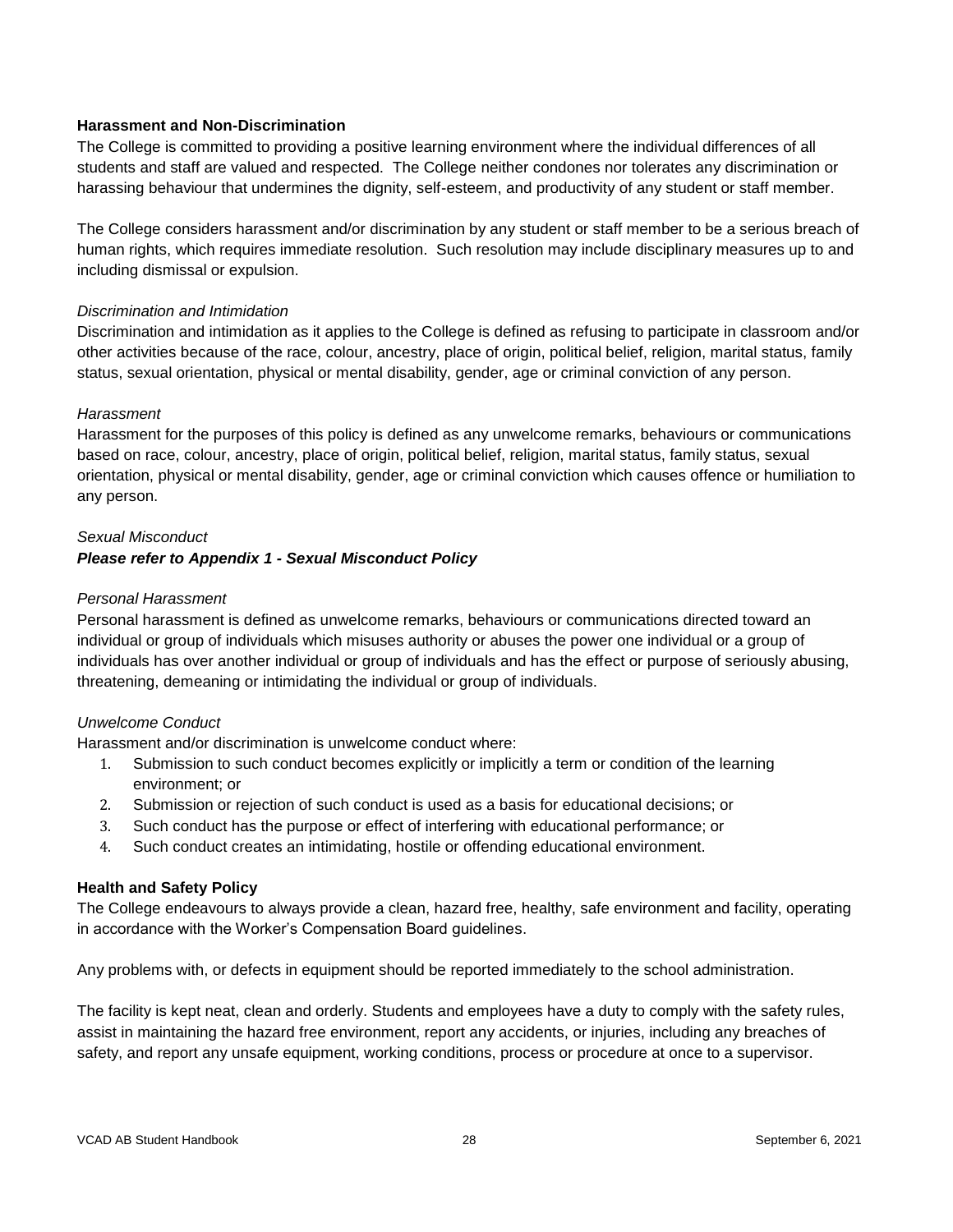#### <span id="page-28-0"></span>**Privacy and Access to Information**

Students have a right to have their private information protected. All staff shall take steps to protect the privacy of students' personal information that may be provided to the College in the course of our business. It is everyone's responsibility to ensure the confidentiality and security of students' personal information under our custody and control. This commitment applies to current, past and prospective students.

#### *Disclosure of Records*

All information, ideas, or documents disclosed or submitted by the student as part of his/her education program at the College is disclosed or submitted upon the understanding that the only obligation that the recipient has with respect to such information, ideas, or documents, and any use of the same is limited solely to claims for infringement of valid patents or failure to comply with copyright laws. Colleges may disclose student information and provide notice/confirmation to authorized funding and sponsorship agencies for students receiving student assistance. This information may include, but is not limited to, the student's continued enrolment, withdrawal, attendance, and/or graduation from the program for which he or she was granted student assistance. Colleges use student information for research analyses, employment assistance, student satisfaction reports, institutional effectiveness and student follow-up, account payment, and/or contacting students to inform them about additional educational or alumni opportunities. In addition, students' names and personal identification information, the name of their program, and the tuition paid may be forwarded to regulatory bodies. This information has to be collected by accrediting and regulatory bodies in compliance with, and in the manner authorized under relevant *Freedom of Information and Protection of Privacy Legislation.* Colleges may disclose information from the student's academic file on a need-to-know basis. Any disclosure of information to third parties can only be made with the written consent of the student or as authorized by provincial or federal law

#### *Inspection of Records*

The College respects the privacy and protection of personal information and do not disclose personally identifiable information about students or employees to unauthorized third parties without consent consistent with Provincial personal information protection legislation. Student records may also be reviewed on a confidential basis by authorized third party authorities such as accreditation, student assistance or authorized government officials, and/or part of compliance or operational requirements.

Students who wish to inspect and review their education records should submit a written request to the Campus Director. The request should identify as precisely as possible the records s/he wishes to inspect. If the requested records are subject to inspection and review by the student, the Campus Director will make the necessary arrangements for access within a reasonable period of time, but in no case more than ten (10) business days after the request was made, and will notify the student of the time and place where the records may be inspected. The Campus Director will ensure the presence of a college official during the inspection and review of a student's records.

When a record contains personally identifiable information about more than one student, the student may inspect and review only those records that relate to them personally.

#### *Correction of Records*

Students have the right to correct their record when they believe it is inaccurate, misleading or constitutes a violation of their privacy rights. Students who wish to correct or modify their records must confer with their Campus Director. As part of the request, the student should identify the specific part to be changed, and indicate why it is inaccurate, misleading or constitutes a violation of his/her privacy rights. The Campus Director will determine if the claim to change the information is legitimate and notify the student in writing that the record has been amended, with a summary of the specified modifications.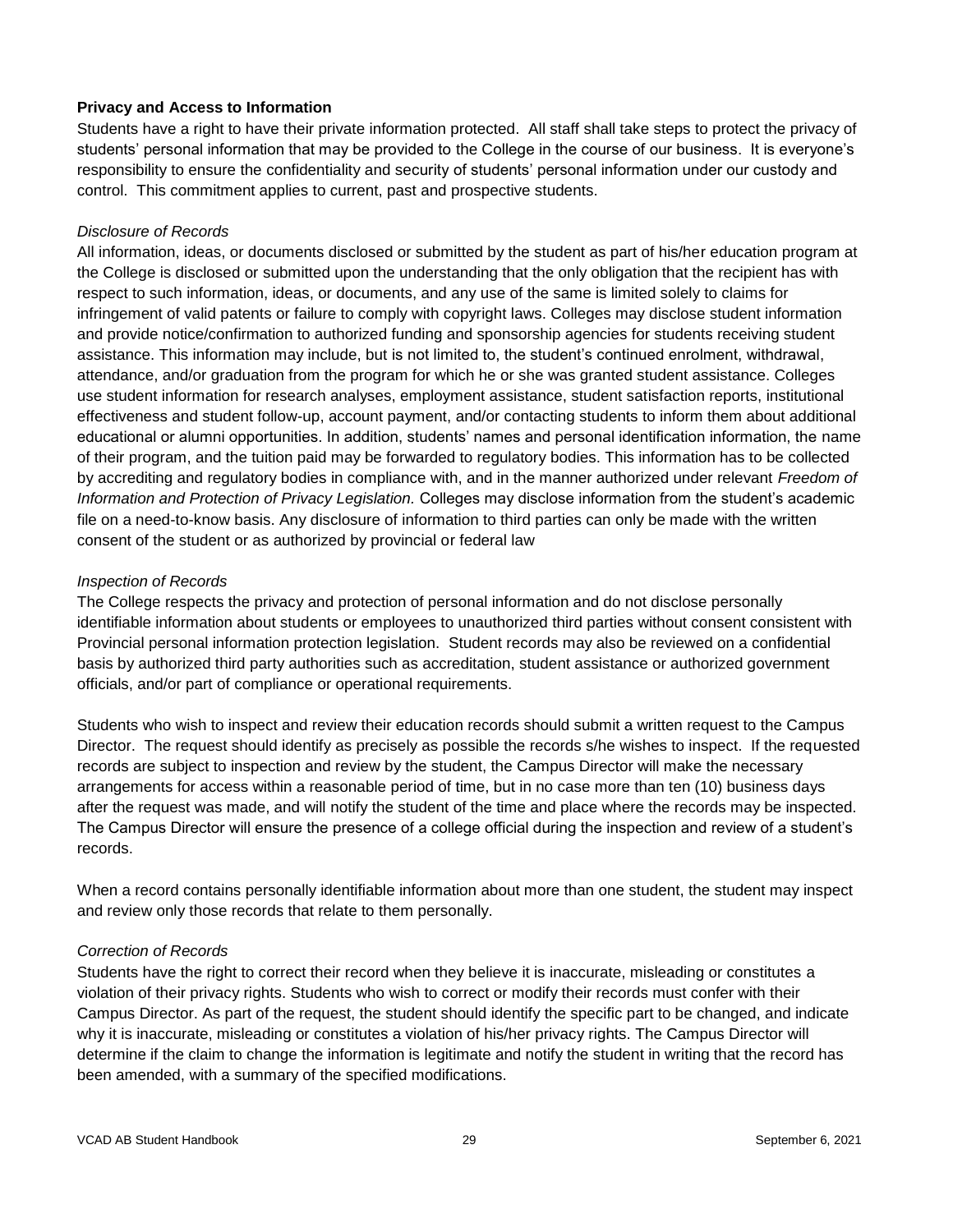# <span id="page-29-0"></span>**Responsible Use of Technology**

Information technology facilities include computers and associated peripherals, communications (namely the Internet) and related equipment, facsimile machines, scanners, copiers, telephones, video and other multimedia devices, and all forms of software. Such resources and tools are made available to students in support of their training objectives and academic requirements. Their use is covered by codes such as the Criminal Code of Canada.

Every user of this technology assumes the primary responsibility for the material he or she chooses to access, send, receive or display. The facilities may not be used in any manner to create, send, or display material, which contravenes the College's policies and/or any federal or provincial statute governing the use of information technology. Where the devices, such as personal computers, are the personal property of the user, the appropriate use expectations still apply when the devices are used on college property.

Failure to adhere to these guidelines above may result in the suspension of access privileges as well as other action as deemed appropriate by the Instructor and/or Campus Director. Inappropriate use of information technology includes, but is not limited to the following:

- 1. Unauthorized access, alteration, destruction, removal and/or disclosure of data, information, equipment, software, or systems;
- 2. Deliberate interference with the processing of a system or deliberate vandalism of the equipment and software;
- 3. Use of college facilities and resources for commercial or non-academic related purposes;
- 4. Propagation of hate literature;
- 5. Harassment, including sexual harassment (includes accessing, displaying, downloading, and installing pornographic materials from the Internet and/or personal media);
- 6. Theft of resources;
- 7. Use of the Internet to slander or disparage the College or their instructors or classmates;
- 8. Malicious or unethical use and
- 9. Use that violates provincial or federal laws.

After-class use of classroom facilities and equipment is at the discretion of the College. The student will be held responsible for both the hardware and software in their possession during this period.

The College reserves the right to inspect at any time the computer display, hard drives, and removable media students bring into the facility. Such inspections take place only if there is reason to suspect an infraction of the rules.

The appropriate officials of the College will investigate the matter and, if circumstances warrant, proceed to investigate all work and files of the student.

# <span id="page-29-1"></span>**Student Code of Conduct**

The College community is composed of individuals with varied interests and diverse opinions. A student, by voluntarily joining the College, assumes responsibility for abiding by the standards that have been instituted pursuant to our mission, processes, functions, goals, and as expressed in this policy. To function properly, members must exhibit a respect for the individual and collective rights of all those within the community. Students who violate these principles or the rights of others are subject to disciplinary action in accordance with the Disciplinary Process. The College reserves the right to discipline any student it deems necessary to protect the safety and/or the integrity of the learning environment of the College.

*Respectful and Fair Treatment - Student Conduct Policy*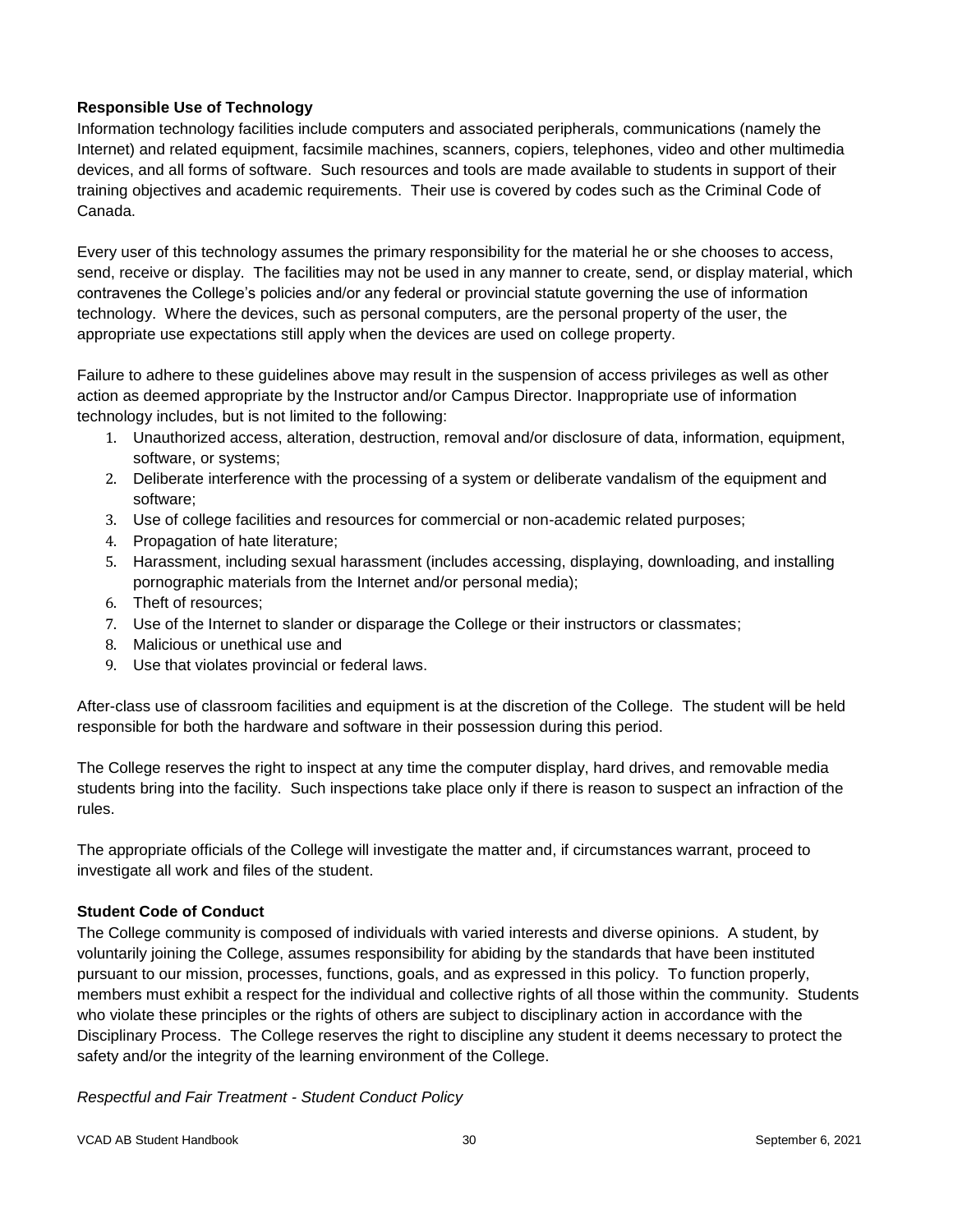The College recognizes its students as responsible and dedicated men and women who are preparing for career employment. An integral part of their career and professional development is the expectation that they conduct themselves during the education process in the same manner as will be expected in all employment situations. As members of the College, students have responsibilities and duties commensurate with their rights and privileges. Any student who is found to have violated the Student Conduct Policy is subject to disciplinary sanctions up to and including suspension or permanent dismissal, as described in the Disciplinary Process. The College applies the principles of procedural fairness in the application of these policies.

#### *Elements/Violations*

Violations that threaten the health, safety or educational environment of the College will result in immediate dismissal. Such dismissal will forgo the formal disciplinary process as outlined in this handbook. Behaviors that violate the Student Code of Conduct include, but are not limited to:

- 1. Persistent or gross acts of willful disobedience or defiance toward college personnel
- 2. Assault, battery, or any other form of physical abuse of a student or college employee
- 3. Fighting
- 4. Verbal abuse of a student or college employee
- 5. Conveyance of threats by any means of communication including, but not limited to, threats of physical abuse and threats to damage or destroy college property or the property of other students or college employees
- 6. Any conduct that threatens the health or safety of one's own self or another individual (Threats to commit self-harm and/or actual incidents of self-harm by any student are a violation of this code.)
- 7. Harassment by any means of any individual, including coercion and personal abuse (Harassment includes but is not limited to written or verbal acts or uses of technology, which have the effect of harassing or intimidating a person.)
- 8. Any form of unwanted sexual attention or unwanted sexual contact
- 9. Violations by guest of a student on college property (Students are responsible for the actions of their guests.)
- 10. Theft, attempted theft, vandalism/damage, or defacing of college property or the property of another student, faculty or staff member
- 11. Interference with the normal operations of the college (i.e. disruption of teaching and administrative functions, disciplinary procedures, pedestrian or vehicular traffic, or other college activities)
- 12. Use of cell phones and pagers during scheduled classroom times
- 13. Unauthorized entry into, or use of, college facilities
- 14. Forgery, falsification, alteration or misuse of college documents, records or identification
- 15. Dishonesty, including but not limited to cheating, plagiarism, or knowingly supplying false information or deceiving the college and/or its officials
- 16. Disorderly, lewd, indecent, or obscene conduct (This would include but is not limited to any type of clothing or materials worn or brought onto the premises by any student or guest deemed to be lewd, indecent or obscene as determined by college officials.)
- 17. Extortion
- 18. Violation of college safety regulations, including but not limited to setting fires, tampering with fire safety and/or firefighting equipment, failure to exit during fire drill, turning in false fire alarms and bomb threats
- 19. Breach of peace on college property or at any college sponsored or supervised program
- 20. **AT ALL TIMES**, any use or being under the influence of illegal or controlled substances (including, but not limited to cannabis and alcohol) on college property, or at any college function, or any college class or college class time, or at any function sponsored or supervised by the college is strictly prohibited.
- 21. **AT ALL TIMES** use, sale, possession, or distribution of illegal or controlled substances (including, but not limited to cannabis or alcohol), or any drug paraphernalia on all college property, or at any college function, or any college class or college class time, or at any function sponsored or supervised by the college is strictly prohibited.
- 22. Possession or use of firearms, explosives, dangerous chemicals, or other weapons on college property or at college sponsored functions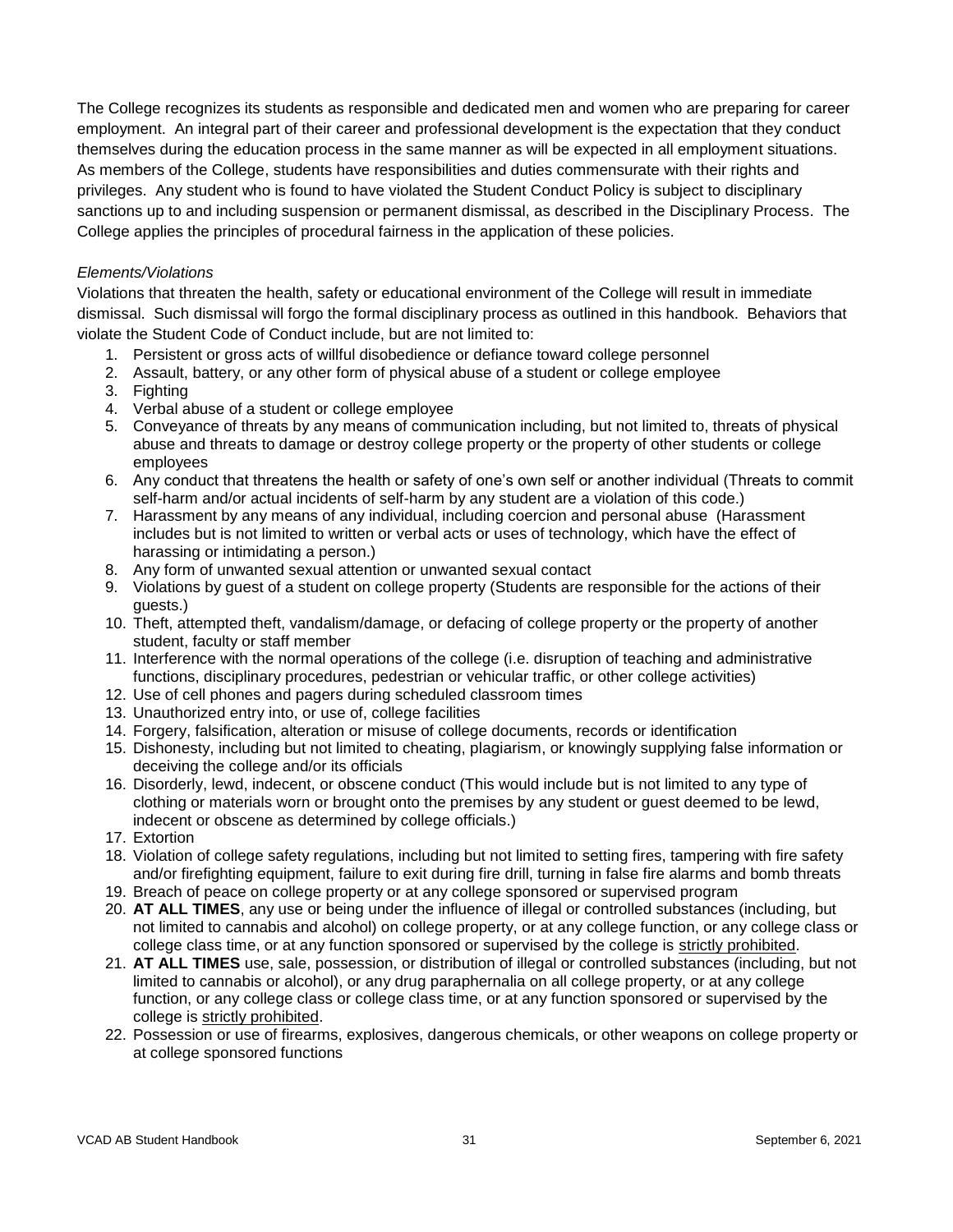- 23. **AT ALL TIMES** smoking in any form (including, but not limited to e-cigarettes, rolled tobacco or cannabis) on all college property or at any college function, or any college class, or college class time, or at any function sponsored or supervised by the college is strictly prohibited.
- 24. Failure to satisfy college financial obligations
- 25. Failure to comply with direction of college officials, faculty, staff or security officers who are acting in the performance of their duties
- 26. Failure to identify oneself when on college property or at college-sponsored or supervised functions, upon request of college official acting in the performance of his/her duties
- 27. Violation of federal, provincial, or local laws and college rules and regulations on college property, or at college sanctioned or college sponsored functions
- 28. Any form of "hazing" and any act that endangers the safety of a student, or that destroys or removes public or private property for the purpose of initiation, admission into, affiliation with, or as a condition for continued membership in a group or organization ("Hazing" includes any method of initiation or preinitiation into a student club or any pastime or amusement engaged in with respect to such a club that causes, or is likely to cause, bodily danger, physical harm, or personal degradation or disgrace resulting in physical or mental harm to any student or other person attending the college.)
- 29. Any in-college or off-campus act considered inappropriate or as an example of misconduct that adversely affects the interests of the College and/or its reputation
- 30. Any violation of the institutions' policies on the responsible use of technology including but not limited to:
	- $\circ$  The theft or abuse of computer, e-mail, Internet or Intranet Resources
	- $\circ$  Unauthorized entry into a file to use, read, or change the contents of for any other purpose
	- o Unauthorized Transfer of a file
	- o Unauthorized downloading of copyrighted materials in violation of law
	- o Unauthorized use of another individual's identification and/or password
	- $\circ$  Use of computing facilities to interfere with the work of another student, faculty member, or college official
	- o Use of computing facilities to send obscene or abusive messages
	- Use of computing facilities to interfere with normal operation of the college's computing system
- 31. Abuse of the College's disciplinary system, including but not limited to:
	- $\circ$  Failure to obey the summons of a disciplinary body or college official
	- $\circ$  Falsification, distortion, or misrepresentation of information before a disciplinary body or college official
	- $\circ$  Disruption or interference with the orderly conduct of a disciplinary proceeding
	- $\circ$  Attempting to influence the impartiality of a member of a disciplinary body prior to and/or during the course of the disciplinary proceeding
	- $\circ$  Verbal or physical harassment and/or intimidation of a member of a disciplinary body prior to, during, and/or after the disciplinary proceeding
	- $\circ$  Failure to comply with the sanction(s) imposed under the student conduct policy
	- $\circ$  Influencing or attempting to influence another person to commit an abuse of the disciplinary system
	- $\circ$  Harassment based on sex, race, colour, national origin, religion, sexual orientation, age, disability or any other criteria protected by state, federal or local law
	- $\circ$  Conduct disruptive to the positive learning environment at any of the colleges that fall under the College
- 32. Acts of dishonesty, including but not limited to:
	- o Giving false information to any official, Instructor, or staff member
	- $\circ$  Forgery, alteration, or misuse of any College document, record, or instrument of identification
	- o Computer piracies—copying software, copyright infringement, and unauthorized computer entry
	- $\circ$  Signing in to someone's account or gaining access to networks data or information to which you do not have explicit permission
- 33. Disruption of teaching, administration, disciplinary proceedings, and other College activities
- 34. Physical abuse, verbal abuse, threats, intimidation, harassment, including but not limited to, sexual harassment, coercion and/or other conduct, which threatens or endangers the health or safety of any person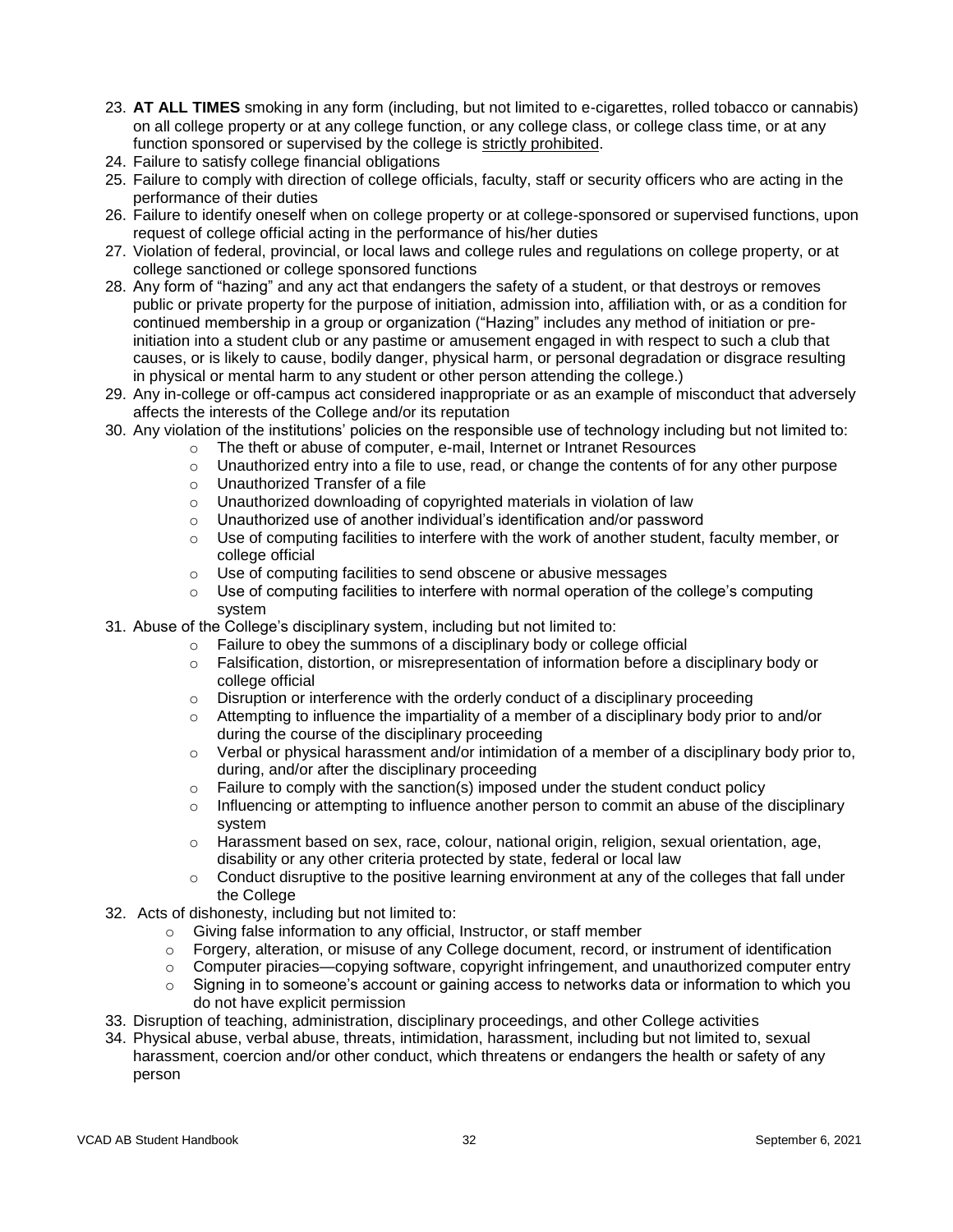- 35. Expressions of discrimination, bias, or racism such as certain jokes, even if people find them humorous, if these jokes are based on negative stereotyping that is, or could be, perceived as offensive and hurtful to someone
- 36. Attempted or actual theft of and/or damage to property of the College, a staff member, other students, or public property
- 37. Unauthorized possession, duplication, or use of keys to any College premises, or unauthorized entry to or use of College property
- 38. Violation of federal, provincial, or local law on College property or College-sponsored activity
- 39. Illegal or unauthorized possession of any weapon(s) on College premises or at College-sponsored activities
- 40. Conduct which is disorderly, lewd, or indecent; breach of peace; or aiding, or abetting, another person to violate the Student Code of Conduct
- 41. Aiding, encouraging, or inducing another to commit a violation to the Student Code of Conduct
- 42. The use of profane language, rowdiness, fighting, or other disturbances on College property or at College-sponsored activities

The possible consequences of any misconduct will depend on the nature and severity of the misconduct. If provincial or federal laws have been broken, charges will be laid.

# CONSEQUENCES OF MISCONDUCT

Except where noted above, one or more of the following sanctions may be imposed on any student found to have violated the Student Code of Conduct or any of the policies, rules or regulations of the College.

- 1 Warning a notice in writing to the student that the student is violating or has violated the College regulations.
- 2 Loss of Privileges denial of specific privileges (such as Internet access) on a permanent basis or for a designated period of time.
- 3 Probation a written reprimand for violation of a specific policy or an action with conditions set for continued enrolment at the College. Probation is set for a designated period and includes the probability of more severe disciplinary sanctions if the student is found to be in violation of any college regulation during the period of probation.
- 4 Suspension Separation of the student from the College for a designated period of time, after which the student is eligible to return. Conditions for re-admission may be specified.
- 5 Expulsion Termination and withdrawal from the student's program of study with loss of all campus privileges.

The above list is not meant to be progressive or exhaustive and the College reserves the right to impose the sanction it deems appropriate.

# <span id="page-32-0"></span>**FINANCIAL**

#### **General Information**

Your education is an investment in your future. We realize that every student comes from a unique financial background, so we point you toward the financial solution that is right for you.

There are many options when it comes to financing your education. These could include scholarships, student loans, savings and employment income.

#### *Student Line of Credit*

The RBC Royal Credit Line for Students © lets you focus on what's important: your studies. Available to students who need to finance their studies, it allows you to take charge of your financial needs in a way that fits your lifestyle.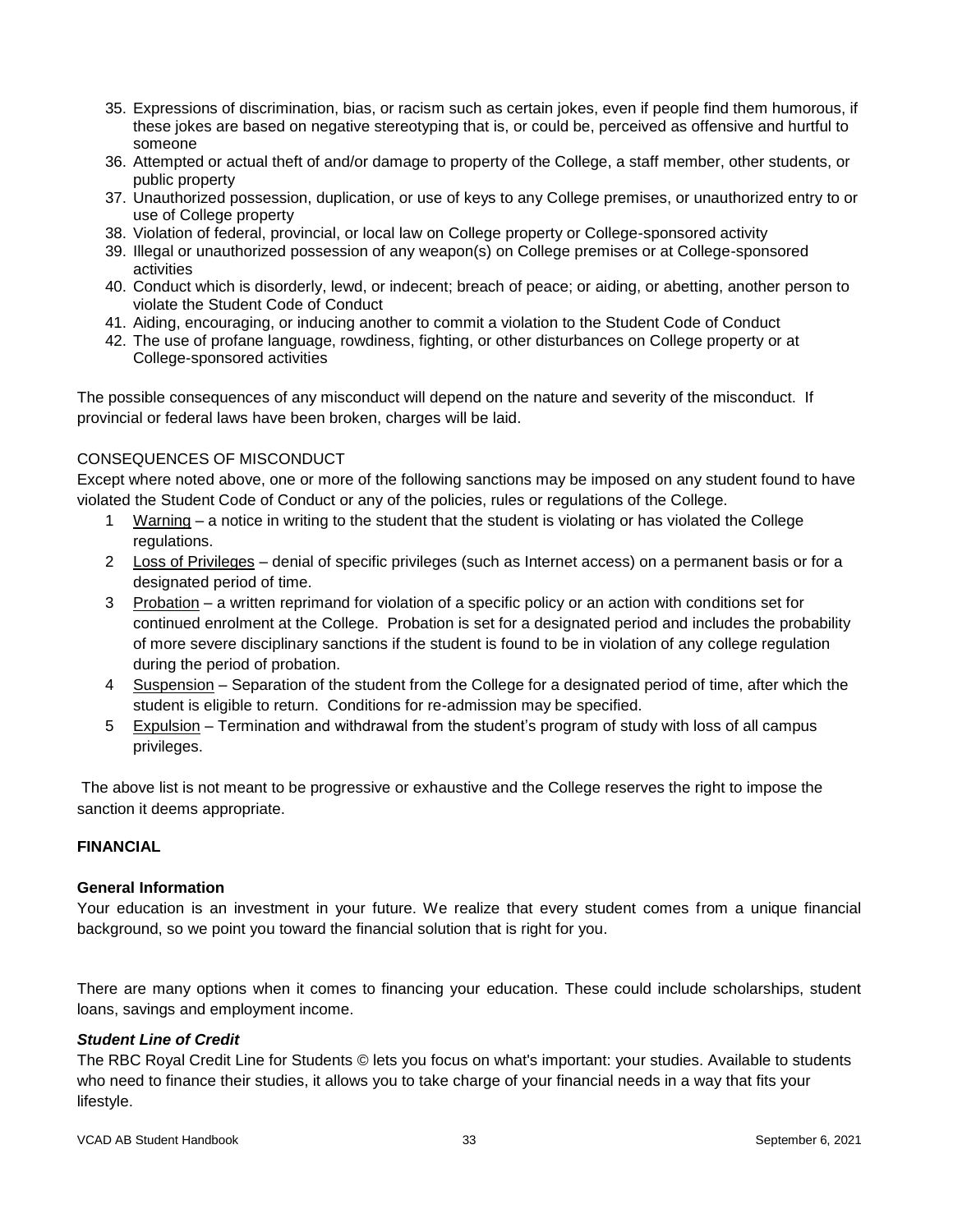The Royal Credit Line for Students **©** is different from a traditional loan in that it lets you borrow funds as you need them and pay the interest on only the amount you use without ever having to reapply.

As a student, you may qualify for one of RBC's best rates, which applies when you are at school and for a 'grace period' after graduation.

Further information about financial assistance is available from the Student Financial Planner (SFP) at each campus.

#### *Government Student Assistance*

Provincial governments in Canada provide financial assistance to students in the form of provincial student loans or a combination of Canada Student Loans, provincial student loans, and possibly grant funding. The amount and type of assistance awarded is based on need as assessed by the provincial authority. Students must qualify in order to be eligible for funding. The Student Financial Planner (SFP) at each campus can assist students with the application process and accessing information. If financial assistance is awarded, the amounts disbursed to the College on the student's behalf are applied to the student's outstanding balance as set forth in the Student's Payment Plan.

The College expects students to pay their tuition according to arrangements made with the SFP prior to registration. Students are financially responsible for all charges incurred per the terms of their Enrollment Contract. All fees are payable as specified in the student's payment plan.

#### <span id="page-33-0"></span>**Awards**

Occasionally students will be offered scholarships to be applied toward program fees based on eligibility criteria. Students will complete the Scholarship Application Form and the Scholarship Statement of Understanding. Once completed, the Assistant Director of Admission will submit the Scholarship Application and Statement of Understanding to the Campus Director or designate, who will provide recommendations before submitting it to their Regional Director.

Exceptions:

- a. Students whose tuition is sponsored by an outside agency (Employment Insurance, Workers Compensation Board, Human Resources Development Canada, etc.) may not be eligible
- b. Exceptions will be considered on a case-by-case basis

#### <span id="page-33-1"></span>**Tuition Fees and Payment**

Students are informed of all fees related to a program of study during the admission process. Students are responsible for repaying their loan(s) and complying with the terms of their enrolment contract and student loan agreement with student loan authorities. If a student withdraws from studies or ceases to be a full-time student, the student could be in an over-award situation with the student loan program. Students are required to speak to the Financial Administrator and/or student loan authorities in the case of withdrawal, dismissal, changing their course load or undertaking any other major change in course of study.

In the event a student does withdraw or is dismissed from a program, the College is required to report this to the appropriate student assistance office and is required to refund tuition fees in accordance with the stated refund policy. In the event there is a student tuition refund, the refund is applied to outstanding student loans with student loans authorities.

All tuition and other fees must be paid in full prior to the academic end date specified on the Enrollment Contract, and per the agreed upon payment schedule with the College.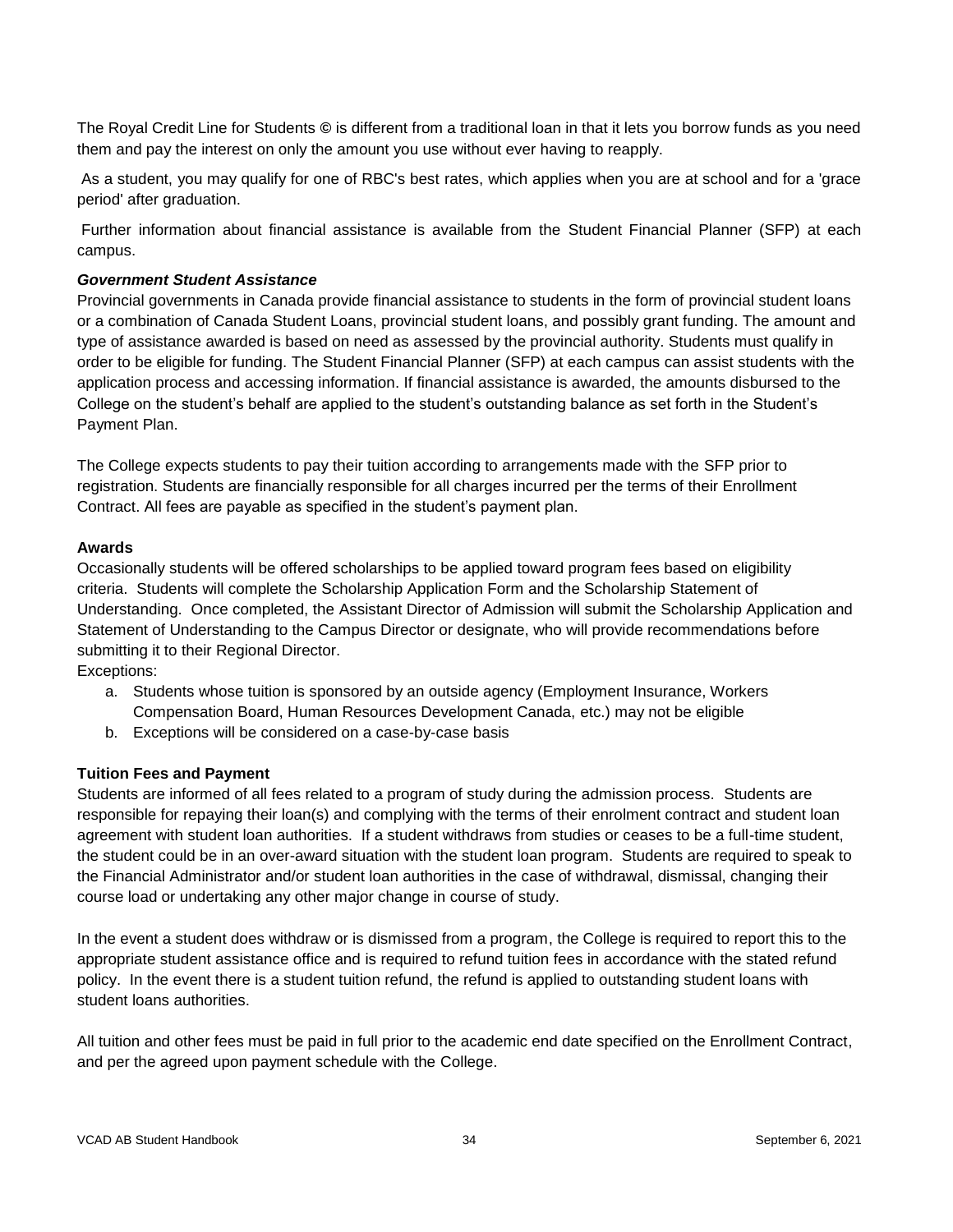Students who do not pay fees as agreed or do not make satisfactory arrangement to pay tuition and other charges will be suspended or dismissed from the College. The College has the right to withhold credential and/or transcript until all financial obligations to the College have been met.

# <span id="page-34-0"></span>**Tax Receipts**

Tuition receipts for income tax purposes (T2202A) will be available in February of each year. These receipts will show only the lesser of the portion of tuition used or the tuition payments made in the previous calendar year. Students are welcome to make copies of the tax receipt for their own records and for future tax purposes. To ensure that all students receive their tax receipts, the Administration and Financial Departments require an upto-date mailing address for every student. It is the student's responsibility to ensure that the school is notified of any change to his or her mailing address.

#### **Refund Policy**

Refund entitlement is calculated on the total fees due under the contract as described below

#### **Registration fee**

14(1) Subject to subsection (2), a licensee may require a student to pay a registration fee of not more than \$500 before that person's vocational training begins.

(2) A licensee must not require or accept payment of

(a) a registration fee in respect of a prospective student until that person has signed a student contract, or

(b) any other tuition fee or any incidental fee in respect of a student or a prospective student before that person's vocational training begins.

(2.1) Despite subsection (2)(b), a licensee may accept a tuition fee referred to in that clause in respect of a student before that person's vocational training begins if the fee is paid by a third party approved by the Director.

(3) a licensee who receives a registration fee must credit the fee to unpaid tuition fees if the student commences the vocational training.

# **Cooling off period**

15 Notwithstanding anything in this Regulation, if a student terminates a student contract on or before the 4th business day after signing the contract, the licensee must refund all tuition fees paid by or on behalf of the student.

#### **Refund and retention of fees before training begins**

16(1) If a student terminates a student contract before the vocational training begins, the licensee is entitled to retain any registration fee that has been paid, regardless of who paid it.

(2) The licensee shall refund any registration fees that have been paid if

(a) a licensee terminates a student contract before the vocational training begins, or

(b) subject to subsection (1), the vocational training does not begin on the commencement date set out in the student contract.

(3) The licensee shall refund any tuition fee that it has accepted pursuant to section 14(2.1) if the student contract is terminated before the vocational training begins.

#### **Refund of tuition - after training begins**

17(1) If a student contract is terminated after the vocational training begins, the licensee is entitled to the following amounts of the tuition fees:

(a) when 10% or less of the vocational training has been provided, 25% of the tuition fees;

(b) when more than 10% but 50% or less of the vocational training has been provided, 60% of the tuition fees;

(c) when more than 50% of the vocational training has been provided, 100% of the tuition fees.

(2) If a licensee has received tuition fees in excess of the amount that the licensee is entitled to under subsection (1), the licensee must refund the excess amount.

(3) For the purpose of this section, vocational training provided by correspondence is provided as lessons are supplied, marked and returned to the student.

# **Abandoning provision of vocational training**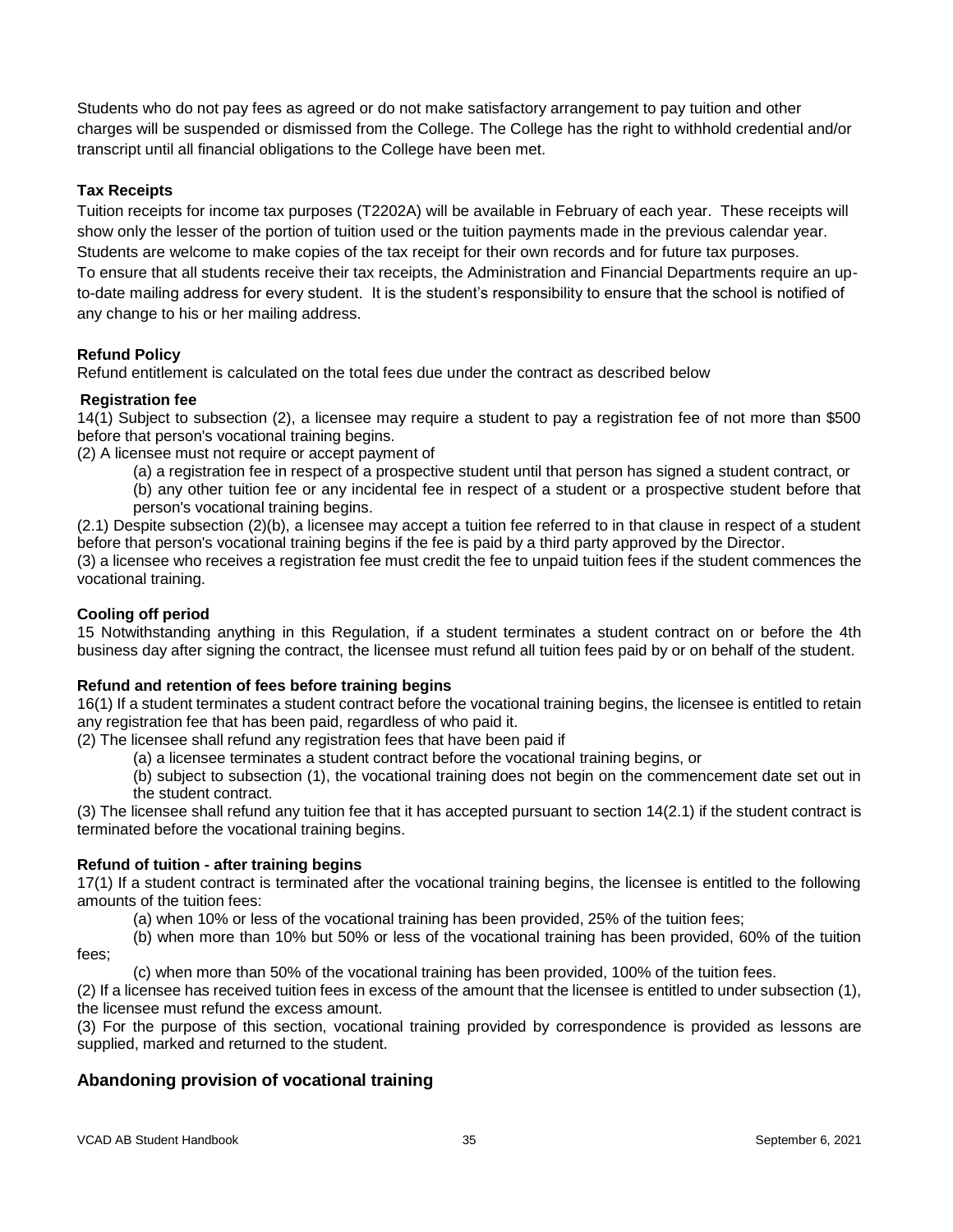18(1) A licensee abandons the provision of vocational training under its licence if the licensee stops providing the vocational training before it is complete and

(a) there are student contracts for the vocational training that have not been terminated, or

(b) all student contracts for the vocational training have been terminated but one or more of the contracts were, in the Director's opinion, terminated by the licensee so that the licensee would not be required to provide the vocational training.

(2) Notwithstanding sections 16 and 17, if a licensee abandons the provision of vocational training under its licence, (a) subject to subsection (5), the licensee must refund all tuition fees that have been paid in respect of the vocational training, and

(b) section 11 applies if the licensee is unable or refuses to make the refund.

(3) A licensee is deemed to have abandoned the provisions of vocational training by correspondence if lessons cease to be supplied, marked and returned to the student.

(4) A licensee is not considered to have abandoned the provision of vocational training if the Director is of the opinion that the licensee is providing a means to enable a student to complete the vocational training without any disadvantage.

(5) This section does not require the refund of any tuition fees in respect of a student whose student contract is terminated

(a) by the student before the licensee abandons the provision of vocational training, or

(b) by the licensee before the licensee abandons the provision of vocational training where the termination was made because the student was expelled or for non-payment of fees.

# **Payment of refunds**

21(1) Subject to subsection (2), a refund of a student's tuition fees or incidental fees must be paid

(a) to the student, or

(b) in the case of a student who has an outstanding student loan in respect of the vocational training for which the refund is being provided, to the lender that made the student loan.

(2) If a licensee received payment of a student's tuition fees from a government, agency or person other than the student, any refund of those tuition fees must be paid to the government, agency or other person.

 $(2.1)$  A refund under section 16 $(2)(a)$  must be paid to the third party referred to in section 14 $(2.1)$  to the extent that that party paid the tuition fees.

(3) If a licensee is required to refund any tuition fee or incidental fee, the refund must be paid not later than the earlier of the following:

(a) 30 days from the day the student contract is terminated;

(b) the time period specified in an order of the Director.

(4) Where a licensee is required by or under the Act or this Regulation to refund any tuition fee, the Director may in writing order a refund by the licensee of any incidental fee within the time specified in the order.

# **Refund of Consumables**

Where a student withdraws or is dismissed from their program they are entitled to 100% refund of any as yet to be received consumables that have been prepaid.

Where a student withdraws or is dismissed from their program after receiving technical equipment from the College free of charge: The student must return the equipment unopened or as issued within 7 calendar days; and If the student fails to return the equipment as set out above, the College may deduct the reasonable cost of the equipment from any amount to be refunded to the student.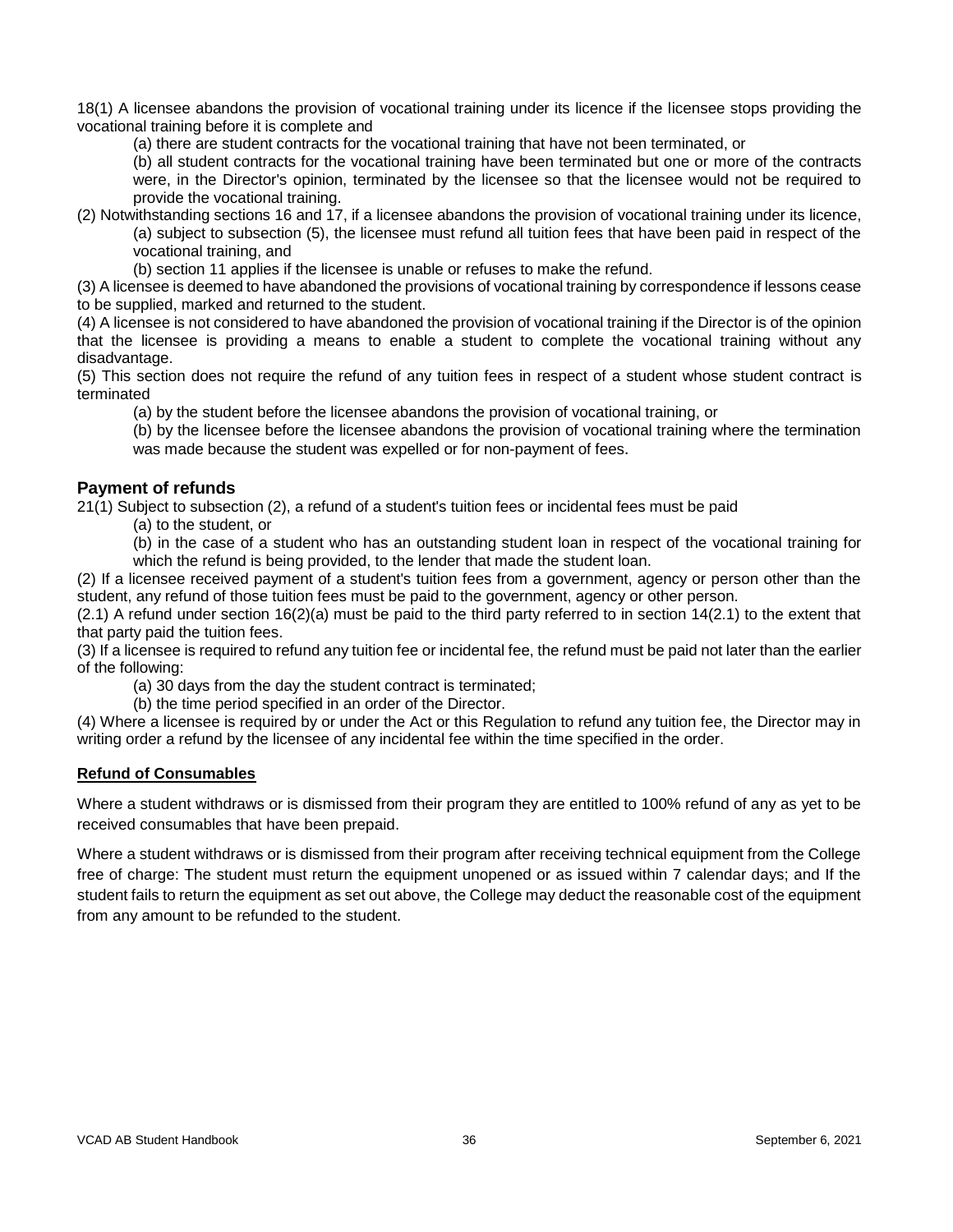# **College Policy and Procedure Changes and Revisions**

The policies, procedures, rules and regulations outlined in this student handbook are currently in effect at the College at the time of this publication.

The College reserves the right to revise and/or change these policies, procedures, rules and regulations, either individually or collectively, at any time when it deems such revision to be in the best interest of the College and its students.

Students will be notified of changes via postings at the campus. All such revisions and/or changes to policies, procedures, rules and regulations, either individually or collectively, supersedes those outlined in this handbook.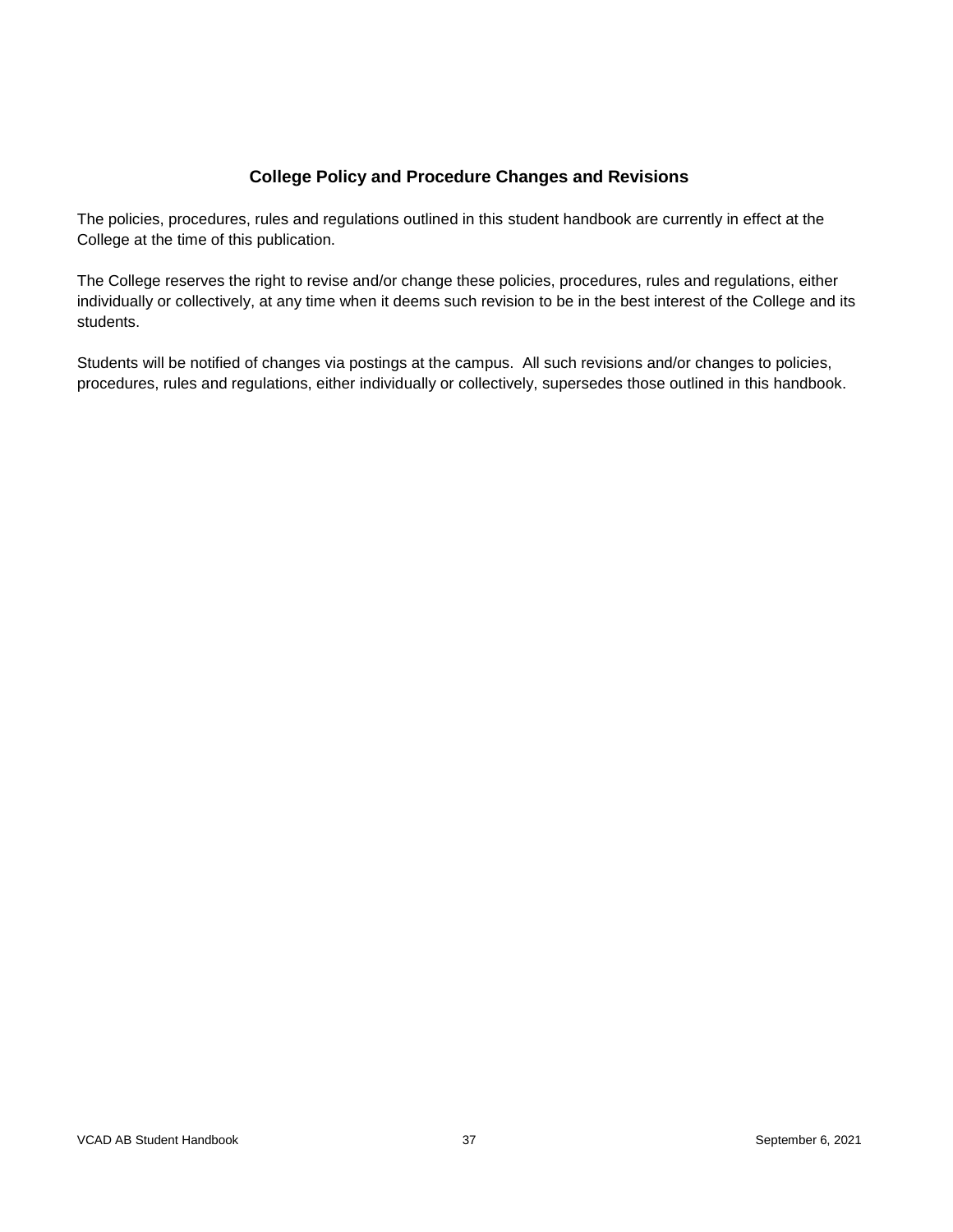# **APPENDIX 1 – Sexual Misconduct Policy**

<span id="page-37-0"></span>The College is committed to providing its students with an educational environment free from sexual misconduct, and treating its students who report incidents of sexual misconduct with dignity and respect. The purpose of this policy is to ensure that the rights of those affected by sexual assault/sexual misconduct are respected and appropriately accommodated and ensures the College has a process of investigation that protects the rights of individuals and holds individuals who have committed an act of sexual assault/sexual misconduct accountable.

#### **Sexual misconduct prevention:**

Sexual misconduct involving staff or students is unacceptable and will not be tolerated. The College is committed to challenging and preventing sexual assault/sexual misconduct and creating a safe space for anyone in our College community who has been affected by sexual assault/sexual violence. The College is expected to be a safe and positive space where members of the College community feel able to work, learn and express themselves in an environment free from sexual misconduct.

#### **Definition of Sexual Misconduct**

Sexual misconduct means any sexual act or act targeting a person's sexuality, gender identity or gender expression, whether the act is physical or psychological in nature, that is committed, threatened or attempted against a person without the person's consent, and includes:

- sexual exploitation
- sexual assault
- sexual harassment
- stalking
- indecent exposure
- voyeurism
- the distribution of a sexually explicit photograph or video of a person to one or more persons other than the person in the photograph or video without the consent of the person in the photograph or video and with the intent to distress the person in the photograph or video
- the attempt to commit an act of sexual misconduct
- the threat to commit an act of sexual misconduct

#### **Disclosures/Complaints of Sexual Misconduct**

A report of sexual misconduct may be filed under the policy by any member of the campus community. All members of the College are expected to report incidents of sexual misconduct they witness or have knowledge of, or they have reason to believe has occurred or may occur, to the Campus Director. Members who have been affected by sexual misconduct are encouraged to come forward to report the incident as soon as they are able to do so.

A person may choose to disclose sexual misconduct without making a formal report. In these circumstances, a disclosure/complaint may not result in a report being made and, therefore, may not initiate a formal process. In such circumstances, appropriate support will be provided on the basis of availability. An individual who discloses an allegation of sexual misconduct should be made aware that there are a range of reporting options available to them and that they may choose any of the options or any combination of the options, including:

- a) Disclosure Only a victim/survivor may wish to tell someone about the incident in order to seek support but may not want to make a report to police or campus authorities.
- b) Police a victim/survivor may wish to make a formal report of a sexual assault or other criminal incident of sexual misconduct to police Victims/ survivors should be offered the services of a campus based sexual assault response worker (where they exist) or a community-based support worker to accompany them and to provide emotional support

For the purposes of this document, a report is a formal notification of an incident of sexual misconduct to someone at the post-secondary institution accompanied by a request for action. The actual process/procedures may vary in relation to the nature of the disclosure/complaint or report (for example, whether or not there has also been a report to law enforcement).

To make a formal complaint to the College, the student should follow the Dispute Resolution Policy in the Student Handbook.

It is contrary to the policy for anyone to retaliate, engage in reprisals, or threaten to retaliate in relation to a report.

#### **Investigating and Responding to Disclosures/ Complaints and Reports of Sexual Misconduct:**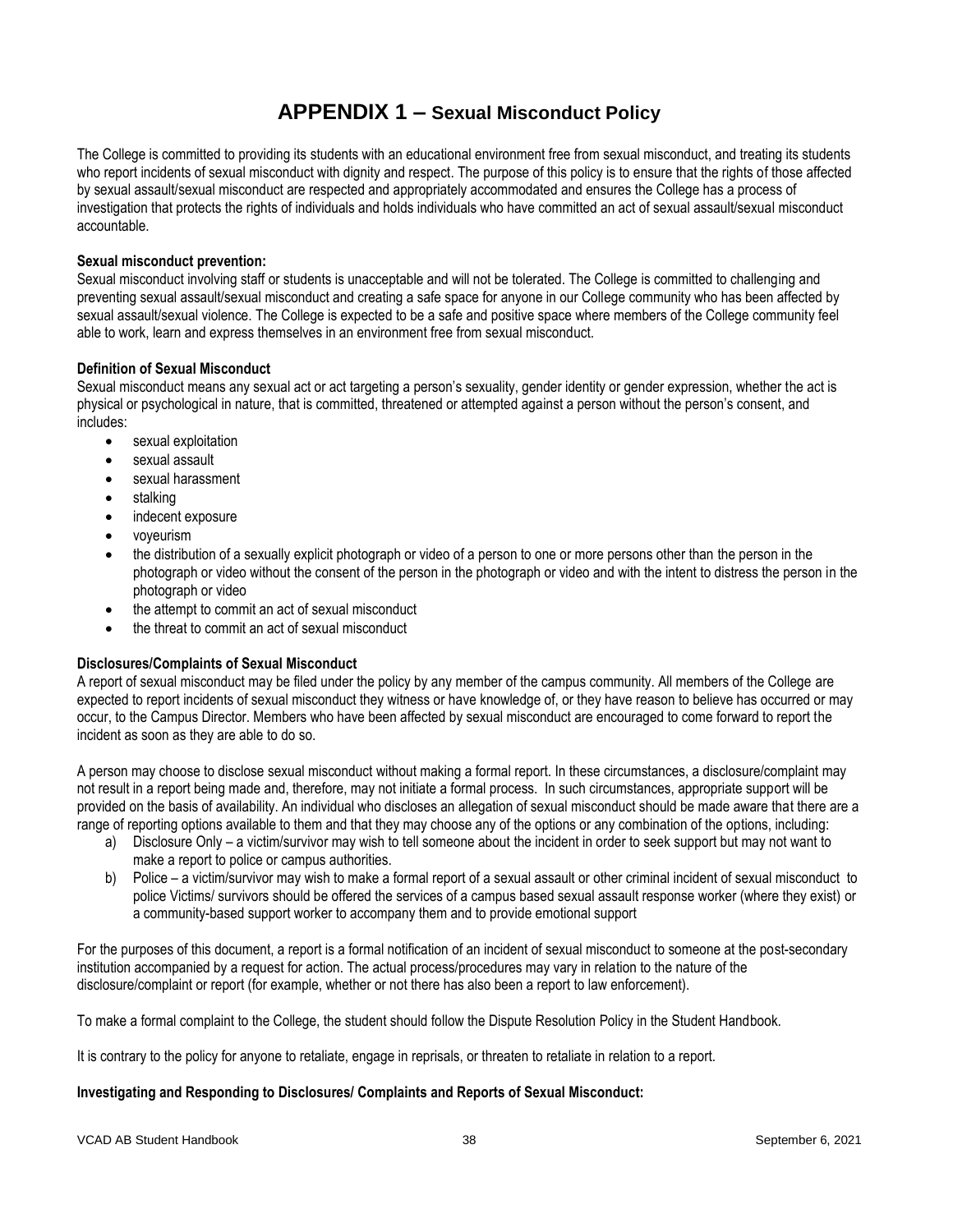Where a complaint of sexual misconduct has been reported to the College, the College will exercise care to protect and respect the rights and confidentiality and privacy of both the complainant and the respondent. Persons in a position of authority, including persons directing the activities of others, shall take immediate action to respond to or to prevent sexual assault/sexual misconduct from occurring. The College understands that individuals who have experienced or been affected by sexual misconduct may wish to control whether and how their experience will be dealt with by the police and/or the College. In most circumstances, the person will retain this control. However, in certain circumstances, the College may be required to initiate an internal investigation and/or inform the police of the need for a criminal investigation, even without the survivor's consent, if the College believes that the safety of other members of the College community is at risk.

All reported incidents of sexual misconduct will be investigated in a manner that ensures due process as outlined in the procedures below.

- 1. Under this Sexual Misconduct Policy, any student of the College may file a report of an incident or a complaint to the Campus Director in writing. The other officials, offices or departments that will be involved in the investigation are the HR Director, Regional Director and Compliance Director as necessary.
- 2. Upon receipt of a report of an incident or a complaint of alleged sexual misconduct being made, the Campus Director will respond promptly and:
	- determine whether an investigation should proceed and if the Complainant wishes to participate in an investigation;
	- determine who should conduct the investigation having regard to the seriousness of the allegation and the parties involved;
	- determine whether the incident should be referred immediately to the police.
- 3. Once an investigation is initiated, the following will occur:
	- a. The Complainant and the Respondent will be advised that they may ask another person to be present throughout the investigation;
	- b. The Complainant will be interviewed to ensure a complete understanding of the allegation and gathering additional information that may not have been included in the written complaint such as the date and time of the incident, the persons involved, the names of any person who witnessed the incident and a complete description of what occurred;
	- c. The Respondent will be informed of the complaint and interviewed, providing details of the allegations and giving the Respondent an opportunity to respond to those allegations and to provide any witnesses the Respondent feels are essential to the investigation:
	- d. Interviews will be conducted with any person involved or who has, or may have, knowledge of the incident and any identified witnesses;
	- e. Reasonable updates will be provided to the Complainant and the Respondent about the status of the investigation.

4. Following the investigation, the Campus Director will:

- a. Review all of the evidence collected during the investigation;
- b. Determine whether sexual misconduct occurred; and if so
- c. Determine what disciplinary action, if any, should be taken.

#### **Disciplinary Measures**

If it is determined by the College that the Respondent did engage in sexual violence, immediate disciplinary or corrective action will be taken.

- Where the Respondent is a Student Sexual misconduct is a violation of the Student Code of Conduct. It is considered a serious offence and will be addressed in a manner which is consistent with other serious offences.
- Where the Respondent is an Employee Sexual misconduct is a violation of the HR Employee Policy WI 1800 Workplace Conduct Allegations against employees will be addressed in accordance with the procedures set out in this Policy, and/or other College policies.

If the complaint is sustained following an investigation, the College will decide on the appropriate disciplinary actions. This may include:

- disciplinary action up to and including termination of employment of instructors or staff; or
- expulsion of a student; and /or
- the placement of certain restrictions on the Respondent's ability to access certain premises or facilities; and/or
- any other actions that may be appropriate in the circumstances., including additional training as required

# **Appeal**

Should the Complainant or the Respondent not agree with the decision resulting from the investigation, he or she may appeal the decision to the Regional Director within 10 days by submitting a letter addressed to Regional Director advising of the person's intent to appeal the decision. An external reviewer may be engaged if necessary.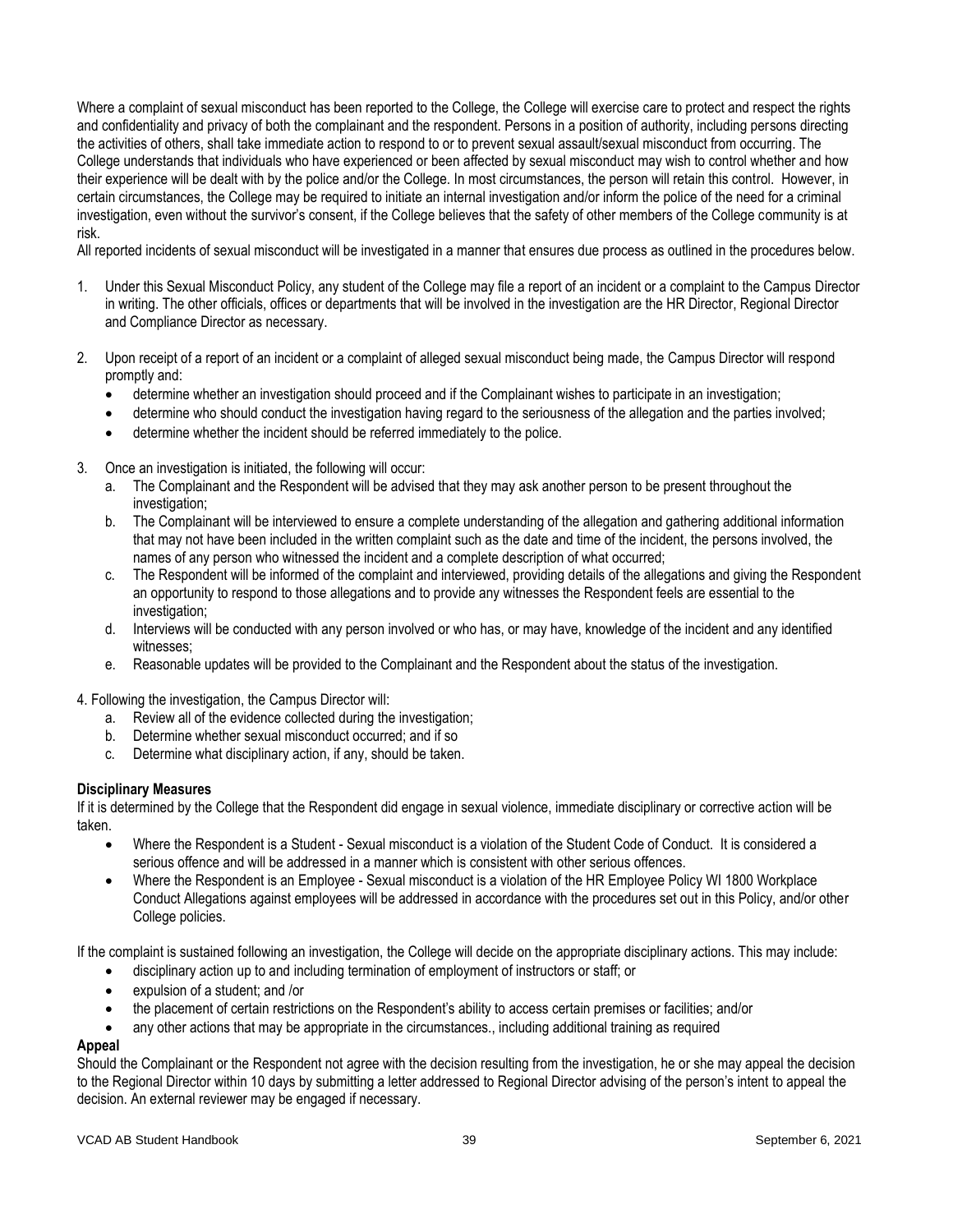#### **Making False Statements**

It is a violation of this Sexual Misconduct Policy for anyone to knowingly make a false complaint of sexual Misconduct or to provide false information about a complaint.

#### **Reprisal**

It is a violation of this Sexual Misconduct Policy to retaliate or threaten to retaliate against a complainant who has brought forward a complaint of sexual violence, provided information related to a complaint, or otherwise been involved in the complaint investigation process.

#### **Confidentiality and Further Support**

The College's ability to investigate anonymous disclosures is hampered by the anonymous nature of the report. The College cannot investigate or follow up on an anonymous disclosure. It is this policy's intention to make individuals feel comfortable about making a report in good faith about sexual assault/sexual Misconduct that they have been affected by or witnessed.

Confidentiality is particularly important to those who have disclosed sexual assault/sexual violence. The confidentiality of all persons involved in a report of sexual assault/sexual Misconduct or in subsequent disciplinary proceedings must be strictly observed, and the College does its best to respect the confidentiality of all persons, including the complainant, respondent, and witnesses.

The College will regard all information as unique and private and ensure it is maintained in a secured, controlled environment, following the College's file storage policy.

To the extent it is possible, the College will attempt to keep all personal information of persons involved in the investigation confidential except in those circumstances where it believes an individual is at imminent risk of self-harm, or of harming another, or there are reasonable grounds to believe that others on its campus or the broader community are at risk. This will be done by:

- Ensuring that all complaints/reports and information gathered as a result of the complaint/reports will be only available to those who need to know for purposes of investigation, implementing safety measures and other circumstances that arise from any given case; and
- Ensuring that the documentation is kept in a separate file from that of the Complainant/student or the Respondent. the College recognizes the right of the Complainant not to report an incident of or make a complaint about sexual misconduct or not request an investigation and not to participate in any investigation that may occur.
- In certain circumstances, the College may be required by law or its internal policies to initiate an internal investigation and/or inform police without the complainant's consent if it believes the safety of members of its campus or the broader community is at risk.

In all cases, the College will appropriately accommodate the needs of its students who are affected by sexual violence Students who have been affected by sexual violence, as well as members of the college community to whom a student has disclosed an incident of sexual violence, are encouraged to access information and support from the Campus Director.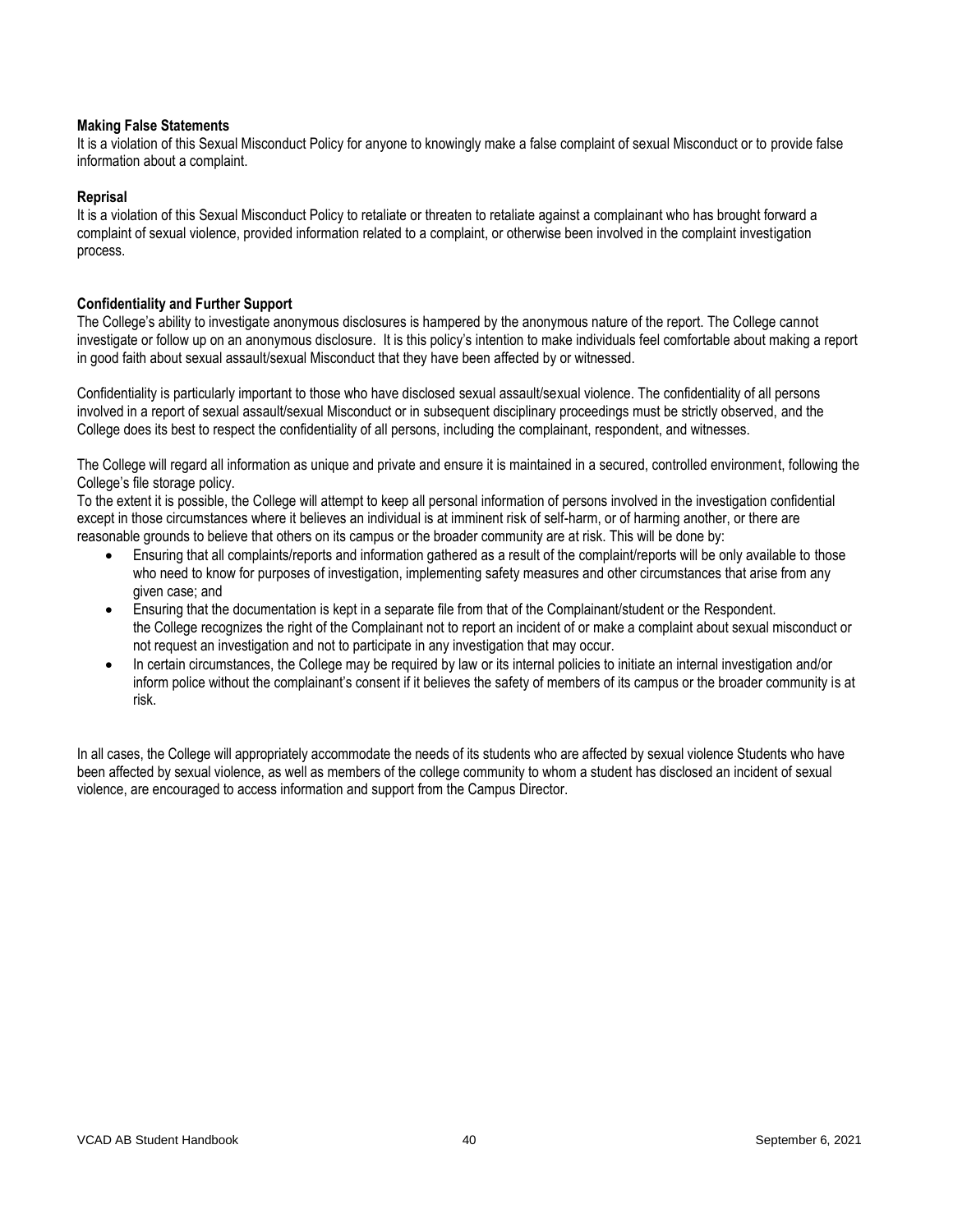# **ATTENDANCE POLICIES AND STUDENT HANDBOOK AGREEMENT**

As a student, you are expected to attend classes on a regular basis and notify the campus immediately of any absences or lateness.

# **What does this mean to you as a student?**

You will be subject to withdrawal based on the following external and internal policies:

- Student Aid requires private educational institutions to withdraw students who have missed five (5) consecutive days without contacting the College. As a student, you must contact the College and provide documentation either before or during the absence detailing the reason for the absence. Moreover, absences must be deemed as reasonable based on Student Aid's definition of a reasonable excuse. If you miss 5 consecutive days without contacting the College with a reasonable excuse, you will be withdrawn from studies and Student Aid will notified of your withdrawal.
- Regardless of college approved absences (reasonable excuses), if you have missed 30 consecutive calendar days (including scheduled breaks), you will be withdrawn from studies. If applicable, Student Aid will be notified of your withdrawal and this will result in the immediate termination of your funding.

# **What is a reasonable excuse?**

Illness, family emergencies, or other extenuating circumstances that prevent you from attending classes are examples of reasonable excuses. Please note: The excuse must be presented before the absence(s) or during the five (5) consecutive days missed.

**By my signature below, I acknowledge receipt of the Attendance Policies and Student Handbook, and I understand, accept and agree to comply with the information contained therein. I understand and agree that I am obliged to act in accordance with these policies and procedures and at all times conduct myself in a professional manner that contributes to creating a positive learning environment.**

| If under 18 in AB or under 19 out-of-province                                                                 |  |
|---------------------------------------------------------------------------------------------------------------|--|
|                                                                                                               |  |
| Parent/Guardian Signature: 2008 2010 2020 2021 2022 2023 2024 2022 2023 2024 2022 2023 2024 2022 2023 2024 20 |  |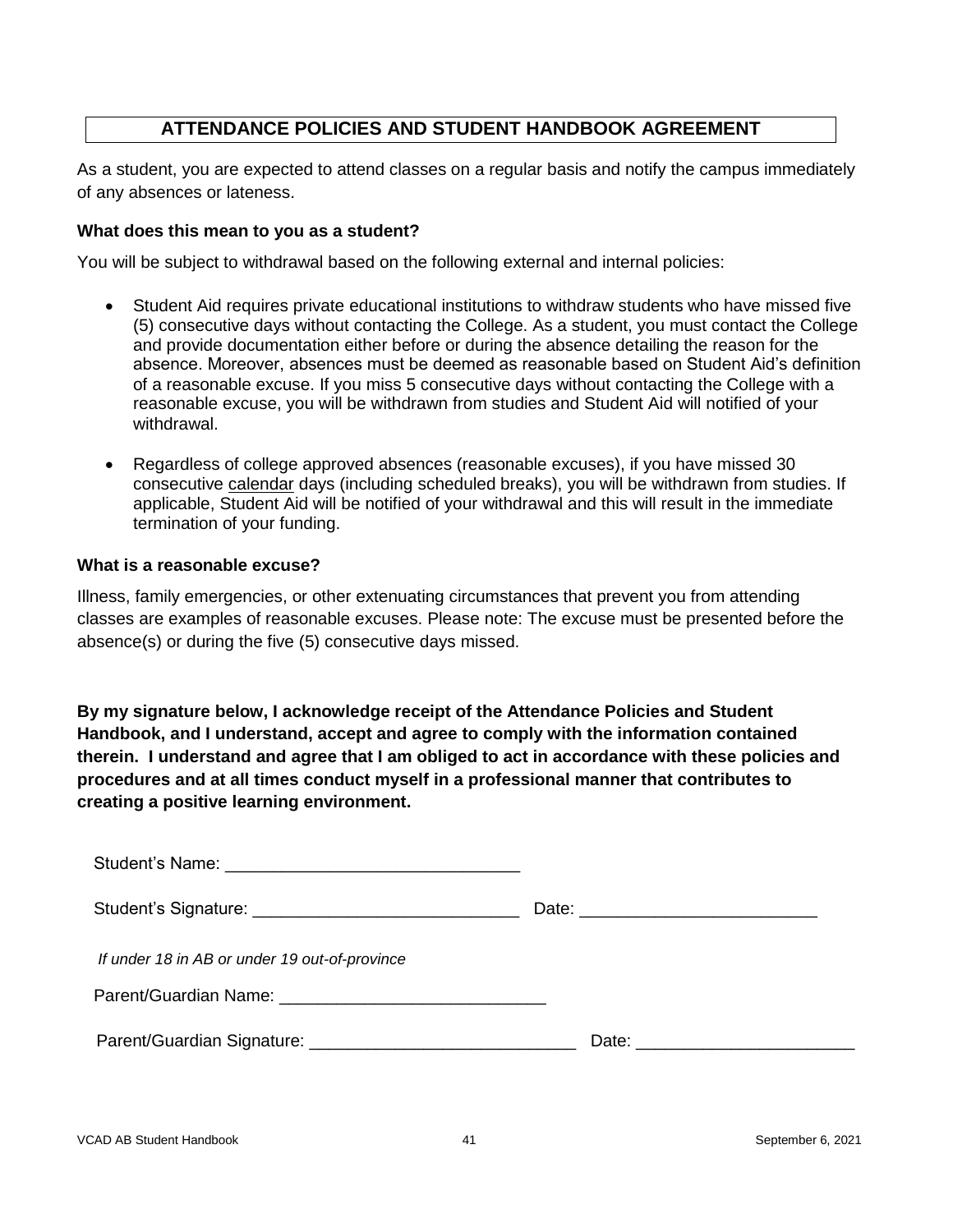# **Emergency Contact & Medical Information**

|              | (LAST)                     |                                                                                                                     | (First)                                                                                                                                                                                                |
|--------------|----------------------------|---------------------------------------------------------------------------------------------------------------------|--------------------------------------------------------------------------------------------------------------------------------------------------------------------------------------------------------|
| <b>DATE:</b> |                            | <u> 1980 - Jan Barbara, martin da basar da basar da basar da basar da basar da basar da basar da basar da basar</u> |                                                                                                                                                                                                        |
|              |                            |                                                                                                                     | Please fill in the information below. It will be kept in confidence in your file. If any of the information should<br>change during your course of studies, please be sure to inform Student Services. |
|              | <b>EMERGENCY CONTACT 1</b> |                                                                                                                     |                                                                                                                                                                                                        |
|              | Name:                      |                                                                                                                     |                                                                                                                                                                                                        |
|              | Phone Number:              |                                                                                                                     |                                                                                                                                                                                                        |
|              | Relationship:              |                                                                                                                     |                                                                                                                                                                                                        |
|              |                            |                                                                                                                     |                                                                                                                                                                                                        |
|              | <b>EMERGENCY CONTACT 2</b> |                                                                                                                     |                                                                                                                                                                                                        |
|              | Name:                      |                                                                                                                     |                                                                                                                                                                                                        |
|              | Phone Number:              |                                                                                                                     |                                                                                                                                                                                                        |
|              | Relationship:              |                                                                                                                     |                                                                                                                                                                                                        |
|              |                            |                                                                                                                     |                                                                                                                                                                                                        |
|              |                            |                                                                                                                     |                                                                                                                                                                                                        |
|              |                            | Do you have any illnesses or medical conditions? (circle one)                                                       |                                                                                                                                                                                                        |
|              | $\Box$ NO                  |                                                                                                                     |                                                                                                                                                                                                        |
|              | $\Box$ YES                 | Please specify:                                                                                                     |                                                                                                                                                                                                        |

| Are you currently taking medication? (circle |                       |  |
|----------------------------------------------|-----------------------|--|
| one)                                         |                       |  |
| $\Box$ NO                                    |                       |  |
|                                              | □ YES Please specify: |  |
|                                              |                       |  |
|                                              |                       |  |
|                                              |                       |  |
|                                              |                       |  |

**NAME:**